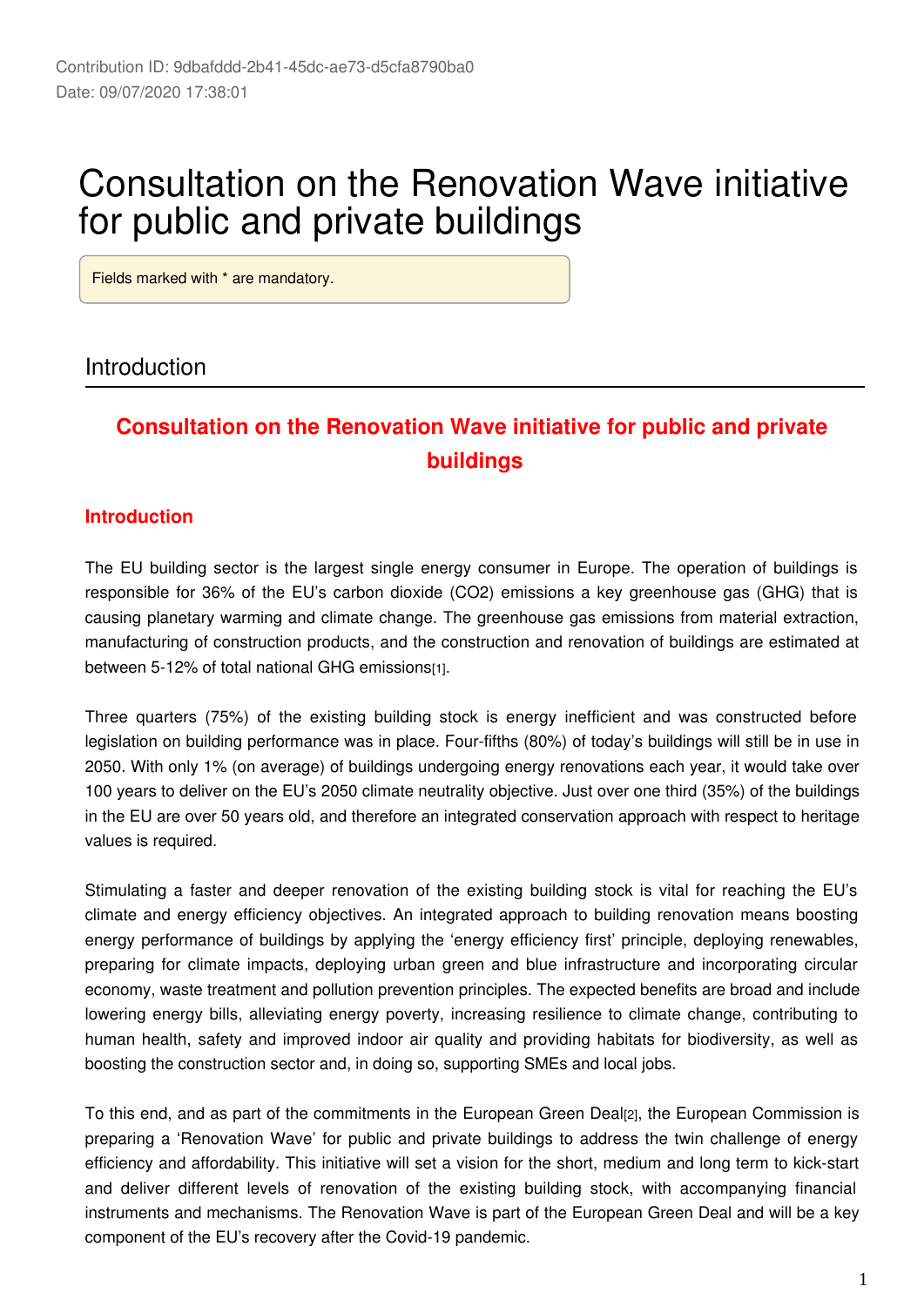This initiative builds upon the broader EU energy efficiency policy framework, in particular the Energy Efficiency Directive (2012/27/EU), as amended by Directive 2018/2002/EU (EED), the Energy Performance of Buildings Directive (2010/31/EU), as amended by Directive 2018/844/EU (EPBD) and Energy Labelling Regulation ((EU) 2017/1369) and Ecodesign Directive (2009/125/EC). It is moreover consistent with other recent relevant EU initiatives on climate, circular economy, industrial strategy and the environment.

The European Commission seeks to gather views and input on this initiative on the renovation of public and private buildings from a broad range of stakeholders, ranging from national, regional and local authorities to businesses, unions, civil society organisations, education organisations, consumer groups, research and innovation organisations, as well as individual citizens. This questionnaire is complementary to ongoing consultation and engagement with local, regional and national authorities, and with other stakeholders.

You may also be interested in providing your input to the ongoing public consultation for the 2030 Climate Target plan, which is open until 23 June 2020[3].

#### **Guidance on the questionnaire**

Thank you for taking part in this consultation. We want to hear your views on how to make the Renovation Wave as effective, overarching and ambitious as possible. Following some introductory questions about yourself, the questionnaire continues with questions covering the following topics:

- What is building renovation and barriers to building renovation;
- Assessing the existing mechanisms for mobilising building renovation;
- Further policies and measures to boost building renovation rates and depth, including accessible and attractive financing; expected impact of the Covid-19 pandemic on building renovation;
- Key enabling factors for supportive policymaking and implementation to deliver building renovation;
- How best to target the worst performing buildings;
- Fostering the role of central, regional and local authorities and new actors;
- Scaling up the role of the private sector, industries, and decentralised solutions;
- Most promising approaches and best practices for targeting the residential sector, including affordable housing aspects, energy poverty and social housing;
- Most promising approaches and best practices for targeting SMEs at large;
- $\bullet$ Best practices for targeting schools and other educational institutions, hospitals and other public buildings;
- Wider benefits of renovating the EU building stock;
- Smart technologies for transforming today's buildings into the buildings of the future.

We estimate that the completion of the entire survey would require approximately one hour. Please, note that while you are not obliged to respond to all questions in the survey, in order to submit your contribution you need to provide us with your valuable input at least concerning the elements of and barriers to building renovation (Sections 1 and 2), your assessment of the importance of existing mechanisms for mobilising building renovation (section 3), as well as your views on additional policies and measures to boost renovation rates and depth (Section 4 ), on reaching out the worst performing buildings (Section 7) and on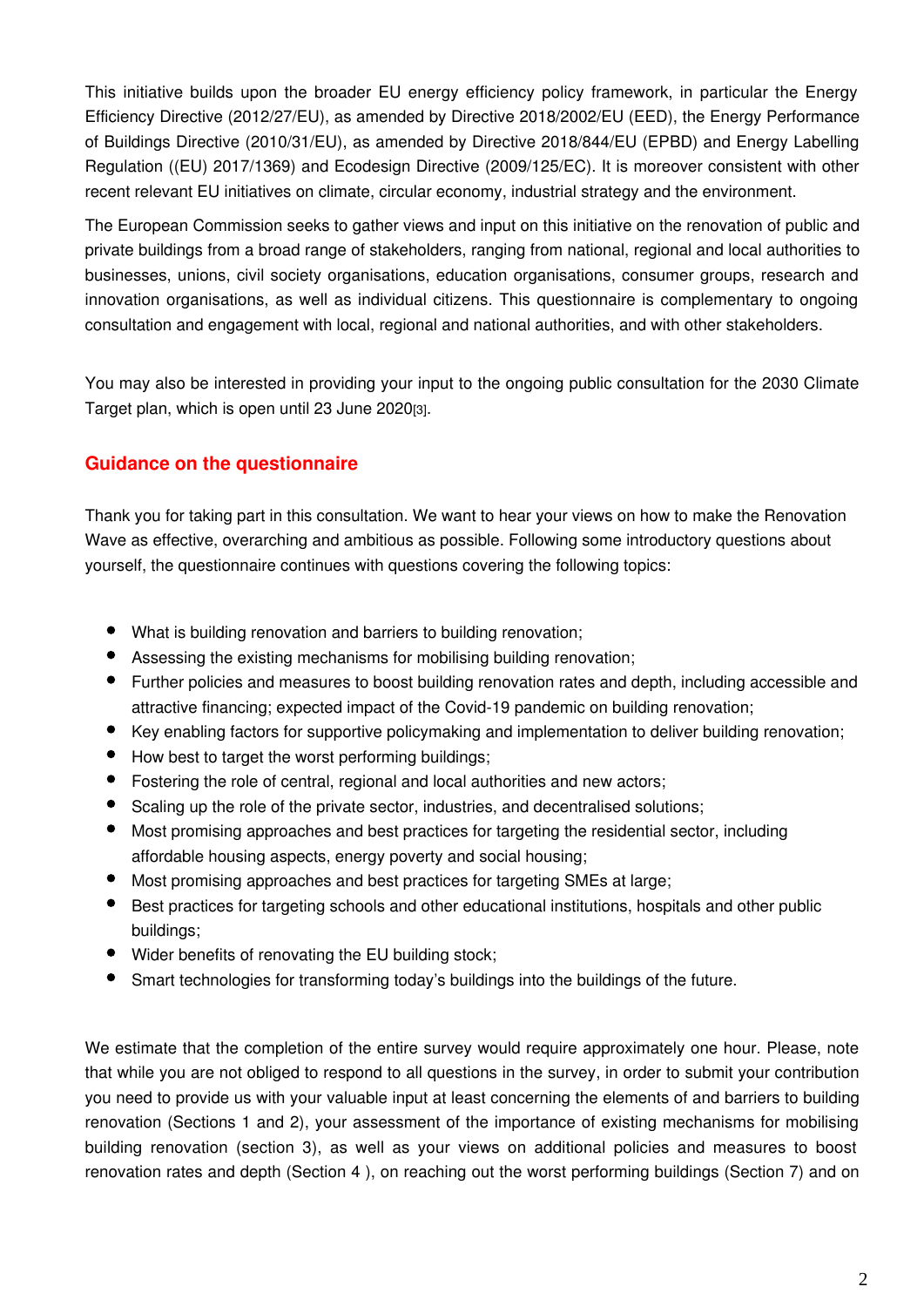the wider benefits of renovating the EU building stock (Section 14). Sections 2 and 3 offer you a choice among a simplified obligatory shortlist of responses and an option to rate replies that are more detailed by sector.

NB: There is a session timeout for the submission of your contribution after 60 minutes; this is an automatic security feature. In order to avoid any loss of data, do not forget to use the "Save as Draft" option on the top right side of your screen before the 60 minutes expire. You can subsequently resume work on your contribution, and submit once completed.

[1] COM (2020) 98 final

[2] COM(2019) 640 final

[3] The link to the pubic consultation: https://ec.europa.eu/info/law/better-regulation/have-your-say/initiatives/12265-2030-Climate-Target-Plan /public-consultation

# About you

Language of my contribution **\***

- Bulgarian
- <sup>O</sup> Croatian
- <sup>©</sup> Czech
- C Danish
- C Dutch
- <sup>o</sup> English
- Estonian
- Finnish
- <sup>©</sup> French
- <sup>©</sup> Gaelic
- German
- <sup>O</sup> Greek
- Hungarian
- $\circ$  Italian
- Latvian
- Lithuanian
- Maltese
- <sup>©</sup> Polish
- <sup>O</sup> Portuguese
- Romanian
- Slovak
- <sup>O</sup> Slovenian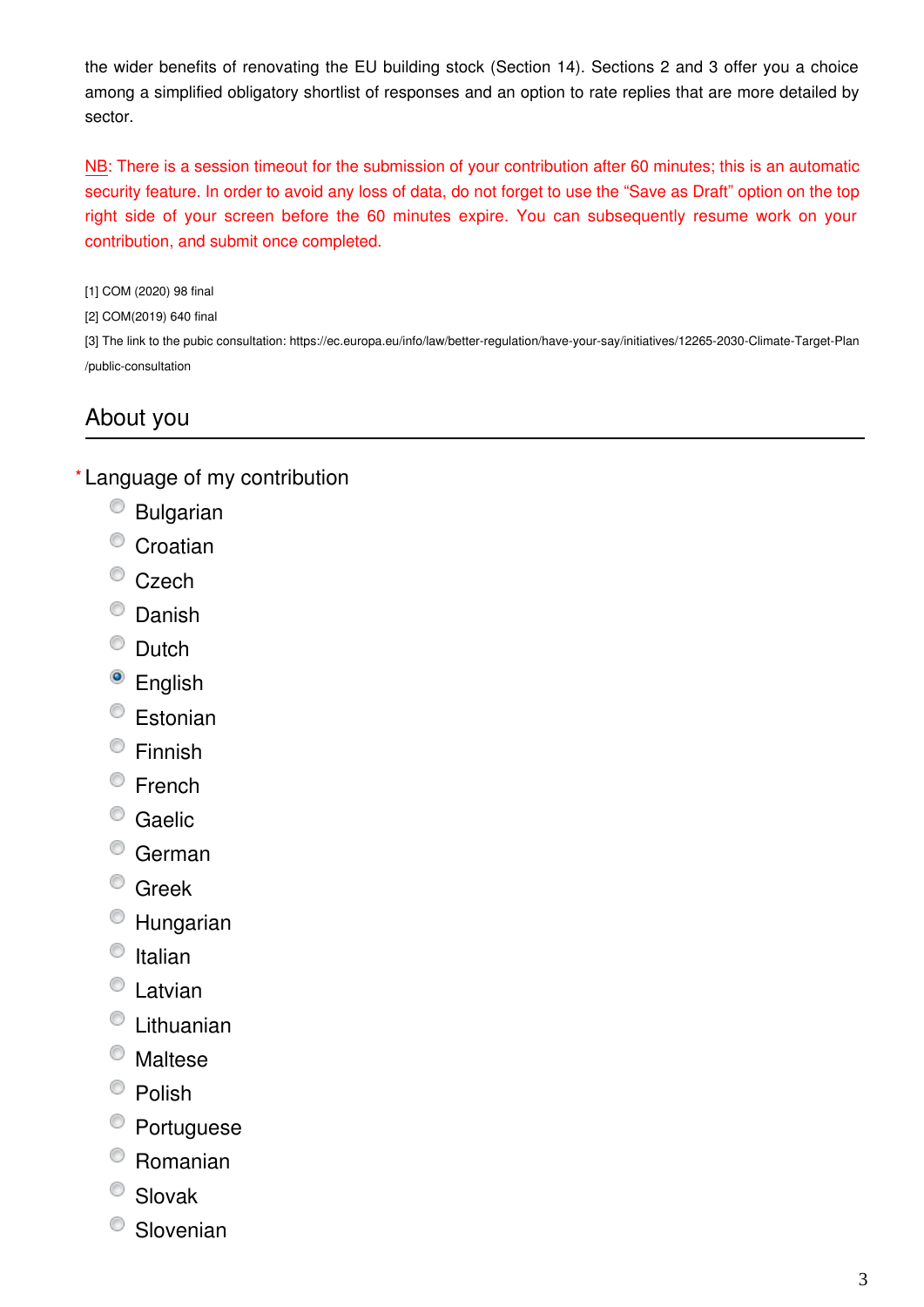- <sup>O</sup> Spanish
- <sup>O</sup> Swedish
- \*I am giving my contribution as
	- Academic/research institution
	- Business association
	- Company/business organisation
	- <sup>o</sup> Consumer organisation
	- EU citizen
	- Environmental organisation
	- Non-EU citizen
	- Non-governmental organisation (NGO)
	- Public authority
	- $\bullet$  Trade union
	- <sup>O</sup> Other

# Other. Please specify:

*200 character(s) maximum*

# First name **\***

Nanni

# Surname **\***

SILVIA

# Email (this won't be published) **\***

silvia.nanni29@gmail.com

# Organisation name **\***

*255 character(s) maximum*

Climate Alliance

### Organisation size **\***

 $\bullet$  Micro (1 to 9 employees)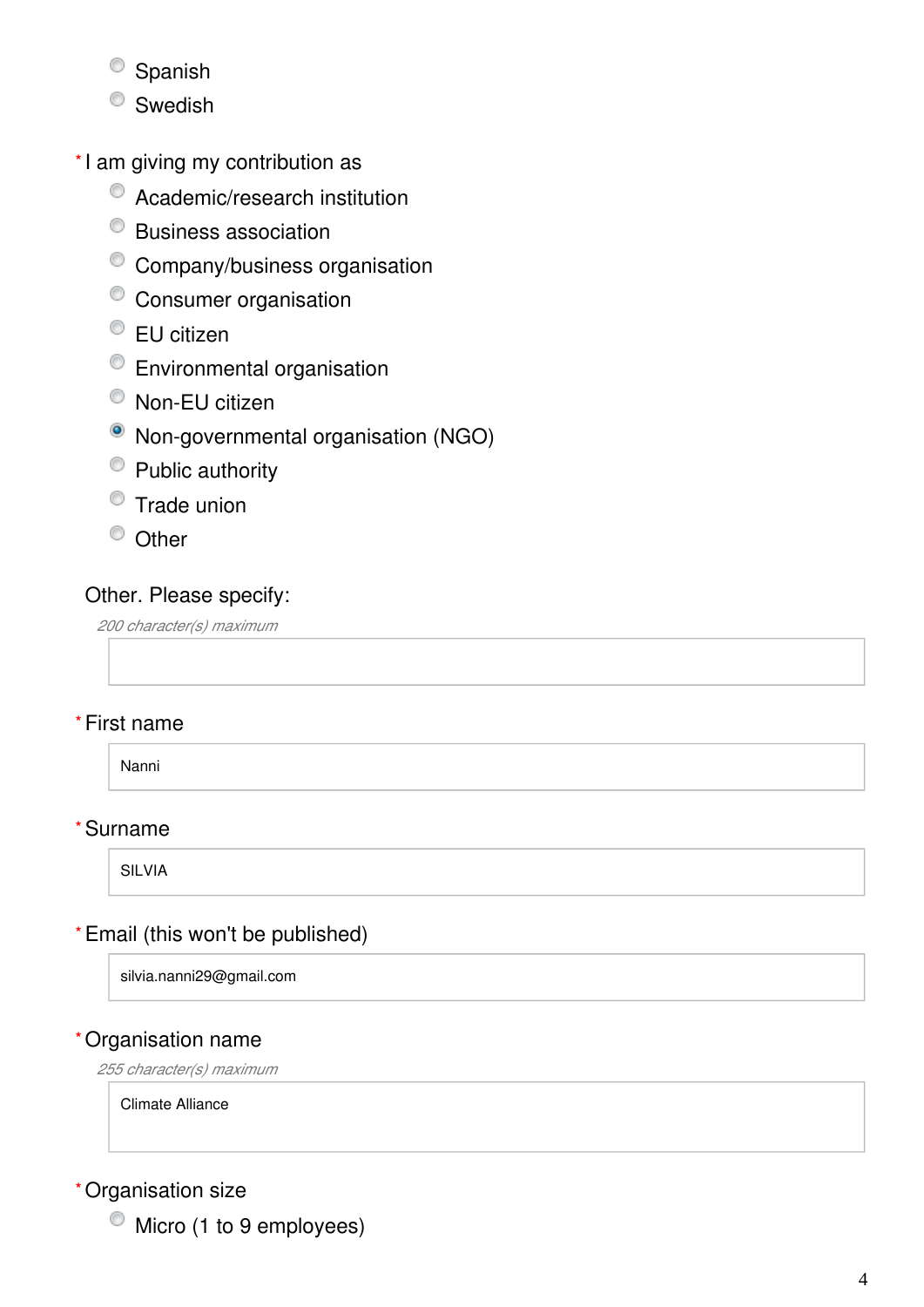- Small (10 to 49 employees)
- Medium (50 to 249 employees)
- Large (250 or more)

# Transparency register number

#### *255 character(s) maximum*

Check if your organisation is on the *[transparency register](http://ec.europa.eu/transparencyregister/public/homePage.do?redir=false&locale=en)*. It's a voluntary database for organisations seeking to influence EU decisionmaking.

# Country of origin **\***

Please add your country of origin, or that of your organisation.

| e auu your country or ongin, or that or your organisation. |                         |                  |                      |
|------------------------------------------------------------|-------------------------|------------------|----------------------|
| Afghanistan                                                | Djibouti                | Libya            | <b>Saint Martin</b>  |
| Åland Islands                                              | Dominica                | Liechtenstein    | <b>Saint Pierre</b>  |
|                                                            |                         |                  | and Miquelon         |
| Albania                                                    | Dominican               | Lithuania        | <b>Saint Vincent</b> |
|                                                            | Republic                |                  | and the              |
|                                                            |                         |                  | Grenadines           |
| Algeria                                                    | Ecuador                 | Luxembourg       | Samoa                |
| American                                                   | Egypt                   | Macau            | San Marino           |
| Samoa                                                      |                         |                  |                      |
| Andorra                                                    | El Salvador             | Madagascar       | São Tomé and         |
|                                                            |                         |                  | Príncipe             |
| Angola                                                     | Equatorial              | Malawi           | Saudi Arabia         |
|                                                            | Guinea                  |                  |                      |
| Anguilla                                                   | Eritrea                 | Malaysia         | Senegal              |
| Antarctica                                                 | Estonia                 | <b>Maldives</b>  | Serbia               |
| Antigua and                                                | Eswatini                | Mali             | <b>Seychelles</b>    |
| <b>Barbuda</b>                                             |                         |                  |                      |
| Argentina                                                  | Ethiopia                | <b>Malta</b>     | Sierra Leone         |
| Armenia                                                    | <b>Falkland Islands</b> | Marshall         | Singapore            |
|                                                            |                         | Islands          |                      |
| Aruba                                                      | <b>Faroe Islands</b>    | Martinique       | <b>Sint Maarten</b>  |
| Australia                                                  | Fiji                    | Mauritania       | Slovakia             |
| Austria                                                    | Finland                 | <b>Mauritius</b> | Slovenia             |
| Azerbaijan                                                 | France                  | Mayotte          | Solomon              |
|                                                            |                         |                  | <b>Islands</b>       |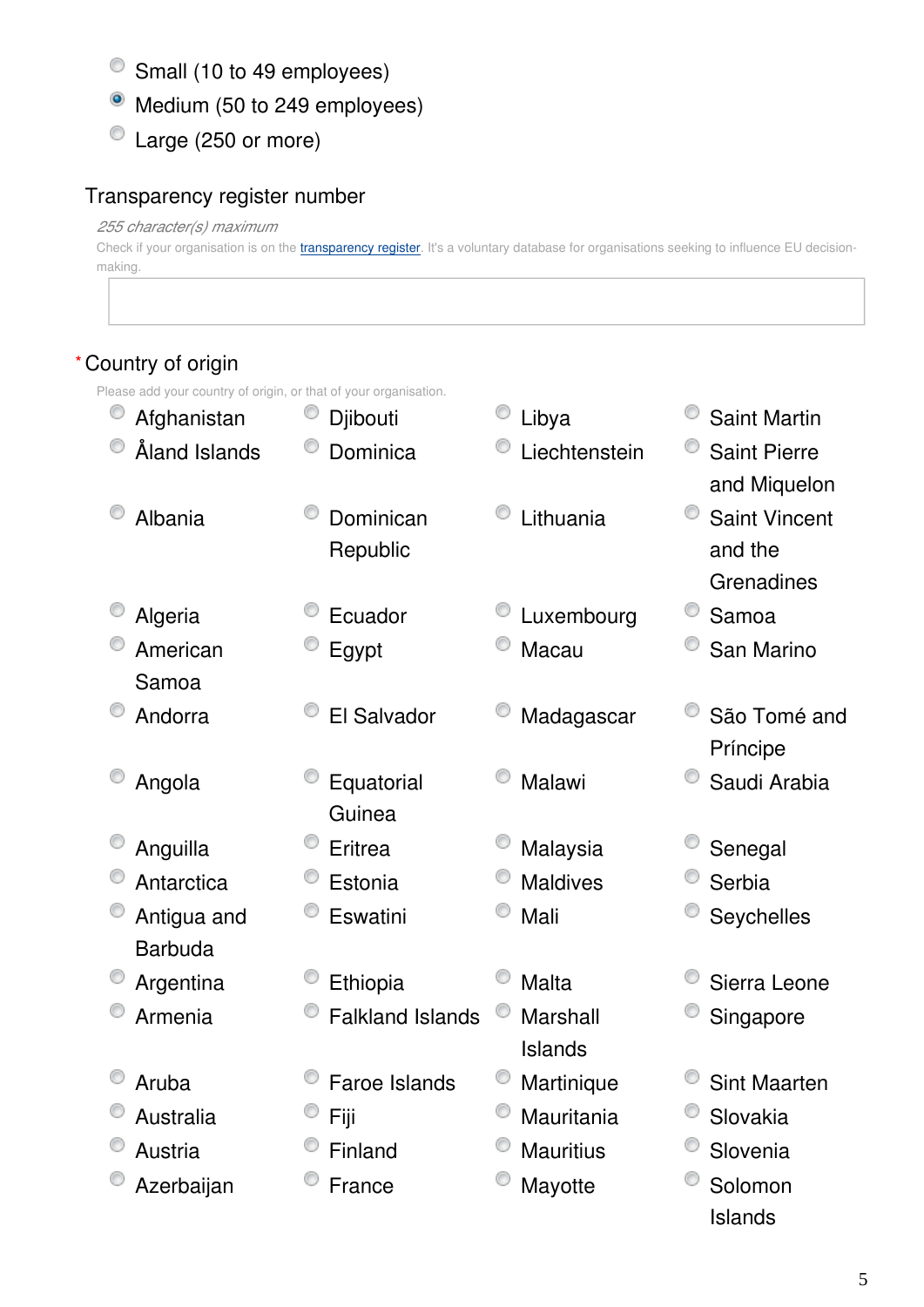| <b>Bahamas</b>         | <b>French Guiana</b>   | <b>Mexico</b>      | Somalia            |
|------------------------|------------------------|--------------------|--------------------|
| <b>Bahrain</b>         | French<br>Polynesia    | Micronesia         | South Africa       |
| Bangladesh             | French                 | Moldova            | South Georgia      |
|                        | Southern and           |                    | and the South      |
|                        | <b>Antarctic Lands</b> |                    | Sandwich           |
|                        |                        |                    | <b>Islands</b>     |
| <b>Barbados</b>        | Gabon                  | Monaco             | South Korea        |
| <b>Belarus</b>         | Georgia                | Mongolia           | South Sudan        |
| <b>Belgium</b>         | Germany                | Montenegro         | Spain              |
| <b>Belize</b>          | Ghana                  | Montserrat         | Sri Lanka          |
| <b>Benin</b>           | Gibraltar              | Morocco            | Sudan              |
| Bermuda                | Greece                 | Mozambique         | Suriname           |
| <b>Bhutan</b>          | Greenland              | Myanmar            | Svalbard and       |
|                        |                        | /Burma             | Jan Mayen          |
| <b>Bolivia</b>         | Grenada                | Namibia            | Sweden             |
| <b>Bonaire Saint</b>   | Guadeloupe             | <b>Nauru</b>       | Switzerland        |
| Eustatius and          |                        |                    |                    |
| Saba                   |                        |                    |                    |
| Bosnia and             | Guam                   | Nepal              | Syria              |
| Herzegovina            |                        |                    |                    |
| <b>Botswana</b>        | Guatemala              | <b>Netherlands</b> | Taiwan             |
| <b>Bouvet Island</b>   | Guernsey               | New Caledonia      | Tajikistan         |
| <b>Brazil</b>          | Guinea                 | <b>New Zealand</b> | Tanzania           |
| <b>British Indian</b>  | Guinea-Bissau          | Nicaragua          | Thailand           |
| <b>Ocean Territory</b> |                        |                    |                    |
| <b>British Virgin</b>  | Guyana                 | Niger              | The Gambia         |
| Islands                |                        |                    |                    |
| <b>Brunei</b>          | Haiti                  | Nigeria            | <b>Timor-Leste</b> |
| <b>Bulgaria</b>        | <b>Heard Island</b>    | <b>Niue</b>        | Togo               |
|                        | and McDonald           |                    |                    |
|                        | Islands                |                    |                    |
| <b>Burkina Faso</b>    | Honduras               | Norfolk Island     | <b>Tokelau</b>     |
| <b>Burundi</b>         | Hong Kong              | Northern           | Tonga              |
|                        |                        | Mariana Islands    |                    |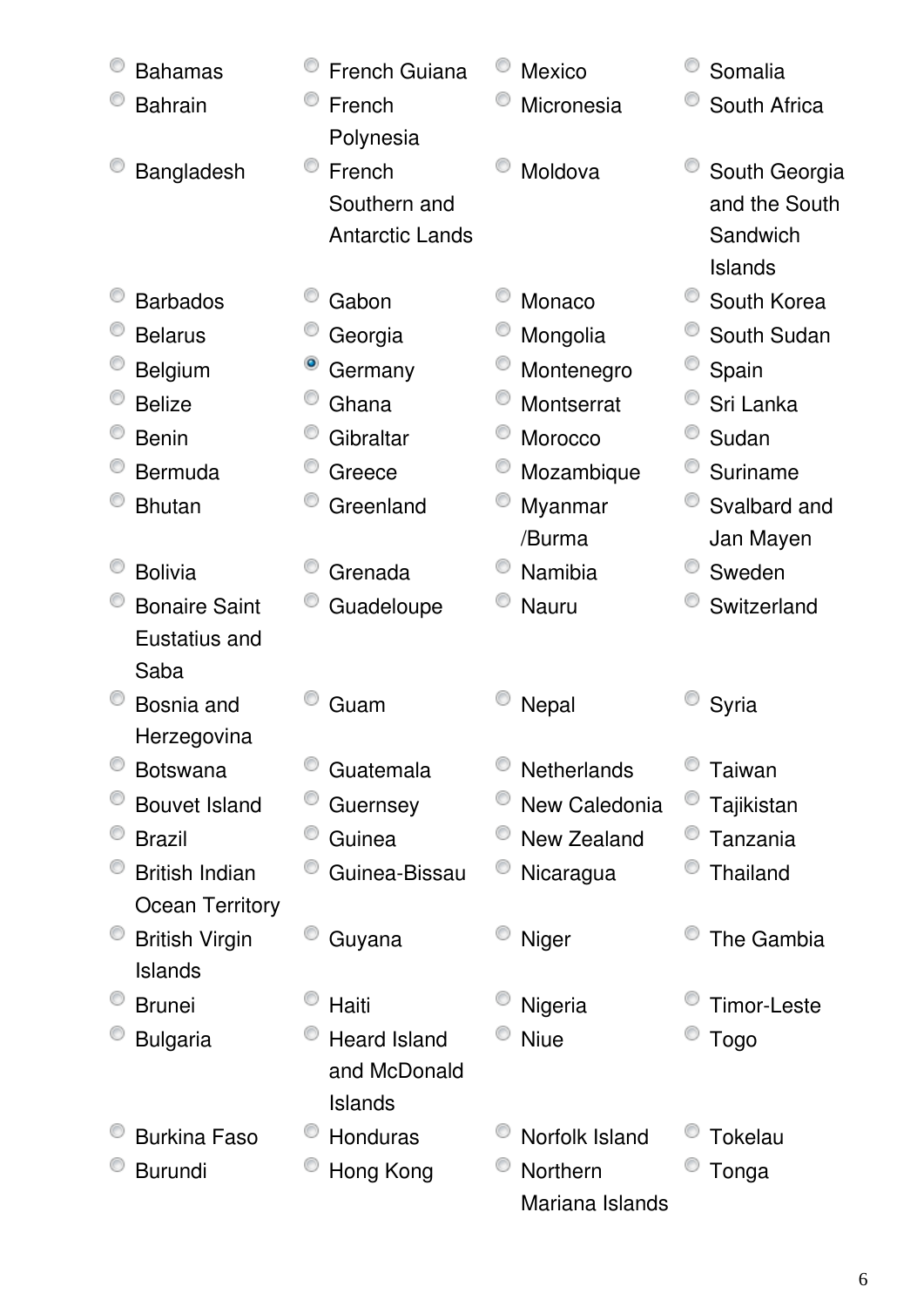| Cambodia                           | Hungary       | North Korea               | <b>Trinidad and</b><br>Tobago |
|------------------------------------|---------------|---------------------------|-------------------------------|
| Cameroon                           | Iceland       | <b>North</b><br>Macedonia | Tunisia                       |
| Canada                             | India         | Norway                    | <b>Turkey</b>                 |
| Cape Verde                         | Indonesia     | Oman                      | Turkmenistan                  |
| Cayman Islands                     | Iran          | Pakistan                  | <b>Turks and</b>              |
|                                    |               |                           | Caicos Islands                |
| <b>Central African</b><br>Republic | Iraq          | Palau                     | Tuvalu                        |
| Chad                               | Ireland       | Palestine                 | Uganda                        |
| Chile                              | Isle of Man   | Panama                    | <b>Ukraine</b>                |
| China                              | <b>Israel</b> | Papua New                 | <b>United Arab</b>            |
|                                    |               | Guinea                    | Emirates                      |
| Christmas                          | Italy         | Paraguay                  | United                        |
| Island                             |               |                           | Kingdom                       |
| Clipperton                         | Jamaica       | Peru                      | <b>United States</b>          |
| Cocos (Keeling)                    | Japan         | Philippines               | <b>United States</b>          |
| Islands                            |               |                           | Minor Outlying                |
|                                    |               |                           | <b>Islands</b>                |
| Colombia                           | Jersey        | Pitcairn Islands          | Uruguay                       |
| Comoros                            | Jordan        | Poland                    | <b>US Virgin</b>              |
|                                    |               |                           | <b>Islands</b>                |
| Congo                              | Kazakhstan    | Portugal                  | Uzbekistan                    |
| Cook Islands                       | Kenya         | <b>Puerto Rico</b>        | Vanuatu                       |
| Costa Rica                         | Kiribati      | Qatar                     | <b>Vatican City</b>           |
| Côte d'Ivoire                      | Kosovo        | Réunion                   | Venezuela                     |
| Croatia                            | Kuwait        | Romania                   | Vietnam                       |
| Cuba                               | Kyrgyzstan    | Russia                    | <b>Wallis and</b>             |
|                                    |               |                           | Futuna                        |
| Curaçao                            | Laos          | Rwanda                    | Western                       |
|                                    |               |                           | Sahara                        |
| Cyprus                             | Latvia        | Saint                     | Yemen                         |
|                                    |               | <b>Barthélemy</b>         |                               |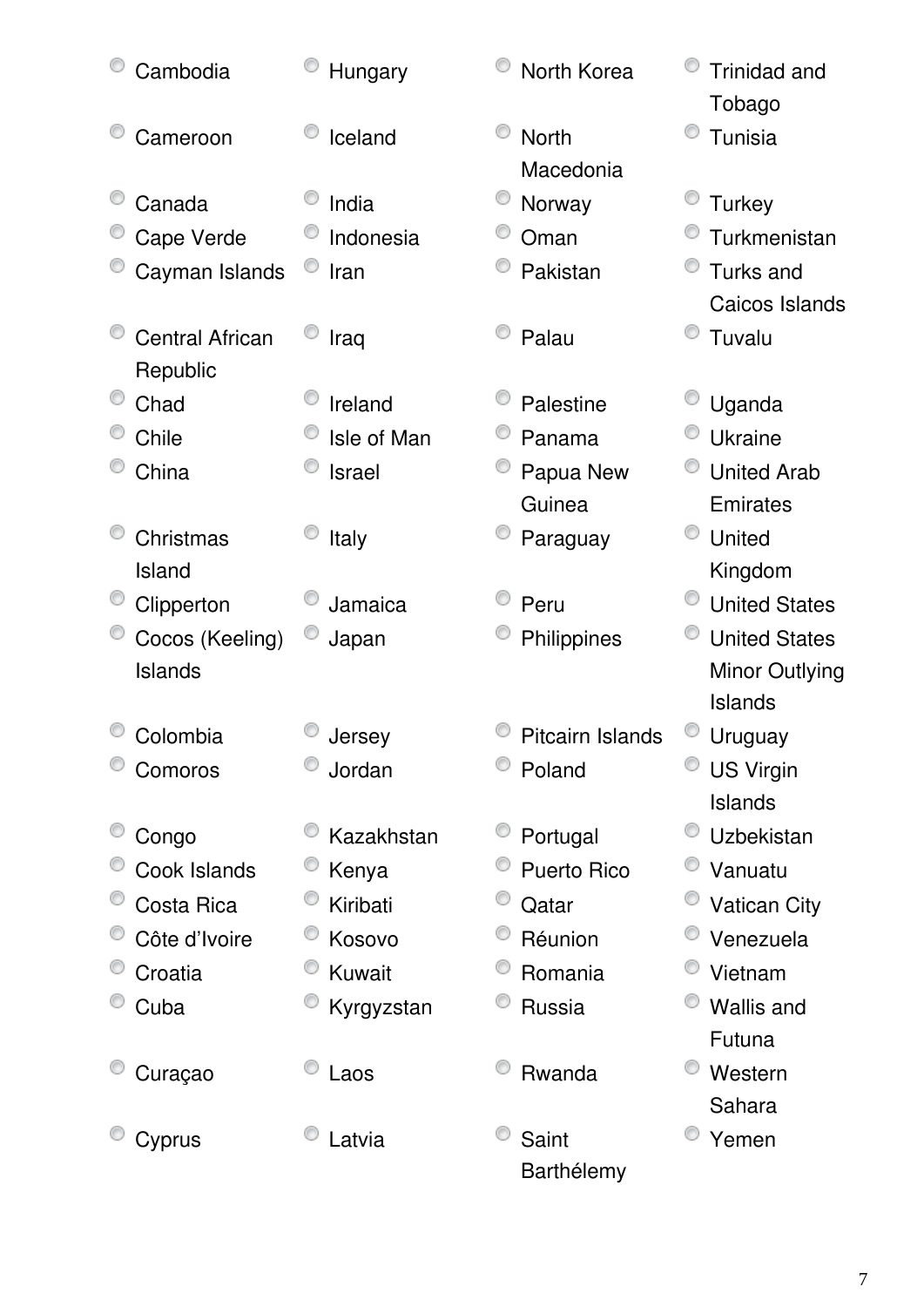| Czechia         | ebanon  | Saint Helena    | Zambia   |
|-----------------|---------|-----------------|----------|
|                 |         | Ascension and   |          |
|                 |         | Tristan da      |          |
|                 |         | Cunha           |          |
| Democratic      | _esotho | Saint Kitts and | Zimbabwe |
| Republic of the |         | <b>Nevis</b>    |          |
| Congo           |         |                 |          |
| Denmark         | .iberia | Saint Lucia     |          |

### Publication privacy settings **\***

The Commission will publish the responses to this public consultation. You can choose whether you would like your details to be made public or to remain anonymous.

# **Anonymous**

Only your type of respondent, country of origin and contribution will be published. All other personal details (name, organisation name and size, transparency register number) will not be published.

# <sup>o</sup> Public

Your personal details (name, organisation name and size, transparency register number, country of origin) will be published with your contribution.

 $\blacksquare$  I agree with the [personal data protection provisions](https://ec.europa.eu/info/law/better-regulation/specific-privacy-statement_en)

Do you or does your organisation or institution primarily deal with building renovation? **\***

- $\circ$  yes
- $\bullet$  no

What is your primary source of information about building renovation? **\***

- Building related press
- Building professionals (architects, including landscape architects, engineers, etc.)
- <sup>©</sup> Construction companies/technicians
- **Energy auditors**
- Public authorities
- Building related events (exhibitions, fairs, etc.)
- <sup>o</sup> Consumer organisations
- Manufacturers/suppliers of construction material and products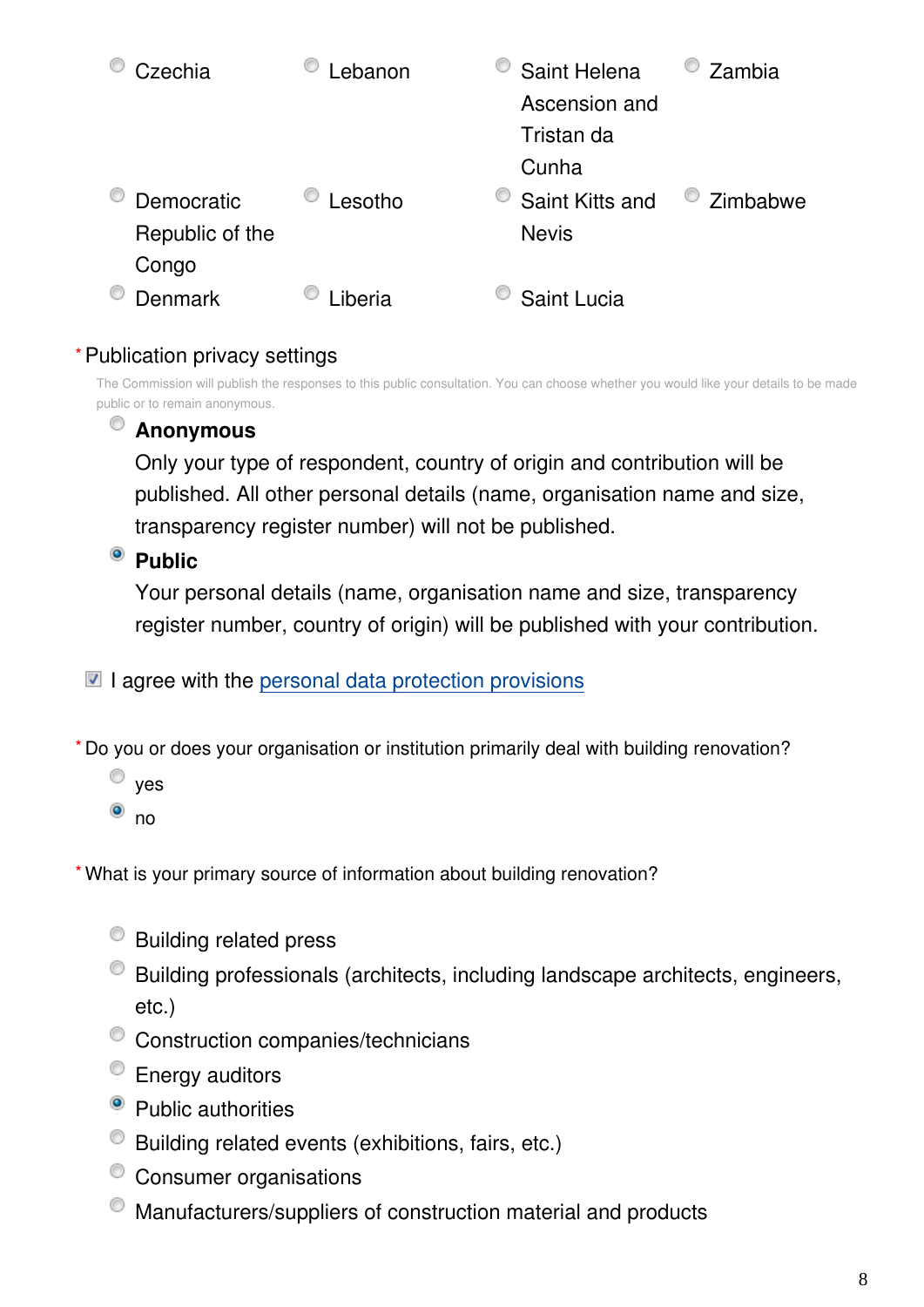- <sup>t</sup> Energy supply companies, utilities
- Financial institution
- $\bullet$  Heritage professionals/practitioners
- $\bullet$  Other, please specify [up to 500 characters]

#### **1. In your view, what elements describe best a building renovation? \***

*Please note that question 15 at the end of this survey offers you the opportunity to rate a detailed list of concrete technical solutions towards climate neutral and sustainable residential and non-residential buildings according to their importance.*

*at least 1 choice(s)*

- $\blacksquare$  Improving the energy performance of buildings by improving the energy efficiency of one or more building elements (including the building envelope – roof, windows, façade- , heating and air-conditioning systems, domestic hot water system, lighting, appliances, etc.), by optimal operation and maintenance, and by deploying renewables;
- $\blacksquare$  Improving the preparedness for climate impacts, including climate-related events such as flooding, hail, windstorms, sea-level rise (e.g. carrying out structural reinforcement of buildings) or climate adaptation (e.g. improving response to higher summer temperatures);
- $\blacksquare$  Improving the preparedness for events such as earthquakes and fires by carrying out structural reinforcement of buildings;
- $\Box$  Improving the sanitary conditions of dwellings by removing harmful sustances, such as asbestos;
- $\blacksquare$  Improving the usability of the building (including accessibility for persons with disabilities and elderly people), its market value and adapting to new uses;
- Applying circular economy principles, such as reuse or high-quality recycling of construction materials, phasing out hazardous substances, ensuring building performance last longer to avoid numerous renovations, incorporate waste treatment and pollution prevention principles;
- $\blacksquare$  All of the above:
- Other [up to 500 characters]

# **2. Barriers to building renovation that slow down the transformation of the existing building stock**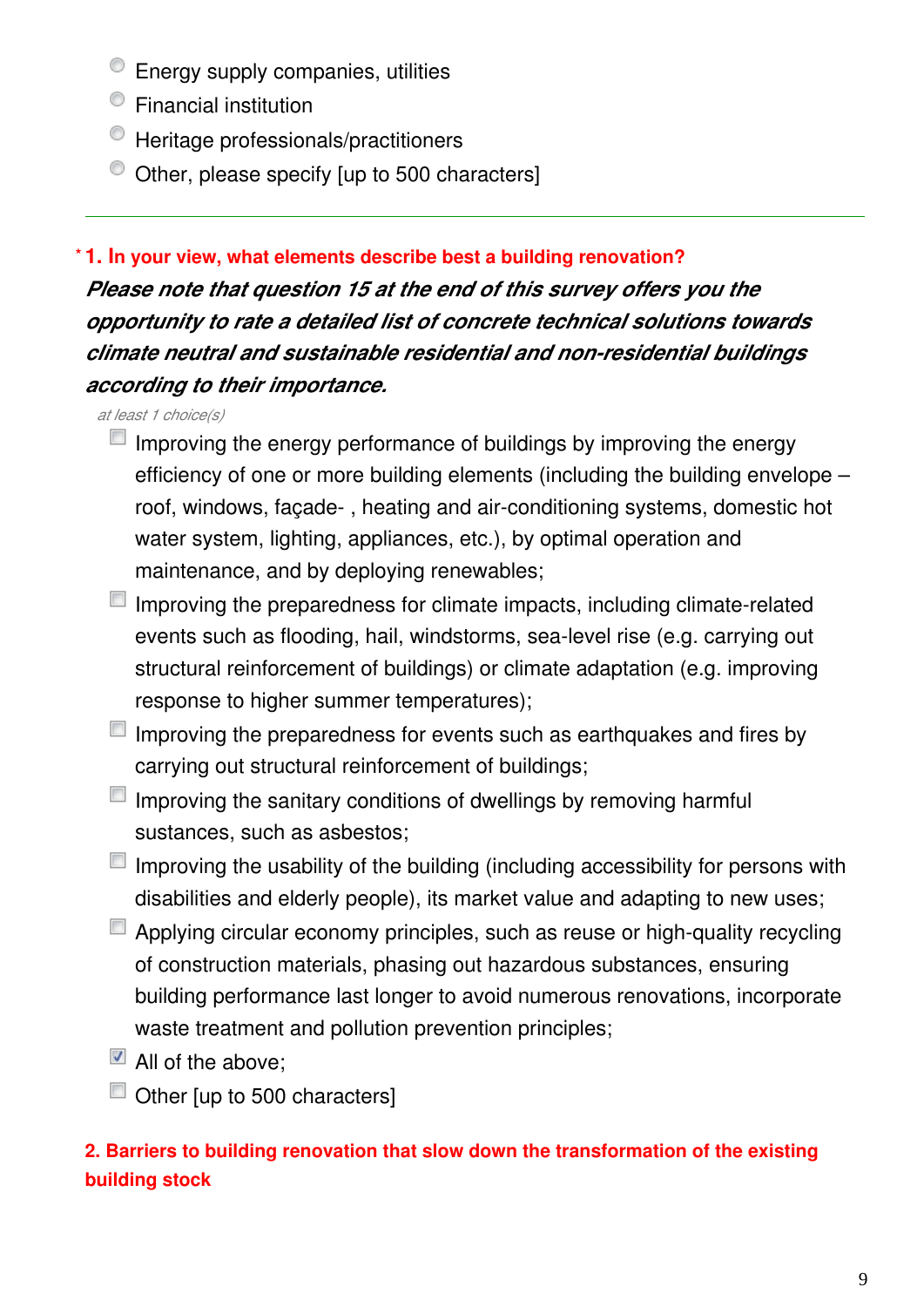2.1. For all buildings (residential and non-residential), please rate the barriers to renovation to improve building performance according to their importance.

|                                                                                                                                                                             | Very<br>important | Important | Slightly<br>important | Not<br>important<br>at all | No<br>opinion  |
|-----------------------------------------------------------------------------------------------------------------------------------------------------------------------------|-------------------|-----------|-----------------------|----------------------------|----------------|
| * Lack of or limited understanding of<br>building renovation technology                                                                                                     | ۵                 |           |                       |                            |                |
| * Lack of or limited trust in building<br>renovation products and the benefits of<br>renovation                                                                             | $\bullet$         |           |                       |                            |                |
| * Lack of or limited resource to finance<br>building renovation                                                                                                             | ۰                 | ∩         | ∩                     | ⊙                          |                |
| * Lack of interest because energy<br>renovation does not pay off in an<br>immediately evident way or it takes too<br>long                                                   | ۰                 |           |                       |                            |                |
| * Different interests between house<br>owner and house occupant                                                                                                             | $\bullet$         | ∩         | ⋒                     | ∩                          |                |
| * Disagreement between several owners<br>(e.g. multi-apartment buildings)                                                                                                   | ۰                 |           |                       |                            |                |
| * Physical inconvenience during<br>renovation works                                                                                                                         | ⊙                 | $\bullet$ | ⋒                     | ∩                          | ⋒              |
| * Difficulties in planning building<br>renovation works, including obtaining<br>permits required, obtaining financing,<br>insurances, etc.                                  | $\bullet$         |           |                       |                            |                |
| * Complexity related to managing<br>separate contracts with architects,<br>installers, etc.                                                                                 |                   |           |                       |                            |                |
| * Lack of capacity of construction<br>contractors to deliver technically and/or<br>in time and/or to the expected level of<br>quality (lack of skills, lack of staff, etc.) |                   |           |                       |                            |                |
| * Other [up to 500 characters]                                                                                                                                              | O                 | 0         | O                     | 0                          | $\circledcirc$ |

2.2. Would you like to rate a more detailed list of barriers to buildings renovation **\***according to their importance?

- $\bullet$  Yes, I would like to rate the barriers to renovate residential buildings in more detail [please move to 2.3 and 2.5].
- Yes, I would like to rate the barriers to renovate non-residential buildings in more detail [please move to 2.4 and 2.5].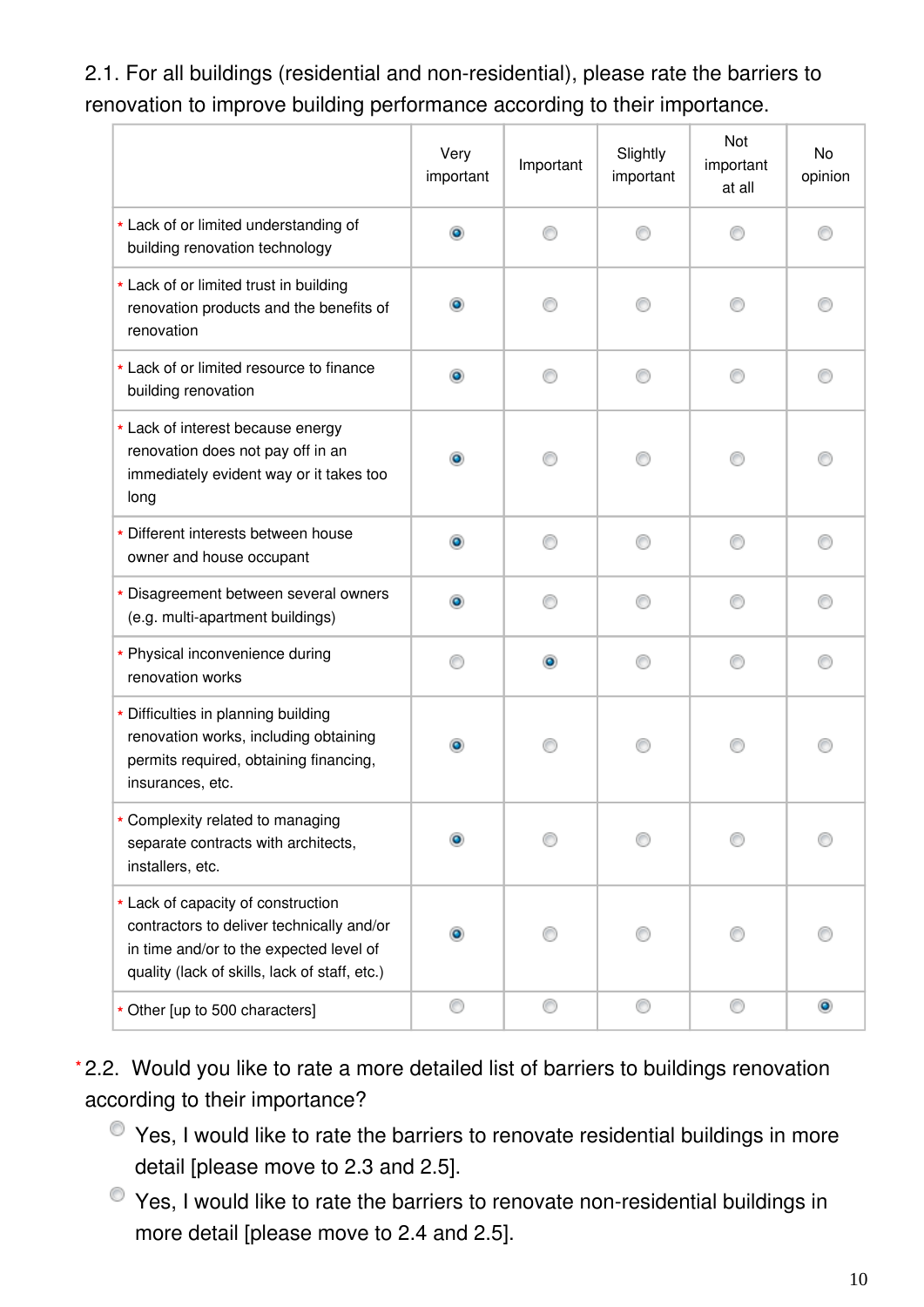- Yes, I would like to rate the barriers to renovate both residential and nonresidential buildings in more detail [please move to 2.3., 2.4 and 2.5].
- $\bullet$  No, I proceed to the next section of the questionnaire [please move to section 3].

2.3. For residential buildings, please rate the following barriers to renovation to improve building performance according to their importance.

|                                                                                                                                            | Very<br>important | Important | Slightly<br>important | Not<br>important<br>at all | No<br>opinion |
|--------------------------------------------------------------------------------------------------------------------------------------------|-------------------|-----------|-----------------------|----------------------------|---------------|
| Insufficient understanding of energy<br>use and savings related to different<br>energy efficiency measures                                 |                   |           |                       |                            |               |
| Lack of understanding/trust in the<br>technologies and solutions on the<br>market                                                          |                   |           |                       |                            |               |
| Lack of trust or guarantee that<br>renovation will deliver the energy and<br>money savings or other benefits, lack<br>of quality assurance |                   |           |                       |                            |               |
| Lack of interest - renovation to<br>decrease energy consumption is not<br>attractive for me, need for additional<br>advantages             |                   |           |                       |                            |               |
| Energy renovation does not pay off in<br>an acceptable timeframe                                                                           | ∩                 | ∩         | ∩                     | ⊙                          |               |
| The performance does not (sufficiently)<br>impact the value of the building                                                                |                   |           |                       |                            |               |
| Low energy prices                                                                                                                          | ⊙                 | ⊙         | ⊙                     | ⊙                          |               |
| Lack of information/low awareness of<br>available public and/or private<br>financing products for building<br>renovation                   |                   |           |                       |                            |               |
| Lack of simple, attractive and<br>accessible private financing products<br>for renovation (e.g. loans)                                     |                   |           |                       |                            |               |
| Lack of simple, attractive and easily<br>accessible public incentive measures<br>for renovation (e.g. grants or tax<br>incentives)         |                   |           |                       |                            |               |
| Cumbersome procedures and/or<br>financial constraints for accessing                                                                        |                   |           |                       |                            |               |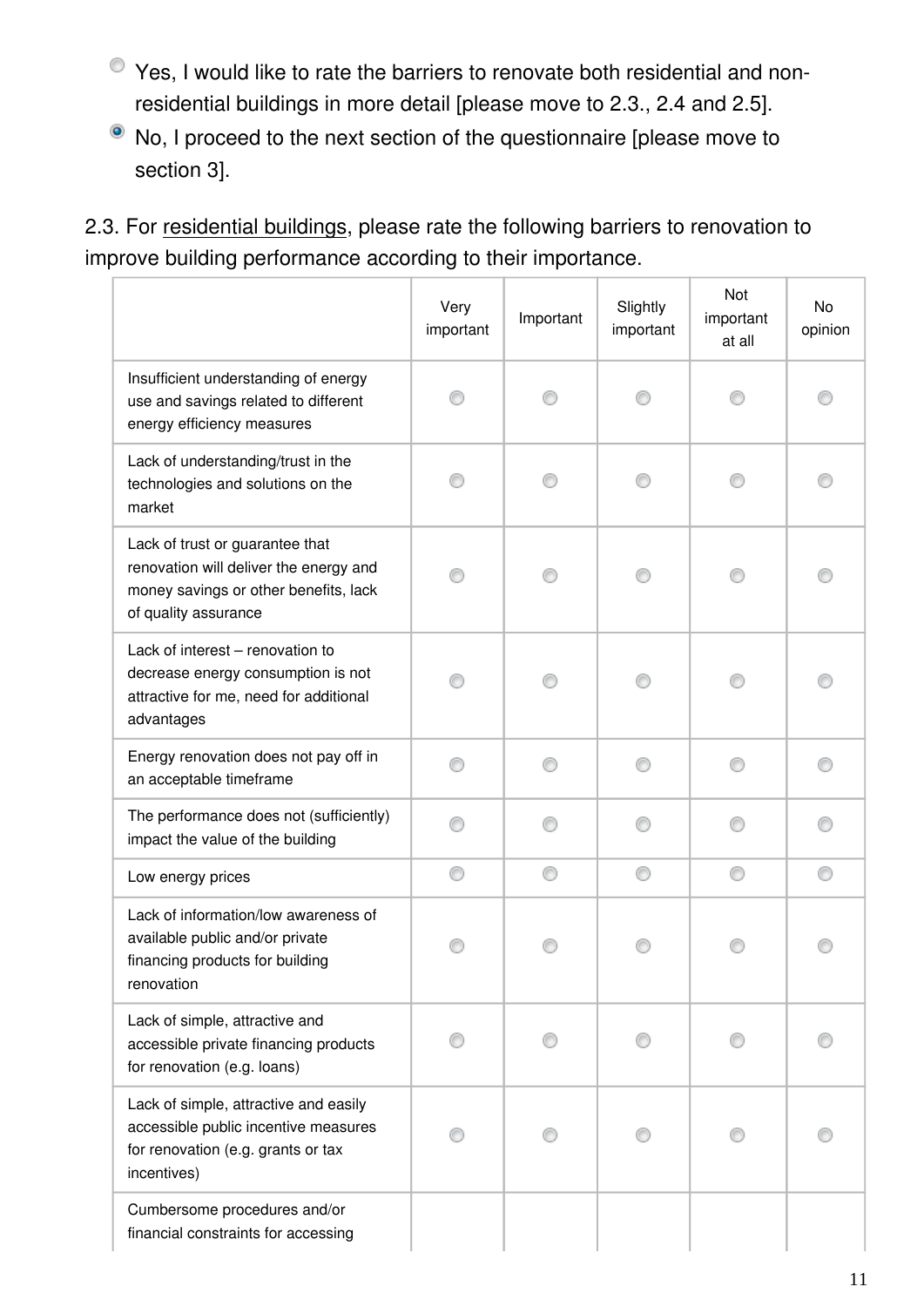| private financing (e.g. high collateral<br>requirements)                                                                                                                          |   |   |   |   |  |
|-----------------------------------------------------------------------------------------------------------------------------------------------------------------------------------|---|---|---|---|--|
| Cumbersome procedures and/or<br>financial constraints for accessing<br>public financial support                                                                                   |   |   |   |   |  |
| Fear of losing the renovation<br>investment to natural or man-made<br>disasters (e.g. climate-related events<br>such flooding, hail, windstorms, sea-<br>level rise, earthquakes) |   |   |   |   |  |
| Different interests between house<br>owner and house occupant                                                                                                                     |   |   |   |   |  |
| Disagreement between several owners<br>(e.g. multi-apartment buildings)                                                                                                           |   |   |   |   |  |
| Construction of new buildings regarded<br>as a lower risk/more attractive than<br>renovation                                                                                      |   |   |   |   |  |
| Risks and uncertainties of renovation,<br>e.g. cost increases due to discovery of<br>hazardous materials                                                                          |   |   |   |   |  |
| Disturbance related to renovation<br>works (physical inconvenience during<br>works)                                                                                               |   |   |   |   |  |
| Regulatory and administrative barriers<br>and complexity in planning, including<br>permits required, etc.                                                                         |   |   |   |   |  |
| Contracting difficulties of managing<br>separate contracts with architects,<br>installers and bridging potentially<br>different interests                                         |   |   |   |   |  |
| Perceived lack of government support,<br>unambitious policies                                                                                                                     |   |   | ∩ |   |  |
| Local/regional buildings codes hinder<br>cost-effective renovation                                                                                                                |   |   | € |   |  |
| Lack of trust in the quality of building<br>renovation products, technological and<br>nature-based solutions                                                                      |   |   |   |   |  |
| Lack of capacity of construction<br>contractors to deliver technically and/or<br>in time and/or to the expected level of<br>quality (lack of skills, lack of staff, etc.)         |   |   |   |   |  |
| Other [up to 500 characters]                                                                                                                                                      | ⊙ | ⊙ | ⊙ | ⊙ |  |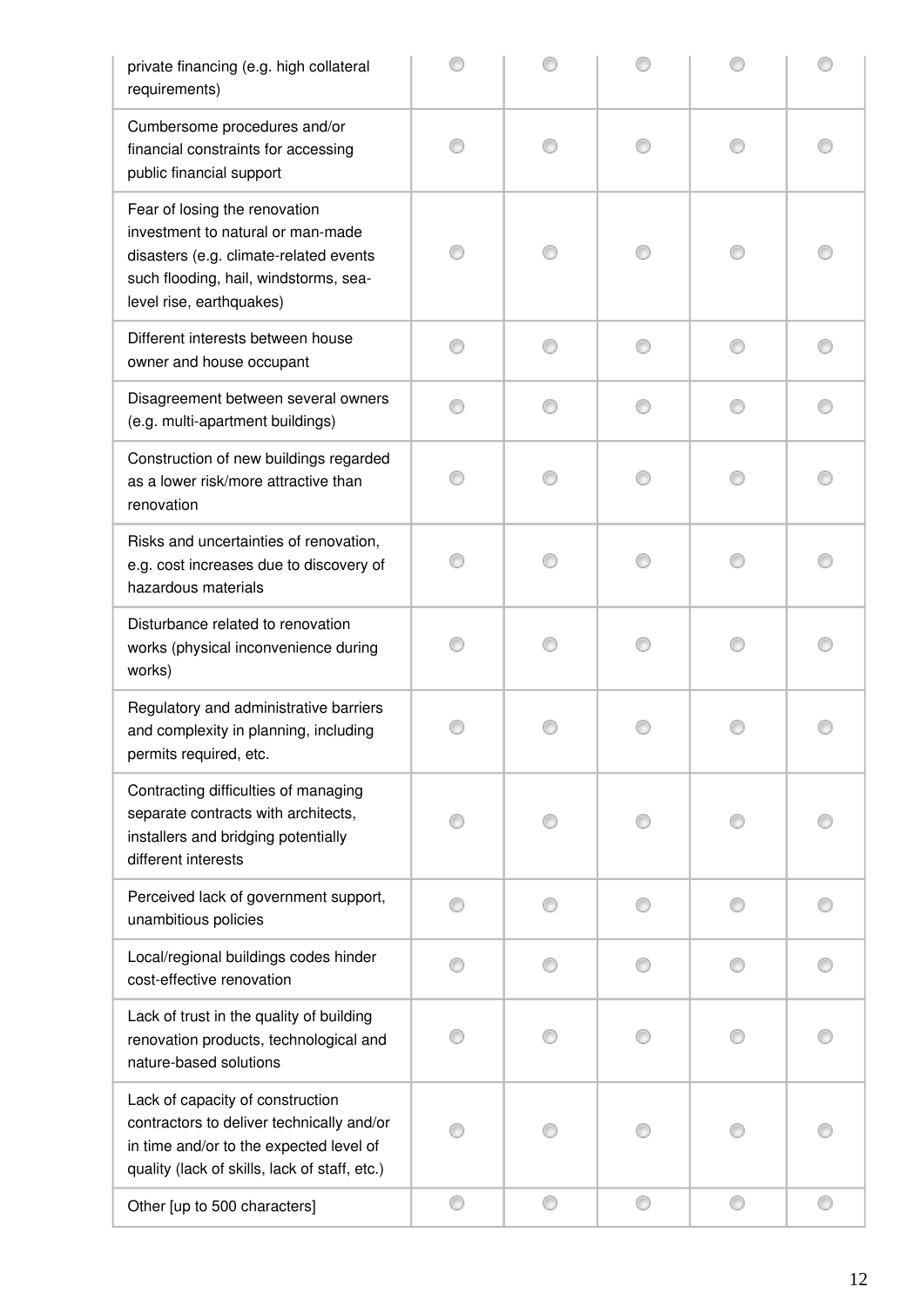*500 character(s) maximum*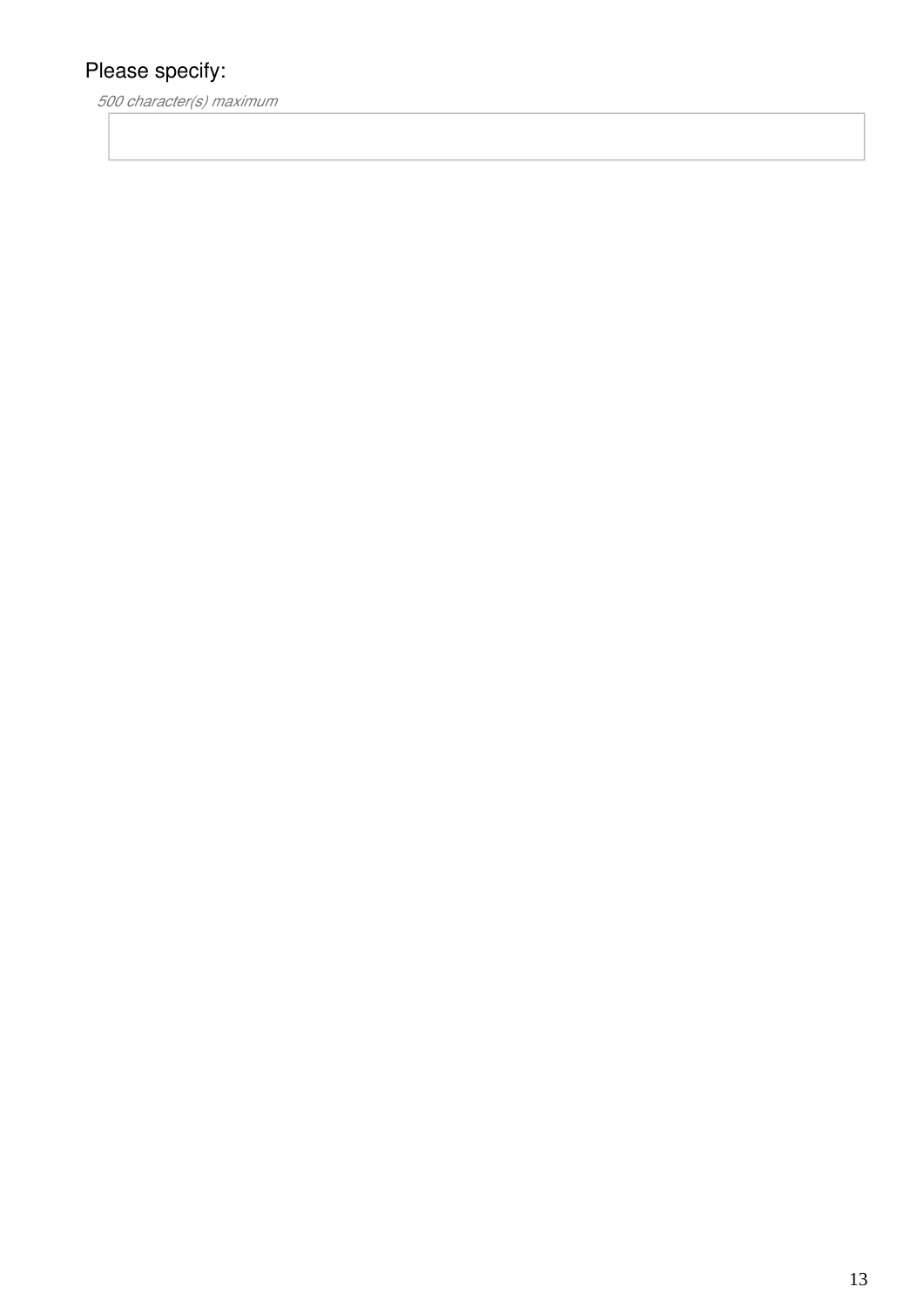2.4.For non-residential buildings such as offices, shops, hospitals, schools, please rate the following barriers to renovation to improve building performance according to their importance.

|                                                                                                                                                                                      | Very<br>important | Important | Slightly<br>important | Not<br>important<br>at all | <b>No</b><br>opinion |
|--------------------------------------------------------------------------------------------------------------------------------------------------------------------------------------|-------------------|-----------|-----------------------|----------------------------|----------------------|
| Insufficient information on energy use and savings related to different energy efficiency<br>measures, never completed an energy audit                                               | ∩                 | ⊙         | ∩                     | ⊙                          | ⋒                    |
| Lack of interest - Sustainability not a priority and thus public/private entities lacking or not<br>allocating sufficient financial resources (equity, debt) for building renovation | ∩                 | ⊙         | ⊙                     | ⊙                          | ∩                    |
| Energy renovation does not pay off in an acceptable timeframe                                                                                                                        | 0                 | 0         | ⊙                     | ⊙                          | ◉                    |
| The performance does not impact the value of the building                                                                                                                            | 0                 | ⊙         | ⊙                     | ⊙                          | ⊙                    |
| Low energy prices                                                                                                                                                                    | 0                 | 0         | ⊙                     | ⊙                          | ◉                    |
| Different interests (owner-tenant) and ownership relationship (e.g. different budgets for<br>investment and operations)                                                              | ⊙                 | ⊙         | ⊙                     | ∩                          | ⋒                    |
| Investors perceive construction of new buildings as a lower risk/more attractive than<br>renovation                                                                                  | ⊙                 | ⊙         | ⊙                     | ⊙                          | ⋒                    |
| Technical complexity of comprehensive renovation                                                                                                                                     | 0                 | ⊙         | ⊙                     | ◎                          | ⊙                    |
| Disturbances related to renovation works (disturbance to business operations, etc.)                                                                                                  | ⊙                 | 0         | ⊙                     | ◎                          | ⊙                    |
| Regulatory and administrative barriers, planning and contracting difficulties, including permits<br>required, separate contracts with installers, etc.                               | ⊙                 | ⊙         | ∩                     | ⊙                          | ⋒                    |
| Perceived lack of government support, unambitious policies                                                                                                                           | 0                 | 0         | ⊙                     | ⊙                          | ⊙                    |
| Lack of capacity of construction contractors to deliver technically and/or in time and/or to the<br>expected level of quality (lack of skills, lack of staff, etc.)                  | ⊙                 | ⊙         | ⊙                     | ⊙                          | ◎                    |
| Lack of trust in the quality of building renovation products, technological and nature-based<br>solutions                                                                            | ∩                 | ⊙         | ⊙                     | ∩                          | ⋒                    |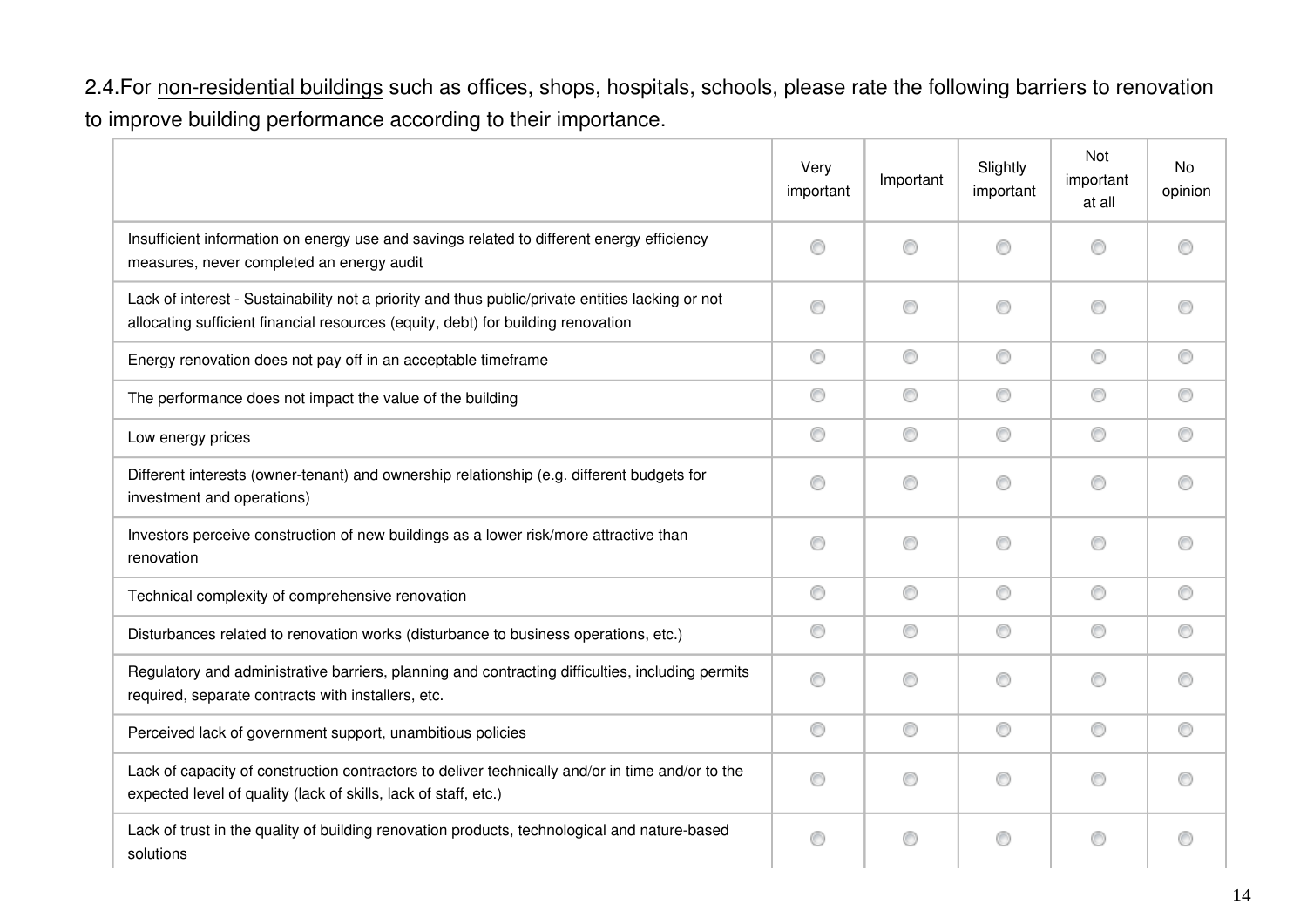| Lack of information/knowledge/advice on financing building renovation                                                                                                                                             | ∩ | ∩ | ⋒ | ⋒ |   |
|-------------------------------------------------------------------------------------------------------------------------------------------------------------------------------------------------------------------|---|---|---|---|---|
| Lack of attractive and easily accessible financial incentives (loans, grants, tax incentives etc.)                                                                                                                | ⊙ | ⊙ | ∩ | ⊙ |   |
| Lack of financing products for building renovation tied to the property rather than the user<br>and reflecting the benefits of increased energy performance of the building                                       |   | ∩ | ⋒ | ∩ |   |
| Lack of mainstream financing products (such as energy efficiency mortgages) that offer also<br>covering the building renovation costs in a single package                                                         |   | ∩ | ∩ | ∩ |   |
| Low awareness of available public and private financial solutions for building renovation                                                                                                                         | ⊙ | ⊙ | ⋒ | ⊙ | ∩ |
| Insufficient access from public /private entities to Energy Performance Contracts                                                                                                                                 | ⊙ | ⊙ | ⋒ | ∩ |   |
| For publicly owned buildings: lack of funding                                                                                                                                                                     | ⊙ | ⊙ | ⋒ | ⊙ |   |
| Restrictive rules on procurement, annual budgeting and accounting                                                                                                                                                 | 0 | ⊙ | € | ⊙ | ∩ |
| Most cost-efficient measures (low-hanging fruits) already implemented => more complex and<br>costly packages needed                                                                                               |   | ∩ | ⋒ | ⊙ |   |
| Lack of staff in public/private entities with skills to deal with the renovation process (i.e.<br>bundling or pooling a larger number of units, identifying legal, technical and contractual<br>solutions, etc.). |   | ∩ |   | ∩ |   |
| Other [up to 500 characters]                                                                                                                                                                                      | 0 | 0 | O | 0 | € |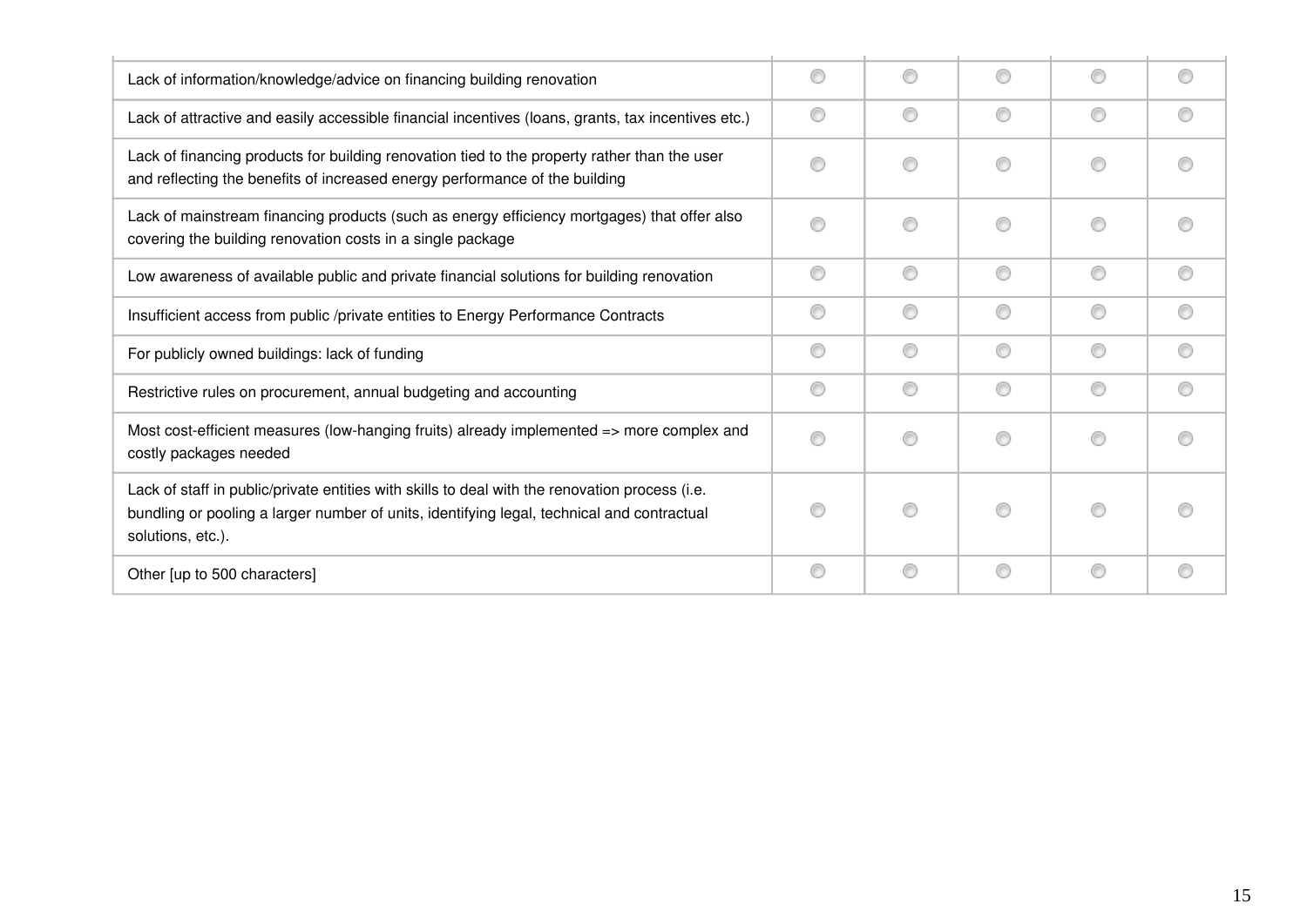2.5. In case you have had any direct experience with the use of EU funds for building renovation, you are invited to share your experience.

- I have direct experience with the use of EU funds for building renovation and would like to share specific issues encountered [up to 1000 characters].
- I have direct experience with the use of EU funds for building renovation, but I prefer not to share any specific issues encountered [please move to section 3].
- No direct experience with the use of EU funds for building renovation [please move to section 3].

### **3. Facilitating mechanisms for mobilising building renovation**

- 3.1. What are the key policies necessary to mobilise building renovation? **\*** *at least 1 choice(s)*
	- $\blacksquare$  Information and advice about all aspects of building renovation
	- $\blacksquare$  Implementation support for building renovation (e.g. one-stop shop)
	- Simplification of administrative procedures
	- Increase in the availability of appropriate public incentives (grants or fiscal measures) for building renovation
	- $\blacksquare$  Increase in the availability of attractive and easily accessible public financing
	- $\blacksquare$  Increase in the availability of attractive and easily accessible private financing
	- $\blacksquare$  Changes in energy taxation or carbon pricing to internalise the cost of greenhouse gas emissions
	- $\blacksquare$  Regulatory requirements for building renovation
	- $\Box$  None of the above
	- Other lup to 500 characters]

# Please specify:

*500 character(s) maximum*

-Incentivise collective action mechanisms to support private residential renovation projects.

3.2. Would you like to further rate a more detailed list of policies and measures to **\***accelerate renovation to improve building performance according to their importance?

Yes [please move to sub-sections 3.3, 3.4 and 3.5.]

⊙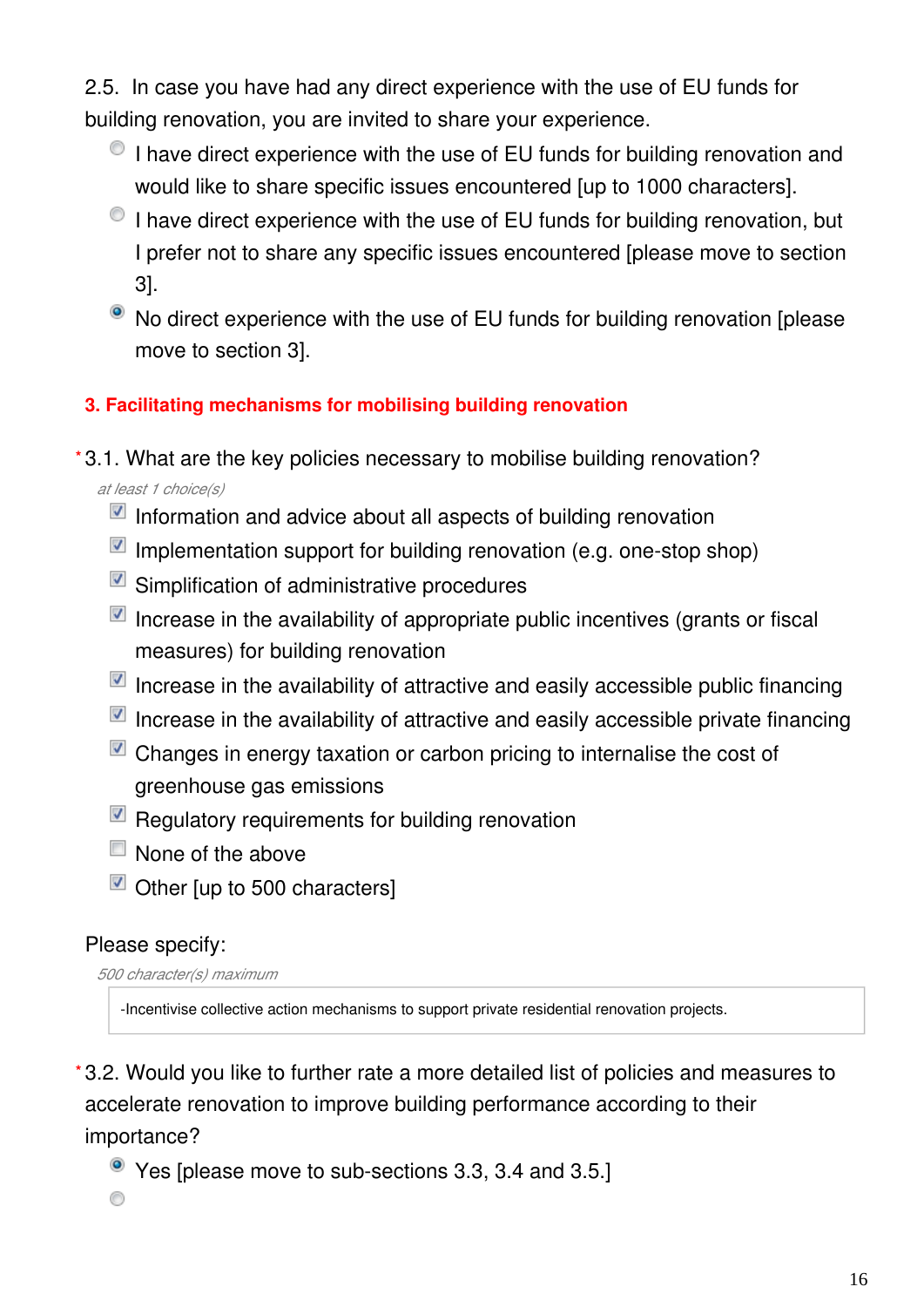No, I proceed to the next section of the questionnaire [please move to section 4]

3.3. Please select those existing regulatory and administrative policies and measures which you think would be the most relelevant to strengthen in order to accelerate renovation investments to lower energy consumption, or to achieve other performance improvements, in all building types (residential and nonresidential) and rate them accordingly.

|                                                                                                                                                                               | Very<br>relevant | Relevant  | Slightly<br>relevant | Not<br>relevant<br>at all | No<br>opinion |
|-------------------------------------------------------------------------------------------------------------------------------------------------------------------------------|------------------|-----------|----------------------|---------------------------|---------------|
| Mandatory minimum energy performance<br>requirements (whole building)                                                                                                         |                  |           | ⋒                    |                           |               |
| Mandatory minimum energy performance<br>requirements (building elements, technical<br>building systems)                                                                       |                  |           | ∩                    | m                         |               |
| Mandatory minimum equipment<br>requirements (e.g. building automation and<br>control systems, renewable energy,<br>charging stations, smart systems for self-<br>consumption) |                  | ۰         |                      |                           |               |
| Mandatory inspection and audit schemes                                                                                                                                        | $\bullet$        | 0         | 0                    | 0                         | 0             |
| Mandatory follow up of inspections or<br>energy audits, including as part of voluntary<br>agreements                                                                          | ⋒                | ۰         | ⋒                    | ∩                         |               |
| Renovation targets, including as part of<br>voluntary agreements                                                                                                              | ⋒                | $\bullet$ | ∩                    | ∩                         | ∩             |
| Climate change adaptation targets                                                                                                                                             | $\bullet$        | 0         | ⊙                    | 0                         | ⊙             |
| Clean air objectives or air quality plans                                                                                                                                     | $\circledcirc$   | ⊙         | ◎                    | ◎                         | ◎             |
| Materials reuse or recycling or recovery<br>targets                                                                                                                           |                  |           |                      |                           |               |
| Improving accessibility for persons with<br>disabilities and elderly people                                                                                                   |                  | $\bullet$ | ∩                    | ⋒                         |               |
| Other [up to 500 characters]                                                                                                                                                  | ۰                | ⊙         | ⊙                    | ⊙                         | O             |

### Please specify:

*500 character(s) maximum*

-The Energy Savings Obligation in Art 7 of the EED has the potential to create the energy efficiency market. However, as of now, not all Member States are complying with the requirements which hinders the creation of such a market.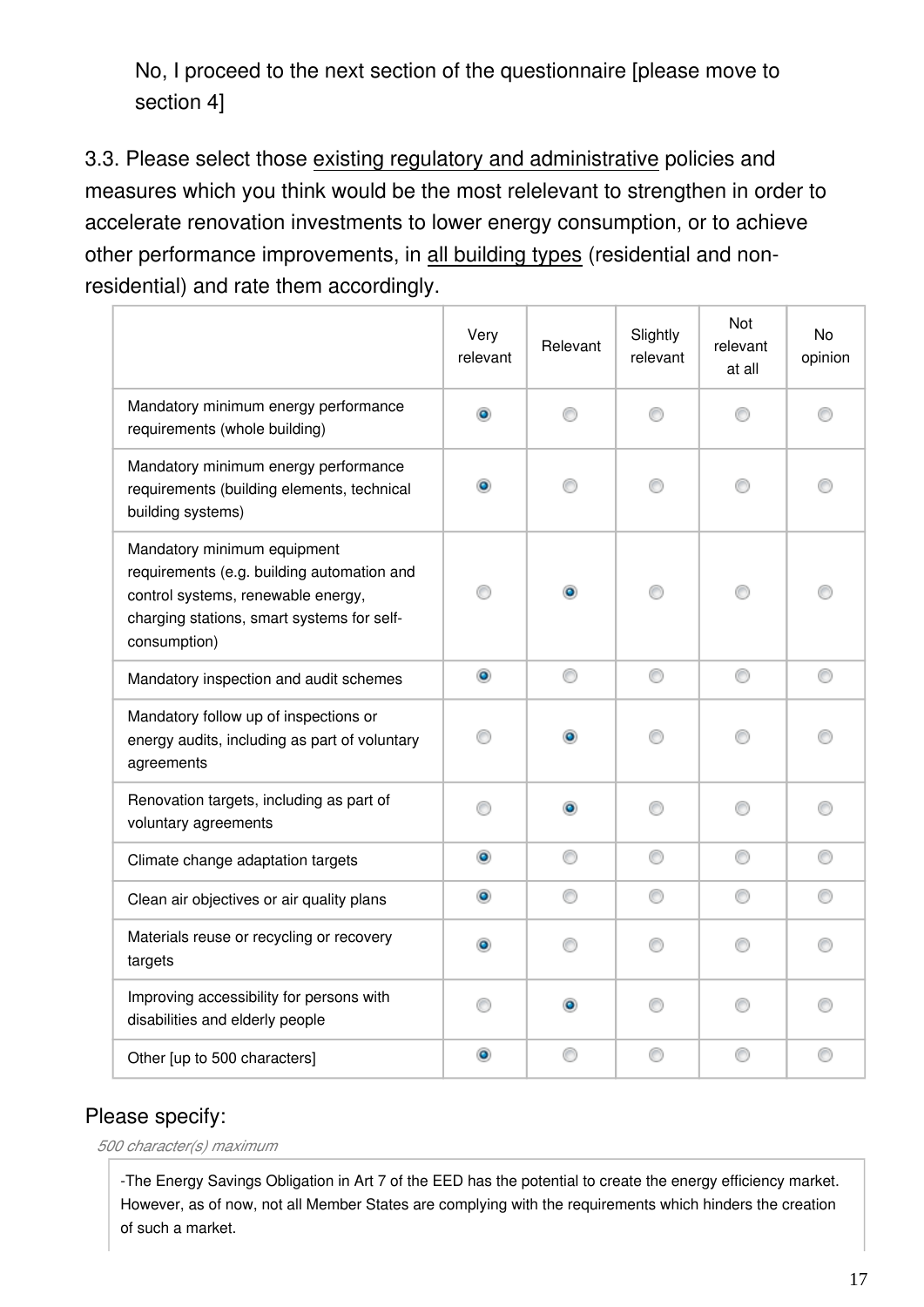-Overall, implementation and enforcement of all current legislation is needed to accelerate renovation investments.

3.4. Please select those existing financing tools which you think would be the most relevant to strengthen in order to accelerate renovation investments to lower energy consumption in all building types (residential and non-residential) and rate them accordingly:

|                                                                                                                                                                                                                                                          | Very<br>relevant | Relevant  | Slightly<br>relevant | Not<br>relevant<br>at all | No<br>opinion |
|----------------------------------------------------------------------------------------------------------------------------------------------------------------------------------------------------------------------------------------------------------|------------------|-----------|----------------------|---------------------------|---------------|
| Non-repayable rewards, such as national or<br>regional public grants and subsidies                                                                                                                                                                       | ∩                | ۰         | ⋒                    |                           |               |
| Non-repayable rewards, such as EU grants<br>and subsidies                                                                                                                                                                                                |                  | $\bullet$ | M                    |                           |               |
| Debt and equity financing: loans/soft loans,<br>revolving funds, green leasing, energy<br>service agreements, Energy Performance<br>Contracting, etc.                                                                                                    | $\bullet$        |           |                      |                           |               |
| Energy efficiency loans and/or mortgages<br>offered by commercial banks                                                                                                                                                                                  | $\bullet$        |           | ∩                    |                           |               |
| A combination of public grants and finance<br>mechanisms (loans, guarantees, etc.)                                                                                                                                                                       |                  | ۰         |                      |                           |               |
| Tax reductions and deductions for building<br>renovation: income tax credit/deductions,<br>property taxation (including local property<br>taxation), lower VAT rates, etc.                                                                               |                  |           |                      |                           |               |
| Innovative financing models for repaying the<br>upfront investment, such as repayment of<br>investments to the utility bill (on-bill<br>financing), municipal bonds to finance<br>renovation (on-tax financing), energy<br>efficiency as a service model | $\bullet$        |           |                      |                           |               |
| Innovative methods for raising funds, such<br>as crowdfunding for energy efficiency,<br>insurance for energy savings, etc.                                                                                                                               |                  |           |                      |                           |               |
| Use of revenues from the Emission Trading<br>System (ETS) for building renovation<br>programmes                                                                                                                                                          |                  |           |                      |                           |               |
| Indirect financial incentives e.g. lower<br>insurance premiums for renovated resilient<br>buildings                                                                                                                                                      |                  |           |                      |                           |               |
| Other [up to 500 characters]                                                                                                                                                                                                                             | ⊙                | 0         | ⊙                    | ⊙                         |               |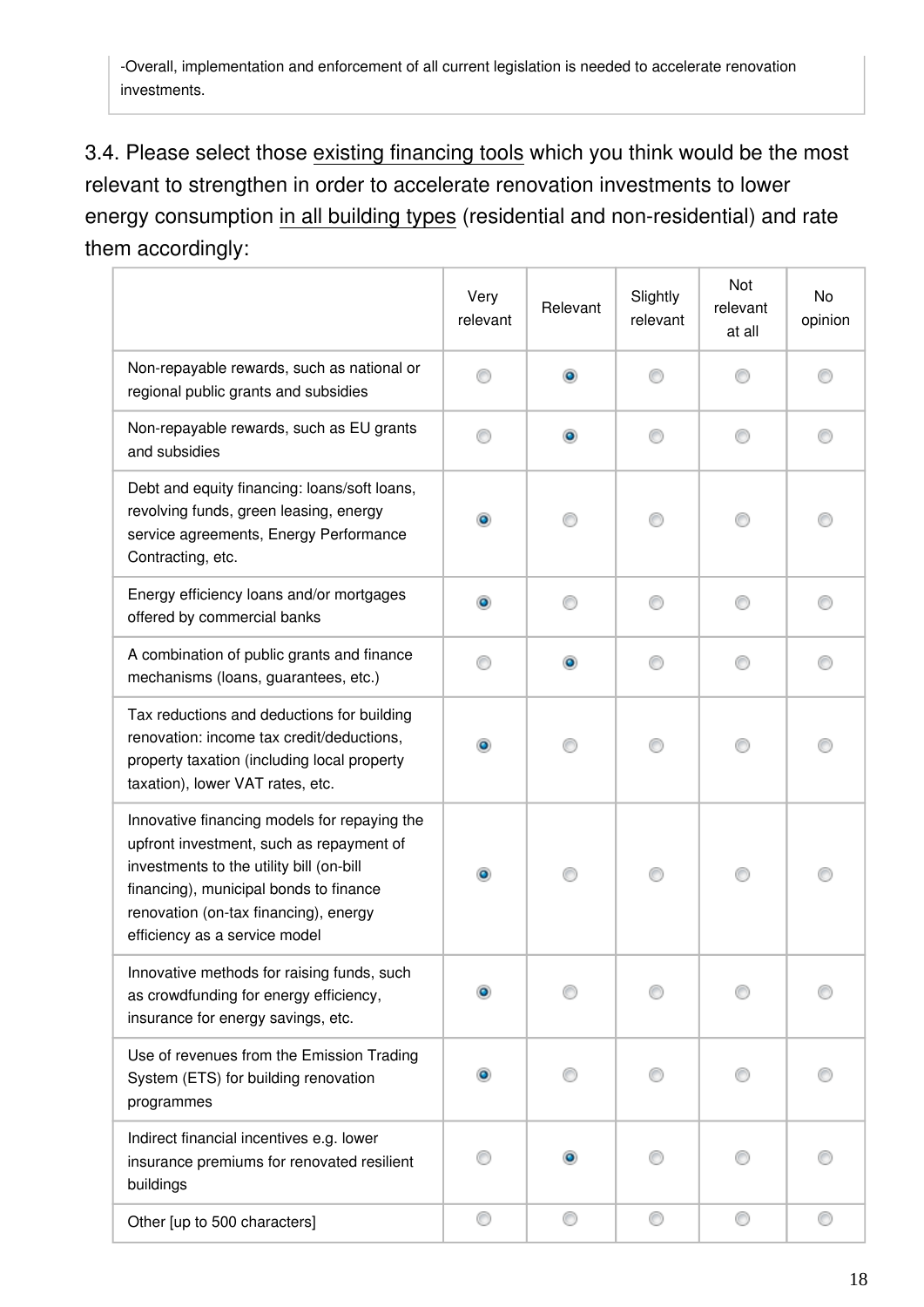3.5. Please select those existing tools to enhance information, communication, technical assistance, as well as skills and knowledge which you think would be the most relevant to strengthen in order to accelerate renovation investments to lower energy consumption in all building types (residential and non-residential) and rate them accordingly:

|                                                                                                                                                                                                                                      | Very<br>relevant | Relevant | Slightly<br>relevant | Not<br>relevant<br>at all | No<br>opinion |
|--------------------------------------------------------------------------------------------------------------------------------------------------------------------------------------------------------------------------------------|------------------|----------|----------------------|---------------------------|---------------|
| Advice and assistance in legal, planning, technical, administrative and financing matters,<br>implementation support to building owners and operators                                                                                | $\bullet$        | ⋒        |                      | €                         |               |
| Specific "brokerage" of financing for building renovations                                                                                                                                                                           | ۱                | ∩        | ∩                    | ⊙                         |               |
| Development of energy audits, information via energy performance certificates, energy labelling,<br>informative metering and billing, etc.                                                                                           | $\bullet$        | €        | ⊙                    | ◎                         |               |
| Enhanced knowledge on renovation benefits, including wider benefits such as health (indoor and<br>ambient air quality), comfort, higher disposable income, preparedness to climate impact                                            | ۵                | ⋒        | ⋒                    | ⊙                         |               |
| Up- and re-skilling of workers/staff through training or education, cooperation with education &<br>training institutions to improve building performance                                                                            | $\bullet$        | ∩        | ∩                    | ⊙                         |               |
| Information on overall environmental performance of building materials and technical systems,<br>including water efficiency, energy efficiency, presence/emission of hazardous chemicals,<br>repairability/reusability/recyclability | $\bullet$        | ⋒        | ⊙                    | ⊙                         |               |
| Other [up to 500 characters]                                                                                                                                                                                                         | ۵                | ∩        | ∩                    | ⊙                         |               |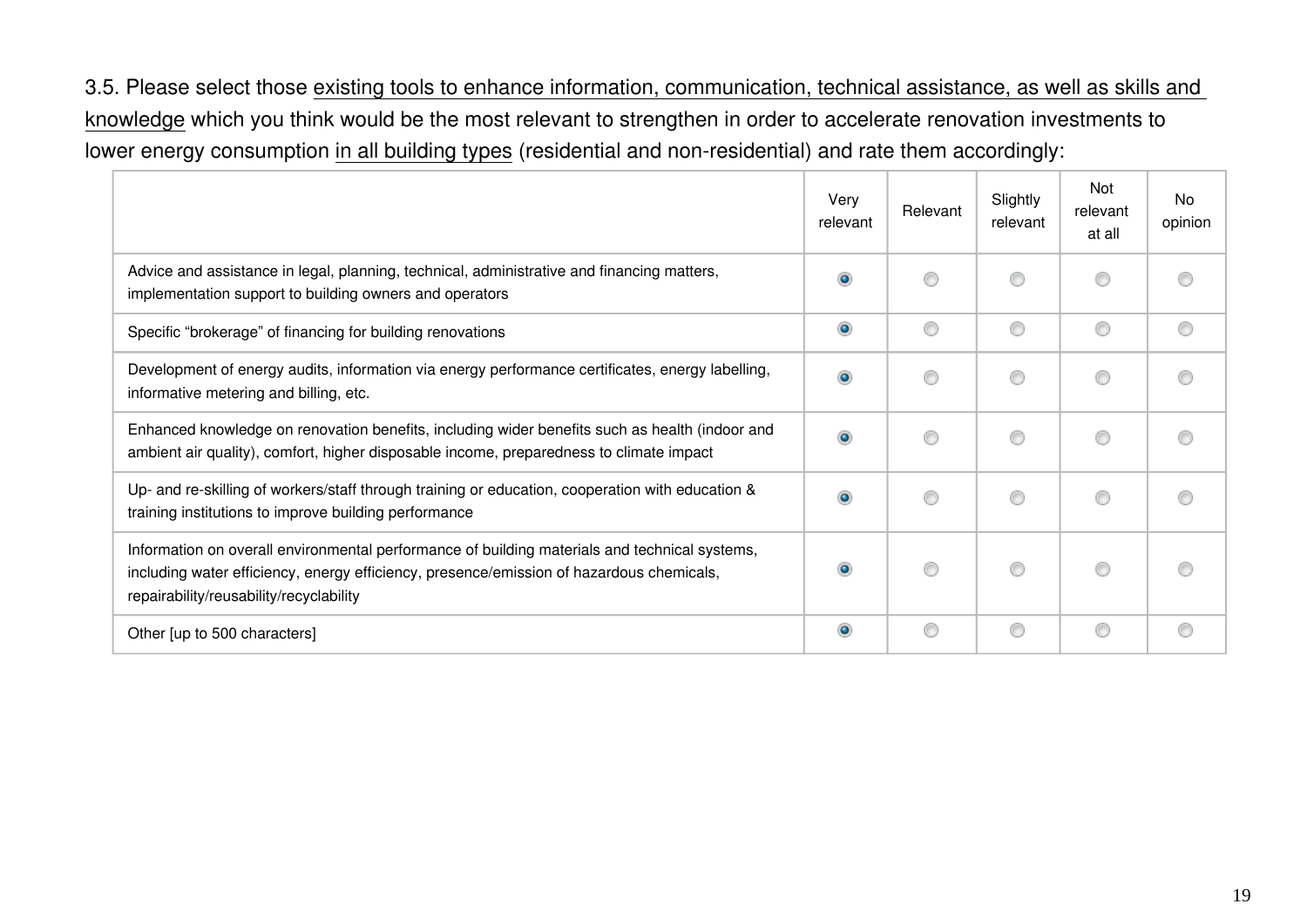#### *500 character(s) maximum*

Performance-based solutions, such as Energy Performance Contracts (EPCs), are useful tools to provide technical assistance on the one hand and a guarantee to achieve a certain level of energy savings in an identified time frame on the other hand

### **4. Further policies and measures to boost building renovation rates and depth: how to increase demand and foster innovation**

4.1. For residential buildings, please select policies and measures in terms of their effectiveness to achieve residential building transformation. Please rate them accordingly:

### 4.1.1. **Regulatory and administrative tools**

|                                                                                                                                                                                                 | Very<br>relevant | Relevant  | Slightly<br>relevant | Not<br>relevant<br>at all | No<br>opinion |
|-------------------------------------------------------------------------------------------------------------------------------------------------------------------------------------------------|------------------|-----------|----------------------|---------------------------|---------------|
| * Mandatory renovation targets at the level of<br>Member States, regions or cities and<br>municipalities                                                                                        | $\bullet$        | 0         | ∩                    |                           |               |
| * Targets for average performance of the<br>residential stock                                                                                                                                   |                  | $\bullet$ | O                    |                           |               |
| * Mandatory minimum energy performance<br>requirements at transaction points, such as<br>sale, rental, lease, refinancing, change in<br>use, non-energy related renovations, etc.               |                  |           | ⊙                    |                           |               |
| * Requirements to implement cost-efficient<br>renovation measures at transaction points,<br>such as sale, rental, lease, refinancing,<br>change in use, non-energy related<br>renovations, etc. |                  | $\bullet$ |                      |                           |               |
| * Housing laws to ensure that homeowners<br>associations have easy and efficient<br>decision-making procedures                                                                                  |                  |           | 60                   |                           |               |
| * Measures to ensure building performance<br>impacts the value of the building                                                                                                                  |                  |           | ∩                    |                           | $\bullet$     |
| * Measures to create incentives for building<br>renovation instead of demolition and new-<br>building                                                                                           |                  |           | ∩                    |                           |               |
| * Measures relevant to heritage conservation<br>that include improvement to buildings'<br>energy performance whilst respecting their<br>heritage values                                         |                  |           |                      |                           |               |
|                                                                                                                                                                                                 |                  |           |                      |                           |               |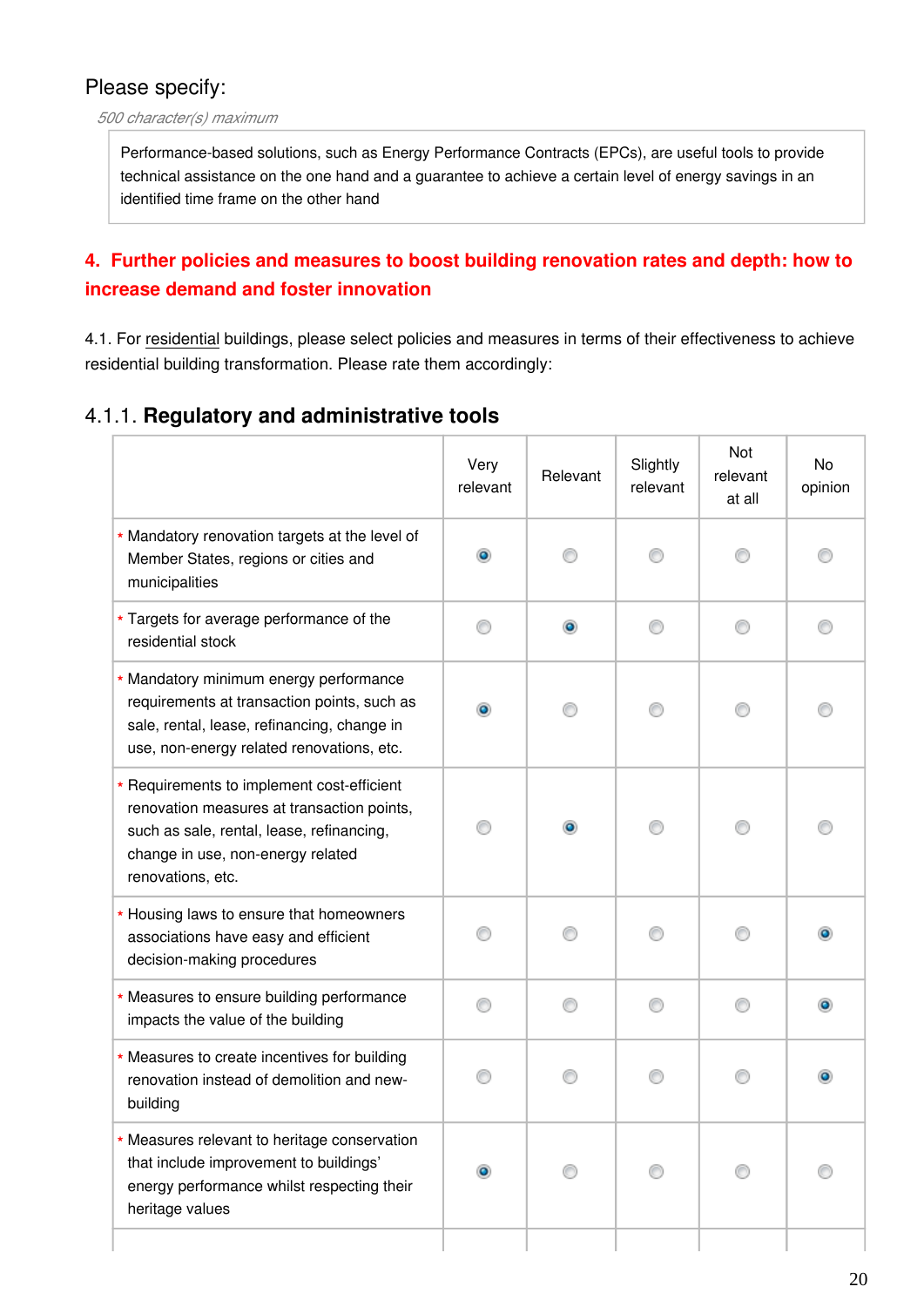| * Measures to bridge different interests on the<br>rental markets between owners and tenants<br>(occupants) of buildings and share the<br>benefits of building renovation                 |  |  |  |
|-------------------------------------------------------------------------------------------------------------------------------------------------------------------------------------------|--|--|--|
| Ban on sale or use of fossil fuel heating<br>systems by a certain date                                                                                                                    |  |  |  |
| * Planned replacement of fossil heating<br>systems with renewables at transaction<br>points, such as sale, rental, lease,<br>refinancing, change in use, non-energy<br>related renovation |  |  |  |
| * Binding air quality standards                                                                                                                                                           |  |  |  |
| * Other [up to 500 characters]                                                                                                                                                            |  |  |  |

*500 character(s) maximum*

-Take into consideration both demand-side and supply-side efficiency in the heating and cooling systems: Generation of hydrogen comes with big conversion losses. For the heating and cooling of buildings, more efficient alternatives for decarbonisation exist.

-Support collective citizen actions by providing support through the Energy Community framework in order to increase information levels

# 4.1.2. **Economic instruments and financing**

|                                                                                                                                                                                                                                                                                | Very<br>relevant | Relevant | Slightly<br>relevant | Not<br>relevant<br>at all | No<br>opinion |
|--------------------------------------------------------------------------------------------------------------------------------------------------------------------------------------------------------------------------------------------------------------------------------|------------------|----------|----------------------|---------------------------|---------------|
| * Attractive and easily accessible financing<br>packages for building renovation combining<br>different types of funds (EU and national,<br>regional and local public funds, and private<br>funds), including in the context of the<br>recovery plan after Covid-19            | ۰                |          |                      |                           |               |
| * Facilitating the access to financial products<br>(grants, loans/soft loans, guarantees,<br>mortgages, etc.) and to new business and<br>financing models (energy communities,<br>housing associations, etc.), including in the<br>context of the recovery plan after Covid-19 |                  |          |                      |                           |               |
| * Deployment of attractive and easily<br>accessible renovation lending products<br>(unsecured loans) and/or enabling the mass-<br>scale property financing products (energy                                                                                                    |                  |          |                      |                           |               |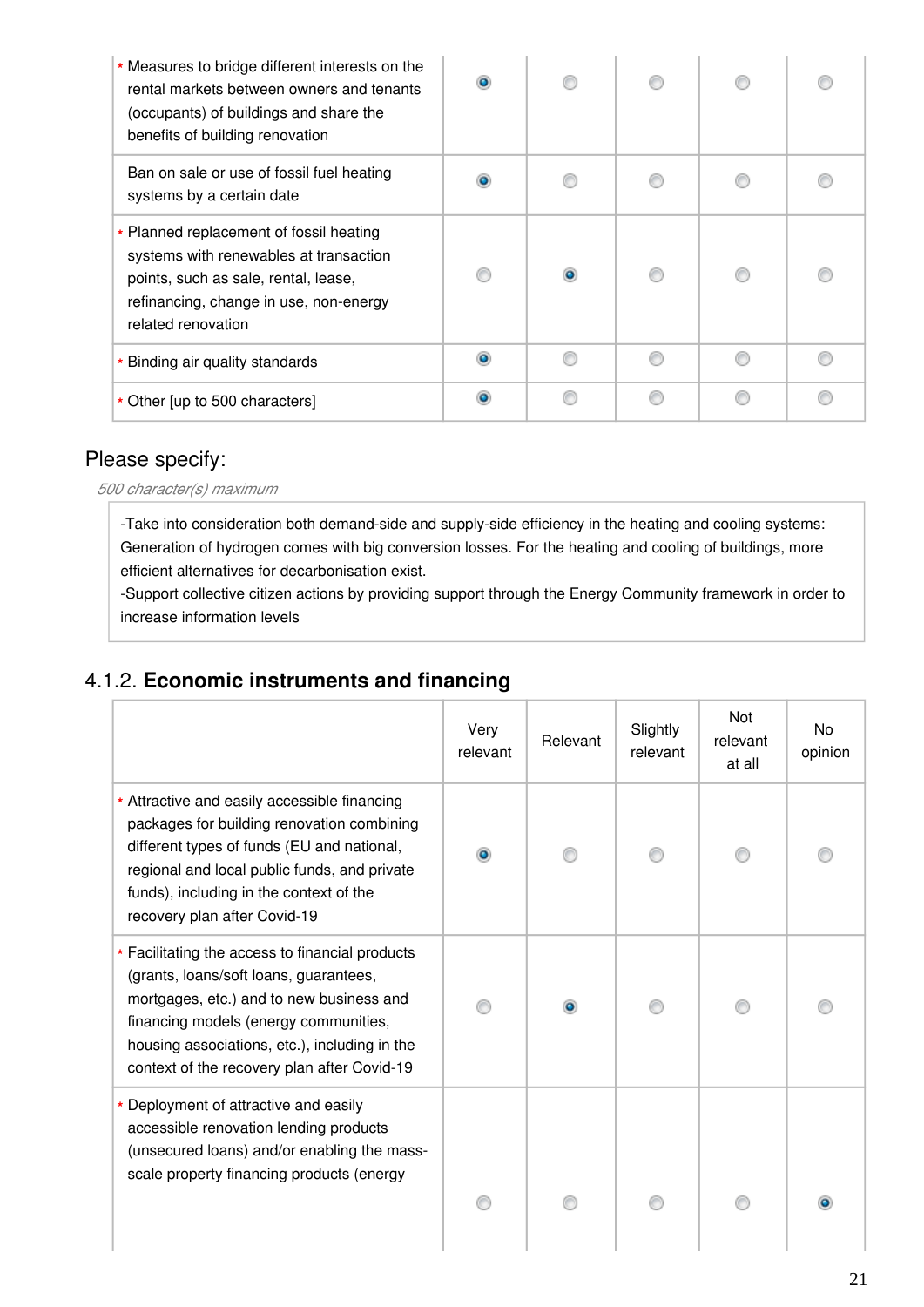| efficiency mortgages) to cover also the<br>renovation costs at the same conditions by<br>commercial banks                                                                                                                                            |  |   |           |
|------------------------------------------------------------------------------------------------------------------------------------------------------------------------------------------------------------------------------------------------------|--|---|-----------|
| * Tax regimes and fiscal instruments to<br>promote building renovation (e.g. tax<br>incentives or targeted redistribution of local<br>tax revenue)                                                                                                   |  |   |           |
| * Energy taxation and/or carbon pricing<br>reflecting the external costs of energy                                                                                                                                                                   |  |   |           |
| * Standardisation of contracts and clauses in<br>financing to reduce performance risk (loan<br>standards for finance products, standard<br>guarantee clauses, standardisation of<br>contracts for local authorities, large property<br>owners, etc.) |  |   |           |
| * Lower insurance premiums for renovated<br>resilient buildings                                                                                                                                                                                      |  |   |           |
| * Other [up to 500 characters]                                                                                                                                                                                                                       |  | ⋒ | $\bullet$ |

# 4.1.3. **Technical assistance, aggregation and information and communication**

|                                                                                                                                                                                    | Very<br>relevant | Relevant  | Slightly<br>relevant | Not<br>relevant<br>at all | No<br>opinion |
|------------------------------------------------------------------------------------------------------------------------------------------------------------------------------------|------------------|-----------|----------------------|---------------------------|---------------|
| * One-stop shops for citizens as independent,<br>transparent and accessible advisory tools to<br>inform and assist efforts for building<br>renovation and ease access to financing | $\bullet$        |           |                      |                           |               |
| * Mainstreaming the deployment of dedicated<br>energy efficiency or renovation lending<br>products (unsecured loans, mortgages) by<br>commercial banks                             |                  | ۰         |                      |                           |               |
| * Bundling renovations by larger numbers of<br>buildings: aggregation of projects and<br>packaged solutions for joint planning,<br>permitting, financing and contracting           |                  | $\bullet$ |                      |                           |               |
| * Facilitate public-private-community sector<br>partnerships (e.g. energy communities)                                                                                             |                  | $\bullet$ |                      |                           |               |
| * Information campaigns (e.g. enhanced role<br>of energy agencies, schools, local<br>authorities, etc.)                                                                            |                  | $\bullet$ |                      |                           |               |
| * Energy Performance Certificate/energy<br>label databases to identify more clearly and<br>prioritise potential for energy saving and<br>pollution reduction and estimate costs    |                  | $\bullet$ |                      |                           |               |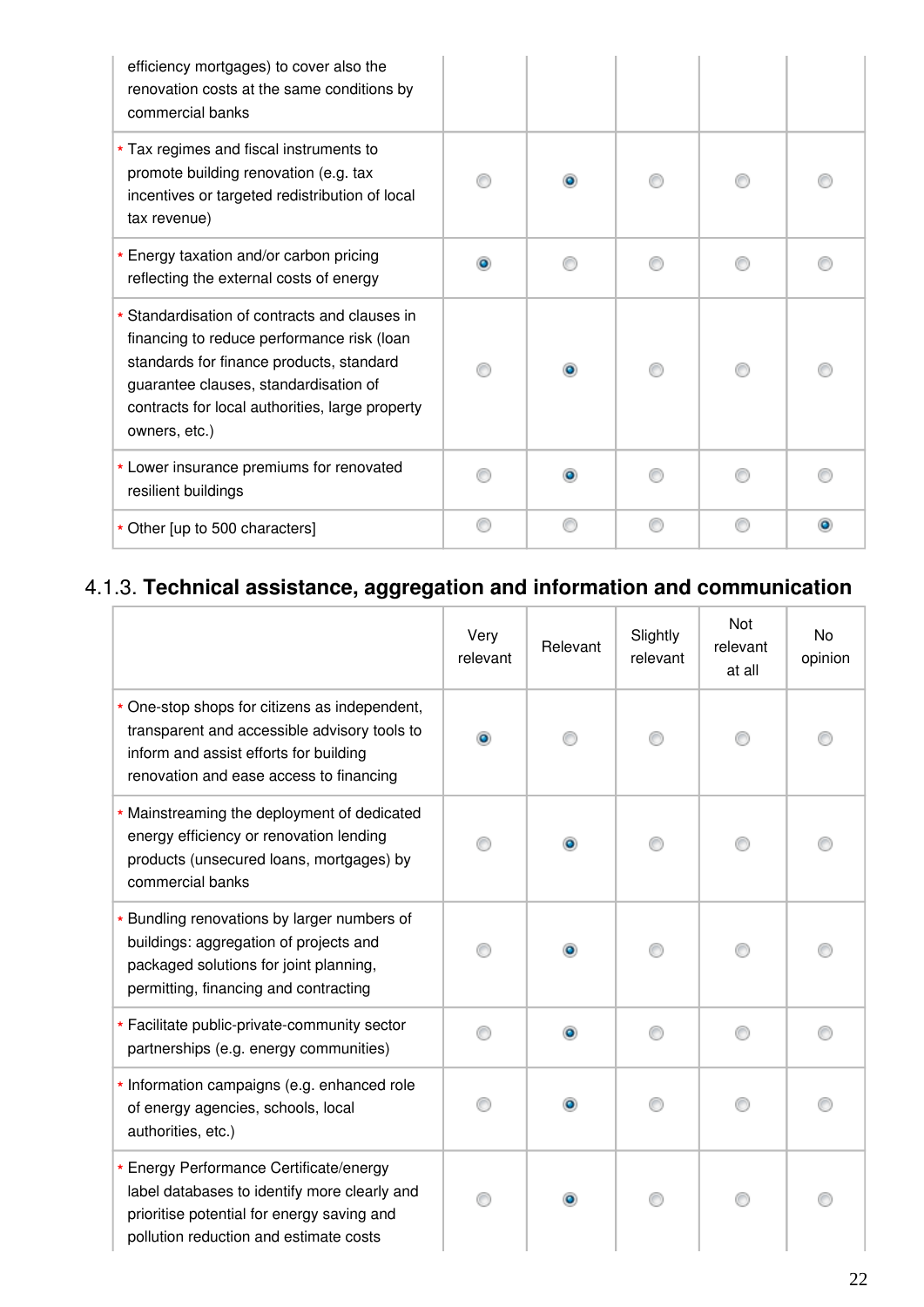| * Integrate environmental, social and<br>governance performance criteria into<br>investment decisions and procurement<br>processes |  |  |  |
|------------------------------------------------------------------------------------------------------------------------------------|--|--|--|
| * Other [up to 500 characters]                                                                                                     |  |  |  |

*500 character(s) maximum*

-Support the development of citizen-led organisations tackling building renovation. -Usage of Building Renovation Passports (BRPs) to give a long-term roadmap for building renovations.

# 4.1.4. **Skills and knowledge**

|                                                                                                                                                                                                                                                                                                                                                                                                                                                                                                                                               | Very<br>relevant | Relevant | Slightly<br>relevant | Not<br>relevant<br>at all | <b>No</b><br>opinion |
|-----------------------------------------------------------------------------------------------------------------------------------------------------------------------------------------------------------------------------------------------------------------------------------------------------------------------------------------------------------------------------------------------------------------------------------------------------------------------------------------------------------------------------------------------|------------------|----------|----------------------|---------------------------|----------------------|
| * Building skills, education and training:<br>upskilling of architects and installers,<br>engineers, heritage professionals and<br>construction workforce and/or reskilling to<br>energy, resource and water efficiency<br>(including avoiding hazardous materials),<br>pollutant emission reduction, building<br>integrated and related renewable energy,<br>resilience to climate change impacts, urban<br>green and blue infrastructure, digitalisation<br>and innovation, including in the context of<br>the recovery plan after Covid-19 |                  |          |                      |                           |                      |
| * Capacity building for public authorities at all<br>levels (national, regional and local) and their<br>mandated bodies to engage strongly with<br>citizens for faster take up of home<br>renovation                                                                                                                                                                                                                                                                                                                                          |                  |          |                      |                           |                      |
| * Capacity building for commercial banks to<br>increase the availability of dedicated energy<br>efficiency or renovation lending products<br>(unsecured loans, mortgages)                                                                                                                                                                                                                                                                                                                                                                     |                  |          |                      |                           |                      |
| * Qualification and certification schemes for<br>the construction workforce                                                                                                                                                                                                                                                                                                                                                                                                                                                                   | ۰                |          |                      |                           |                      |
| * Other [up to 500 characters]                                                                                                                                                                                                                                                                                                                                                                                                                                                                                                                |                  |          |                      |                           |                      |

4.2. For non-residential buildings, please select policies and measures in terms of their effectiveness to achieve non-residential building transformation. Please rate them accordingly.

# 4.2.1. **Regulatory and administrative tools**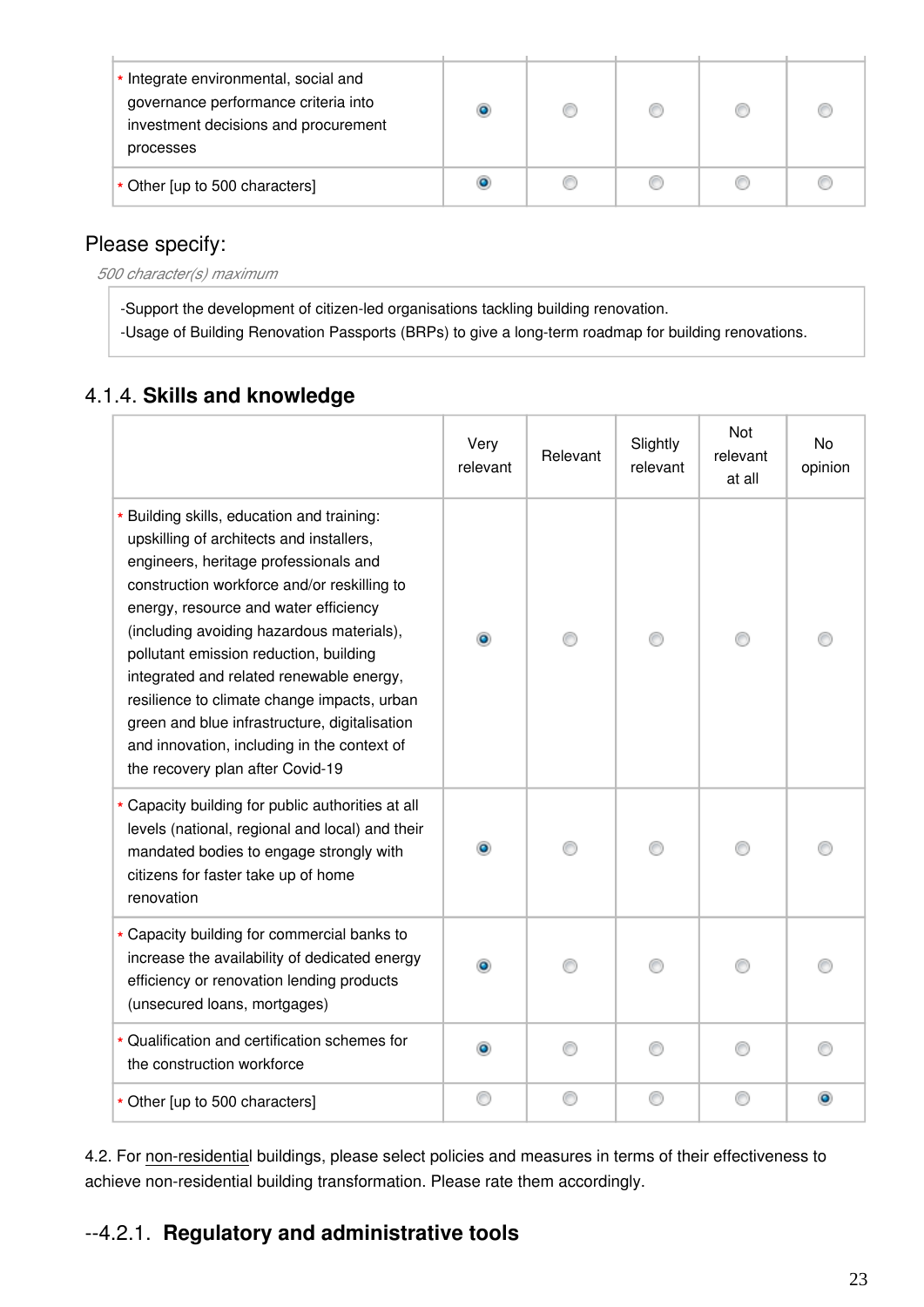|                                                                                                                                                                                                          | Very<br>relevant | Relevant  | Slightly<br>relevant | Not<br>relevant<br>at all | No<br>opinion |
|----------------------------------------------------------------------------------------------------------------------------------------------------------------------------------------------------------|------------------|-----------|----------------------|---------------------------|---------------|
| * Mandatory renovation targets at the level of<br><b>Member States</b>                                                                                                                                   | ۰                | ⊙         |                      |                           |               |
| * Ensure that adequate resources are<br>allocated to the renovation of public<br>buildings, e.g. in line with renovation targets                                                                         |                  | $\bullet$ |                      |                           |               |
| * Targets for average performance of the non-<br>residential stock                                                                                                                                       | ۰                | ∩         | ⊙                    |                           |               |
| * Minimum energy performance requirements<br>at transaction points, such as sale, rental,<br>lease, refinancing, change in use, non-<br>energy related renovations, etc.                                 |                  | $\bullet$ |                      |                           |               |
| * Requirements for implementing cost-<br>efficient energy measures at transaction<br>points, such as sale, rental, lease,<br>refinancing, change in use, non-energy<br>related renovations, etc.         |                  | $\bullet$ |                      |                           |               |
| * Measures to ensure building performance<br>impacts the value of the building                                                                                                                           |                  | $\bullet$ | ∩                    | ⋒                         |               |
| * Measures to bridge different interests on the<br>rental markets between owners and tenants<br>(occupants) of buildings and share the<br>benefits of building renovation                                |                  | ۰         |                      |                           |               |
| * Measures to promote green walls and roofs<br>and other measures supporting biodiversity                                                                                                                |                  |           |                      |                           |               |
| * Measures to promote rain harvesting and<br>water re-use                                                                                                                                                |                  |           |                      |                           |               |
| * Ban on sale or use of fossil fuel heating<br>systems by a certain date                                                                                                                                 | $\bullet$        |           |                      |                           |               |
| * Inclusion of planned replacement of fossil<br>heating systems with renewables at<br>transaction points, such as sale, rental,<br>lease, refinancing, change in use, non-<br>energy related renovation. |                  | $\bullet$ |                      |                           |               |
| * Measures to create incentives for building<br>renovation instead of demolition and new-<br>building                                                                                                    |                  | $\bullet$ |                      |                           |               |
| * Binding air quality standards                                                                                                                                                                          | $\bullet$        | ⊙         | ⊙                    | ⊙                         |               |
| * Other [up to 500 characters]                                                                                                                                                                           | $\bullet$        | ⊙         | 0                    | 0                         |               |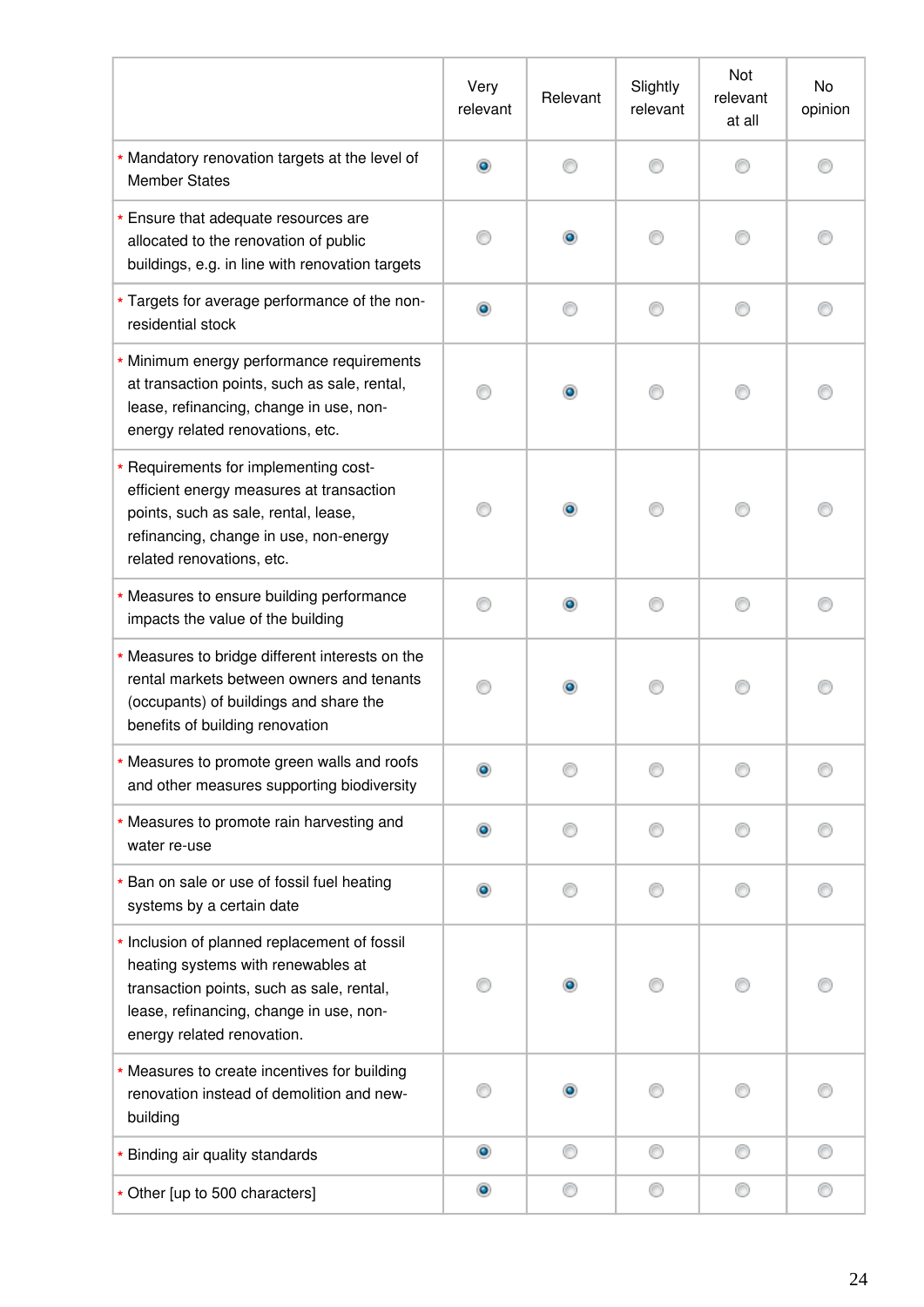*500 character(s) maximum*

Take into consideration both demand-side and supply-side efficiency in the heating and cooling systems: Generation of hydrogen comes with big conversion losses. For the heating and cooling of buildings, more efficient alternatives for decarbonisation exist.

-Ensure the implementation of the current measures planned in the EPBD mainly under article 8, 14 & 15.

## 4.2.2. **Economic instruments and financing**

|                                                                                                                                                                                                                                                                                                                 | Very<br>relevant | Relevant | Slightly<br>relevant | Not<br>relevant<br>at all | No<br>opinion |
|-----------------------------------------------------------------------------------------------------------------------------------------------------------------------------------------------------------------------------------------------------------------------------------------------------------------|------------------|----------|----------------------|---------------------------|---------------|
| * Attractive and easily accessible financial<br>packages for building renovation combining<br>different types of funds (EU and national,<br>regional and local public funds, and private<br>funds), including in the context of the<br>recovery plan after Covid-19                                             |                  |          |                      |                           |               |
| * Facilitating the access to financial<br>instruments (loans/soft loans, guarantees,<br>mortgages, etc.) for energy performance<br>contracting and to new business and<br>financing models (energy communities,<br>housing associations, etc.), including in the<br>context of the recovery plan after Covid-19 |                  |          |                      |                           |               |
| * Tax regimes and fiscal instruments to<br>promote building renovation (e.g. tax<br>incentives)                                                                                                                                                                                                                 | $\bullet$        | ⋒        | ∩                    | ⋒                         |               |
| * Lower insurance premiums for renovated<br>resilient buildings                                                                                                                                                                                                                                                 | $\bullet$        | ∩        | ∩                    | ∩                         |               |
| * Energy taxation and/or carbon pricing<br>reflecting the external costs of energy                                                                                                                                                                                                                              |                  |          |                      |                           |               |
| * Standardisation of contracts and clauses in<br>financing to reduce performance risk (loan<br>standards for finance products, standard<br>guarantee clauses, standardisation of<br>contracts for local authorities, large property<br>owners, etc.)                                                            |                  |          |                      |                           |               |
| * Other [up to 500 characters]                                                                                                                                                                                                                                                                                  |                  | ∩        | ⋒                    | ⋒                         |               |

### 4.2.3 **Technical assistance, aggregation and information and communication**

| Very | relevant | Relevant | Slightly<br>relevant | Not<br>relevant<br>at all | No<br>opinion |
|------|----------|----------|----------------------|---------------------------|---------------|
|      |          |          |                      |                           |               |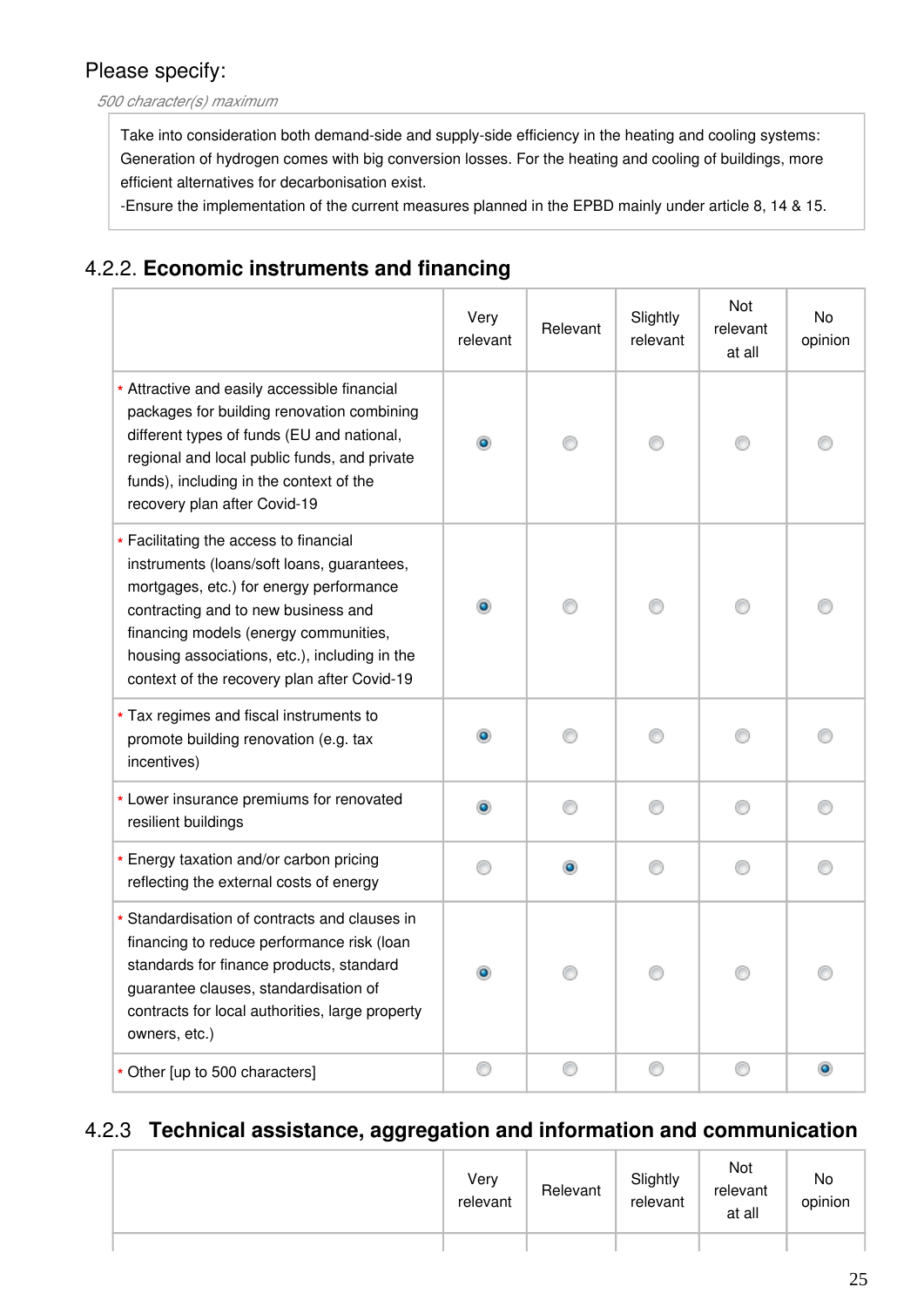| * One-stop shops for public authorities and<br>businesses as independent, transparent<br>and accessible advisory tools to inform and<br>assist efforts for building renovation and<br>ease access to financing | ۰         |   |   |   |  |
|----------------------------------------------------------------------------------------------------------------------------------------------------------------------------------------------------------------|-----------|---|---|---|--|
| Mainstreaming the deployment of dedicated<br>energy efficiency or renovation lending<br>products (unsecured loans, mortgages) by<br>commercial banks                                                           | $\bullet$ |   |   |   |  |
| * Bundling renovations by larger numbers of<br>buildings: aggregation of projects and<br>packaged solutions for joint planning,<br>procuring, permitting, financing and<br>contracting                         | $\bullet$ |   |   |   |  |
| * Facilitate public-private-community sector<br>partnerships (e.g. energy communities)                                                                                                                         |           |   |   |   |  |
| * Information campaigns (e.g. enhanced role<br>of energy agencies, local authorities, etc.)                                                                                                                    | ۰         | ∩ | ∩ |   |  |
| * Energy Performance Certificate/energy<br>label databases to identify more clearly and<br>prioritise potential for energy savings and<br>pollution reduction and estimate costs                               |           |   |   |   |  |
| * Integrate environmental, social and<br>governance performance criteria into<br>investment decisions and procurement<br>processes                                                                             | $\bullet$ |   |   |   |  |
| * Other [up to 500 characters]                                                                                                                                                                                 |           | ⊙ | a | C |  |

# 4.2.4. **Skills and knowledge**

|                                                                                                                                                                                                                                                                                                                                                                                                                                                                                                                        | Very<br>relevant | Relevant | Slightly<br>relevant | Not<br>relevant<br>at all | No.<br>opinion |
|------------------------------------------------------------------------------------------------------------------------------------------------------------------------------------------------------------------------------------------------------------------------------------------------------------------------------------------------------------------------------------------------------------------------------------------------------------------------------------------------------------------------|------------------|----------|----------------------|---------------------------|----------------|
| * Building skills, education and training:<br>upskilling of architects and installers,<br>engineers and construction workforce and<br>/or reskilling to energy, resource and water<br>efficiency (including avoiding hazardous<br>materials), pollutant emission reduction,<br>building integrated and related renewable<br>energy, resilience to climate change<br>impacts, urban green and blue<br>infrastructure, digitalisation and innovation,<br>including in the context of the recovery plan<br>after Covid-19 |                  |          |                      |                           |                |
| *                                                                                                                                                                                                                                                                                                                                                                                                                                                                                                                      |                  |          |                      |                           |                |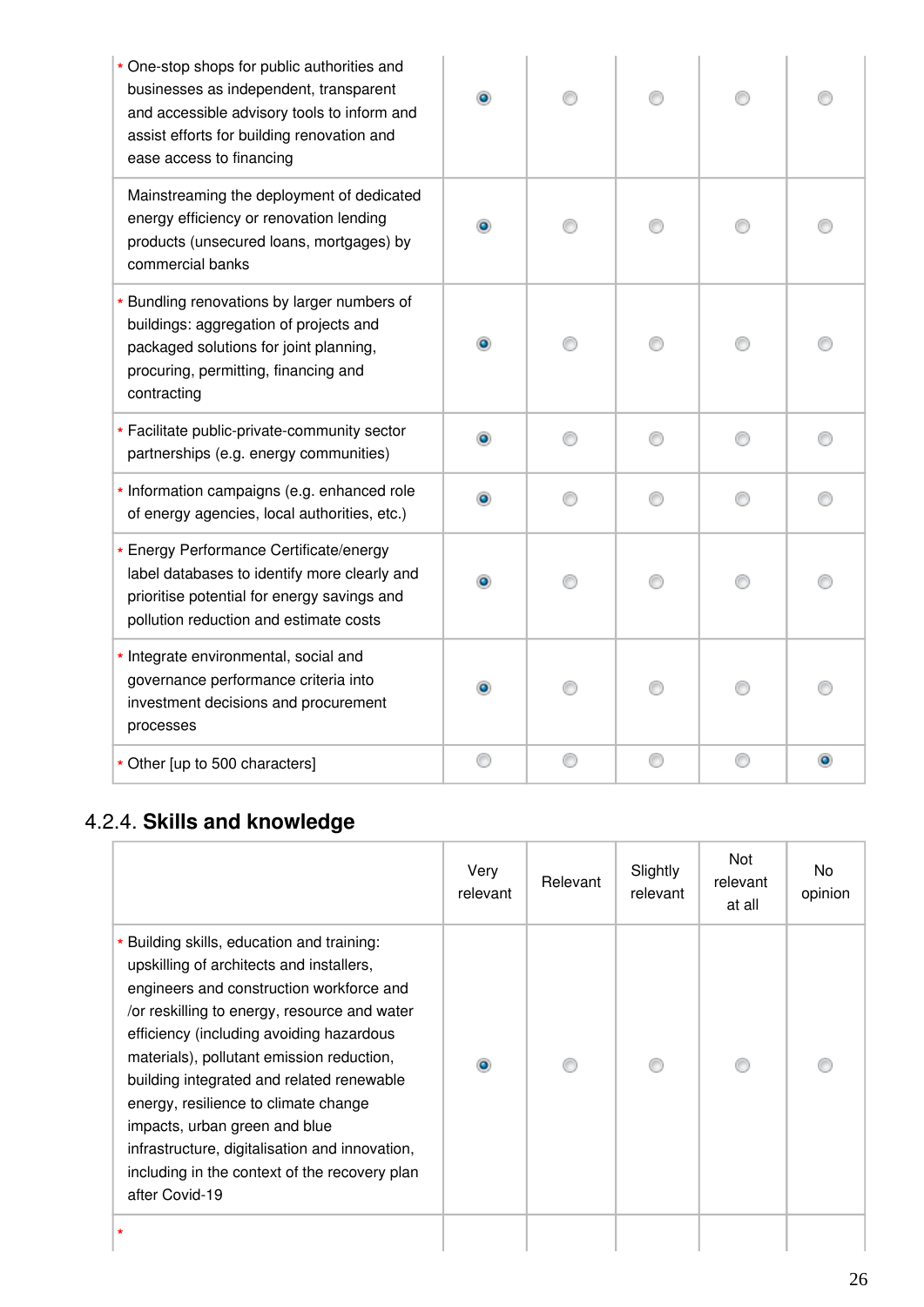| Capacity building for public authorities at all<br>levels (national, regional, local) and their<br>mandated bodies to structure large scale<br>renovation programmes      | o         |  |   |
|---------------------------------------------------------------------------------------------------------------------------------------------------------------------------|-----------|--|---|
| * Capacity building for commercial banks to<br>increase the availability of dedicated energy<br>efficiency or renovation lending products<br>(unsecured loans, mortgages) | $\bullet$ |  | O |
| * Other [up to 500 characters]                                                                                                                                            |           |  |   |

### **5. Building renovation in the context of post-Covid19 economic recovery**

How do you see building renovation in the context of post-Covid19 economic recovery?

*at most 2 choice(s)*

- Building renovation is fundamental for economic recovery. It should be central to any recovery plans (EU, national, regional, local)
- Building renovation has a positive impact in the context of economic recovery. It should be part of recovery plans, but should not be prioritised over other economic activities
- $\Box$  Building renovation has a neutral impact in the context of economic recovery. Building renovation should not be part of recovery packages, but existing schemes should be kept
- $\Box$  Other [up to 500 characters]

# **6. Key enabling factors for supportive policymaking and delivering on building renovation**

Please select the key enabling factors that can increase building renovation rate and depth. Please rate them accordingly.

|                                                                                                                        | Very<br>important | Important | Slightly<br>important | Not<br>important<br>at all | No.<br>opinion |
|------------------------------------------------------------------------------------------------------------------------|-------------------|-----------|-----------------------|----------------------------|----------------|
| Newly introduced obligation to set<br>targets for mandatory renovation at the<br>level of Member States, sectors, etc. | $\bullet$         |           | €                     | C                          |                |
| Requirements to set roadmaps for<br>building renovation (per building type,<br>class, construction year, etc.)         | ۰                 |           |                       |                            |                |
| Mandatory energy audits for all<br>buildings, or specific segments                                                     | ۰                 |           |                       |                            |                |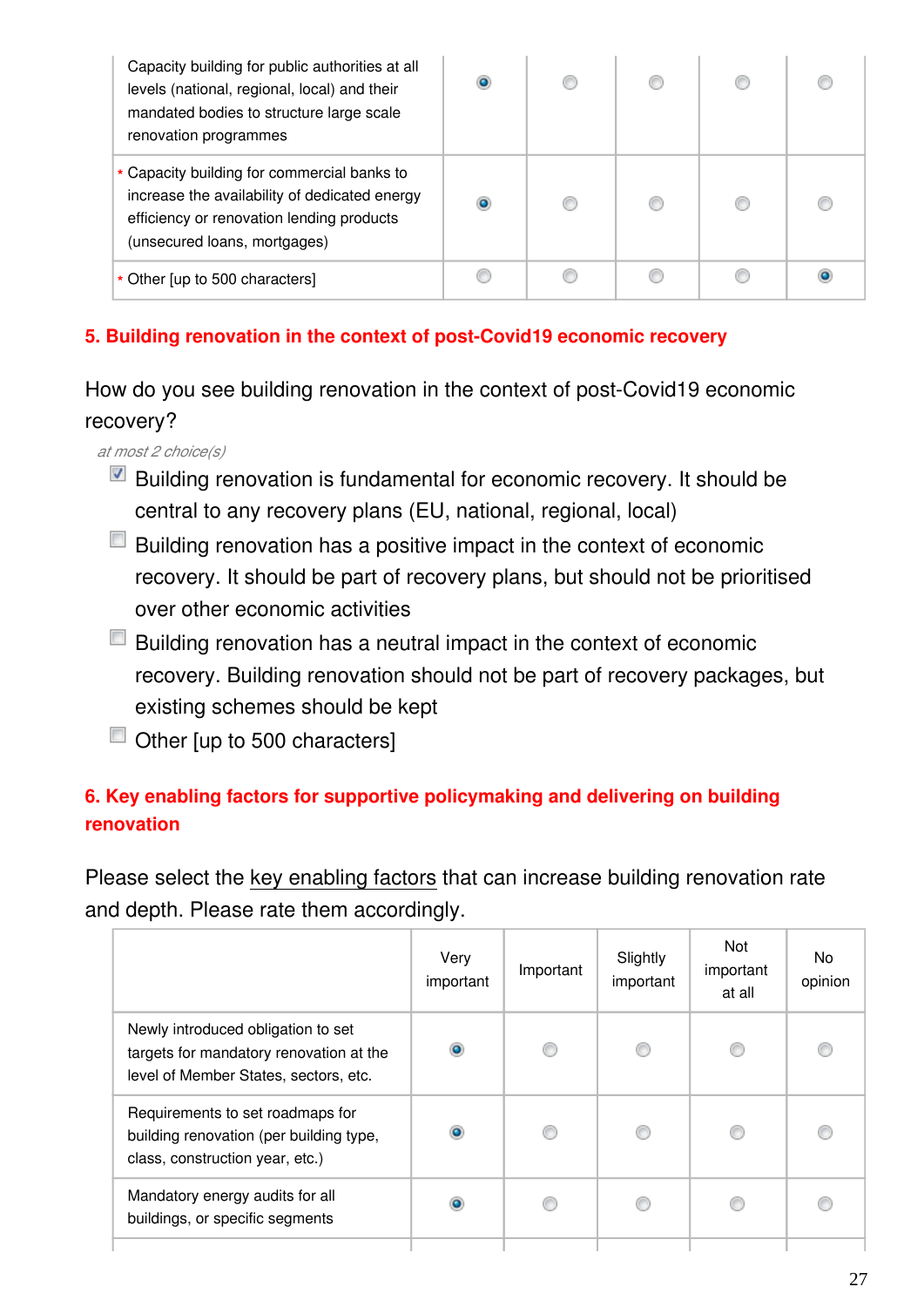| Mandatory follow up of improvements<br>identified as part of inspections or<br>energy audits or of recommendations<br>included in energy performance<br>certificates at transaction points, such<br>as sale, rental, lease, refinancing,<br>change in use, non-energy related<br>renovations of buildings, etc. | $\bullet$ |  |  |
|-----------------------------------------------------------------------------------------------------------------------------------------------------------------------------------------------------------------------------------------------------------------------------------------------------------------|-----------|--|--|
| Simplification of administrative<br>procedures related to building<br>renovation at local and national levels                                                                                                                                                                                                   |           |  |  |
| Strengthen the requirement on public<br>sector to lead by example (e.g.<br>compulsory targets and adequate<br>resources allocated to the renovation<br>of public buildings)                                                                                                                                     |           |  |  |
| Support capacity building of public<br>authorities and their mandated bodies<br>to structure renovation programmes<br>and foster uptake of successful<br>examples                                                                                                                                               | $\bullet$ |  |  |
| Active engagement and interest of the<br>private sector (Energy Service<br>Companies, energy communities,<br>housing associations, financing<br>institutions and communities, etc.)                                                                                                                             |           |  |  |
| Active involvement of public and<br>private lenders and investors in<br>development and roll out of attractive,<br>accessible, mass-market financing<br>products that include renovation costs<br>without additional burden or additional<br>collateral requirements                                            |           |  |  |
| Emphasis on building renovation in the<br>context of the recovery plan after Covid-<br>19                                                                                                                                                                                                                       |           |  |  |
| Emphasis on building renovation in the<br>context of efforts to adapt to climate<br>impacts                                                                                                                                                                                                                     |           |  |  |
| Link financial support to energy<br>performance increase levels in terms of<br>efficiency improvements and/or<br>savings achieved, renewable energy<br>increase                                                                                                                                                 |           |  |  |
| Use of the EU taxonomy to identify<br>sustainable energy efficiency                                                                                                                                                                                                                                             |           |  |  |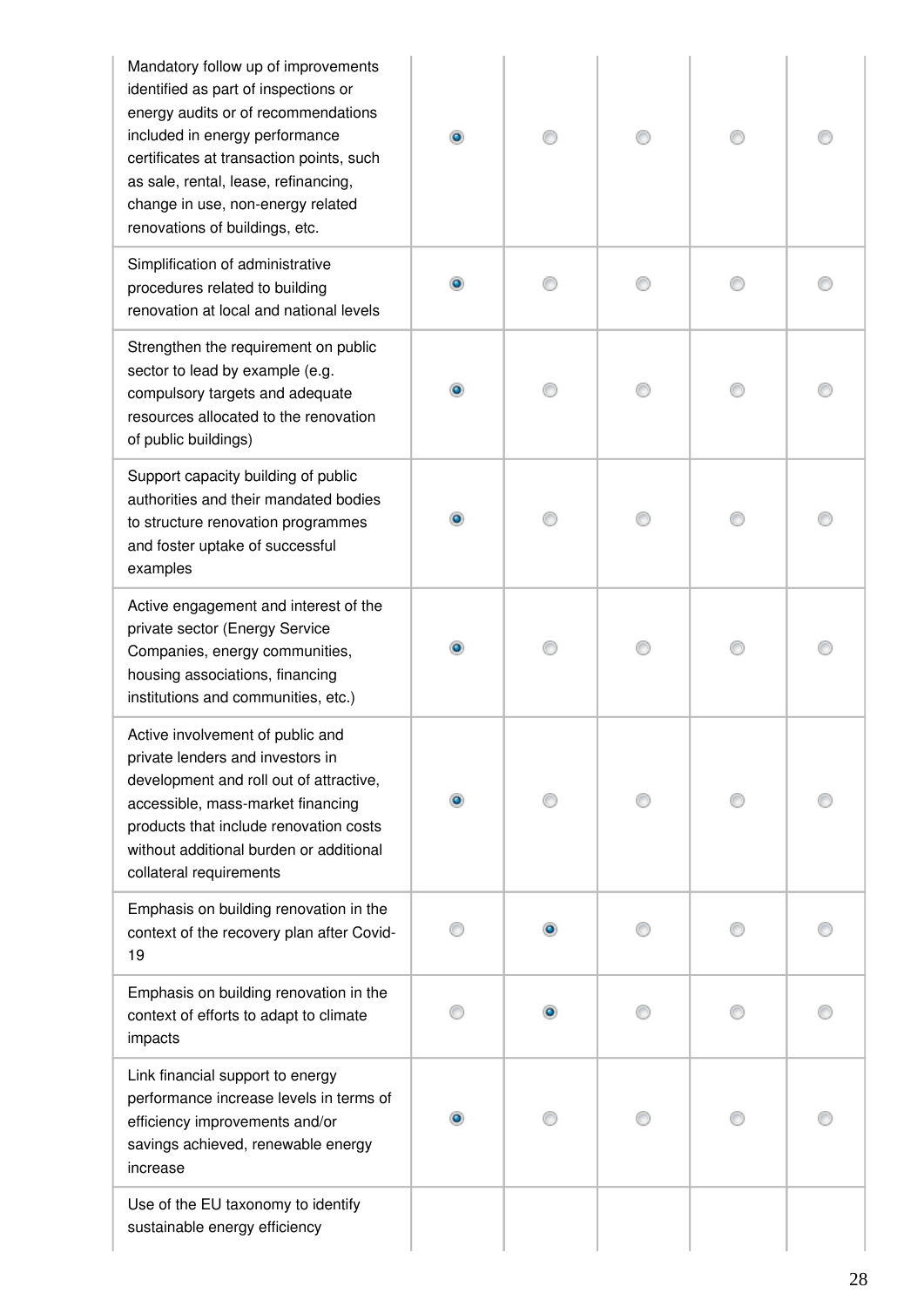| investments and direct finance to such<br>investments                                                                                                                                                                                                                                                                         |   |           |   |   |   |
|-------------------------------------------------------------------------------------------------------------------------------------------------------------------------------------------------------------------------------------------------------------------------------------------------------------------------------|---|-----------|---|---|---|
| Facilitate easy combininations of public<br>and private financing for renovation                                                                                                                                                                                                                                              | ۰ |           | ⋒ |   |   |
| Ensure reliable, consistent and<br>comparable building data: Energy<br>Performance Certificates (EPC) and<br>their extended use, possibly in<br>combination with Building Renovation<br>Passports; availability of EPC ratings<br>and potential use of the certificates as<br>reliable evidence for financial<br>institutions |   |           |   | O |   |
| Ensure reliable, consistent and<br>comparable environmental<br>sustainability information for building<br>materials and technical systems                                                                                                                                                                                     |   |           |   |   |   |
| Use of data and digitalisation for<br>energy, resource and water efficiency<br>and flexible renewable energy use in<br>buildings, data-based energy<br>management; enabling the consumers<br>to be rewarded for efficient behaviour                                                                                           |   |           |   |   |   |
| General awareness raising and media<br>campaigns                                                                                                                                                                                                                                                                              |   | $\bullet$ |   |   |   |
| Targeted support to facilitate upskilling<br>and/or reskilling of workers                                                                                                                                                                                                                                                     |   |           |   |   |   |
| Targeted support to project<br>development units and advisory<br>services on building renovation and<br>financing, investment platforms, etc.                                                                                                                                                                                 |   |           |   |   |   |
| Capacity building, education and<br>training for stakeholders not directly<br>involved on-site (e.g. administration,<br>managers, financial sector)                                                                                                                                                                           |   |           |   |   |   |
| Guarantees in terms of energy savings<br>and/or money savings and/or reduced<br>pollutant emissions and/or other<br>benefits                                                                                                                                                                                                  |   |           |   |   |   |
| Other [up to 500 characters]                                                                                                                                                                                                                                                                                                  | ⊙ | ⊙         | ⊙ | 0 | ⊙ |

# **7. Tackling worst performing buildings and energy poverty**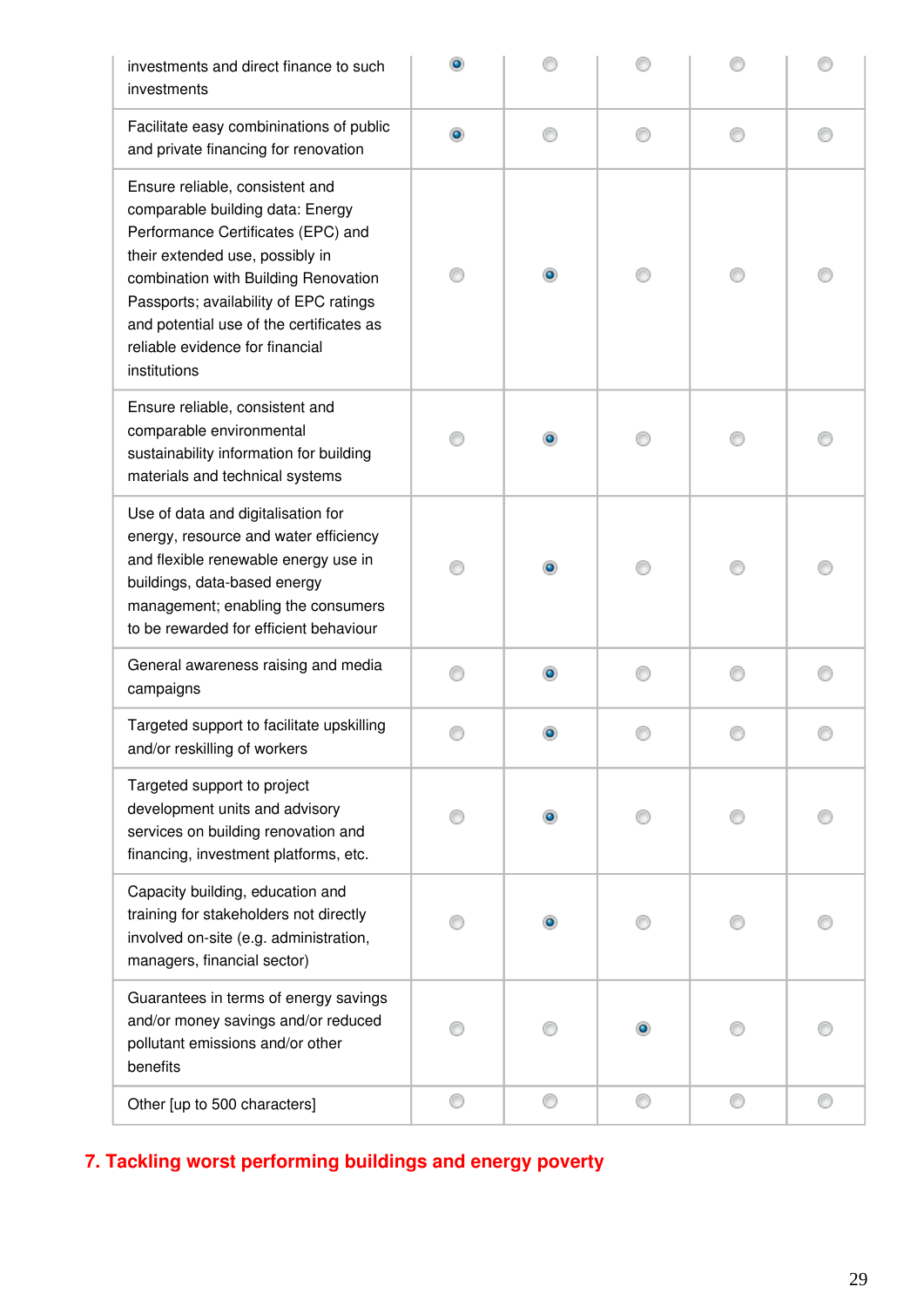# Please select from the following measures those which you find the most relevant to tackle the worst performing buildings. Please rate them accordingly.

|                                                                                                                                                                                                                 | Very<br>relevant | Relevant | Slightly<br>relevant | Not<br>relevant<br>at all | No<br>opinion |
|-----------------------------------------------------------------------------------------------------------------------------------------------------------------------------------------------------------------|------------------|----------|----------------------|---------------------------|---------------|
| * Minimum energy performance requirements<br>for the building stock as a whole                                                                                                                                  | ۰                | ⋒        | ⋒                    |                           |               |
| * Minimum energy performance requirements<br>for the most relevant segments                                                                                                                                     | ۰                | ⋒        | ⋒                    | ∩                         |               |
| * Minimum performance requirements for<br>climate change adaptation and health<br>issues (indoor air quality and pollutant<br>emissions to ambient air)                                                         | $\bullet$        |          |                      |                           |               |
| * Packages of policy solutions for renovation<br>in low-income or vulnerable households<br>with information, installation, financing<br>(including in the context of the recovery plan<br>after Covid-19), etc. | $\bullet$        |          |                      |                           |               |
| * Direct installation of free or subsidised<br>retrofit measures e.g. to income eligible<br>households, including in the context of the<br>recovery plan after Covid-19                                         | $\bullet$        |          |                      |                           |               |
| * Guidance and exchange of best practices<br>on tackling energy poverty via building<br>renovation, at both national and local level                                                                            |                  |          |                      |                           |               |
| * The use of renewable self-consumption,<br>renewable energy communities and citizen<br>energy communities rights                                                                                               |                  |          |                      |                           |               |
| * Other [up to 500 characters]                                                                                                                                                                                  | $\bullet$        | ⊙        | ∩                    | €                         |               |

### Please specify:

*500 character(s) maximum*

-The quality of renovation needs to be guaranteed to reduce energy poverty.

-Citizen involvement is necessary in the projects' governance.

-Renovation of worst performing buildings needs to be tackled under a community perspective with the aim to improve the neighborhood as a whole.

-Strong Long Term Renovation Strategies (LTRSs) to set a clear vision and milestones to be achieved.

#### **8. Fostering the role of the central, regional and local authorities (procurement)**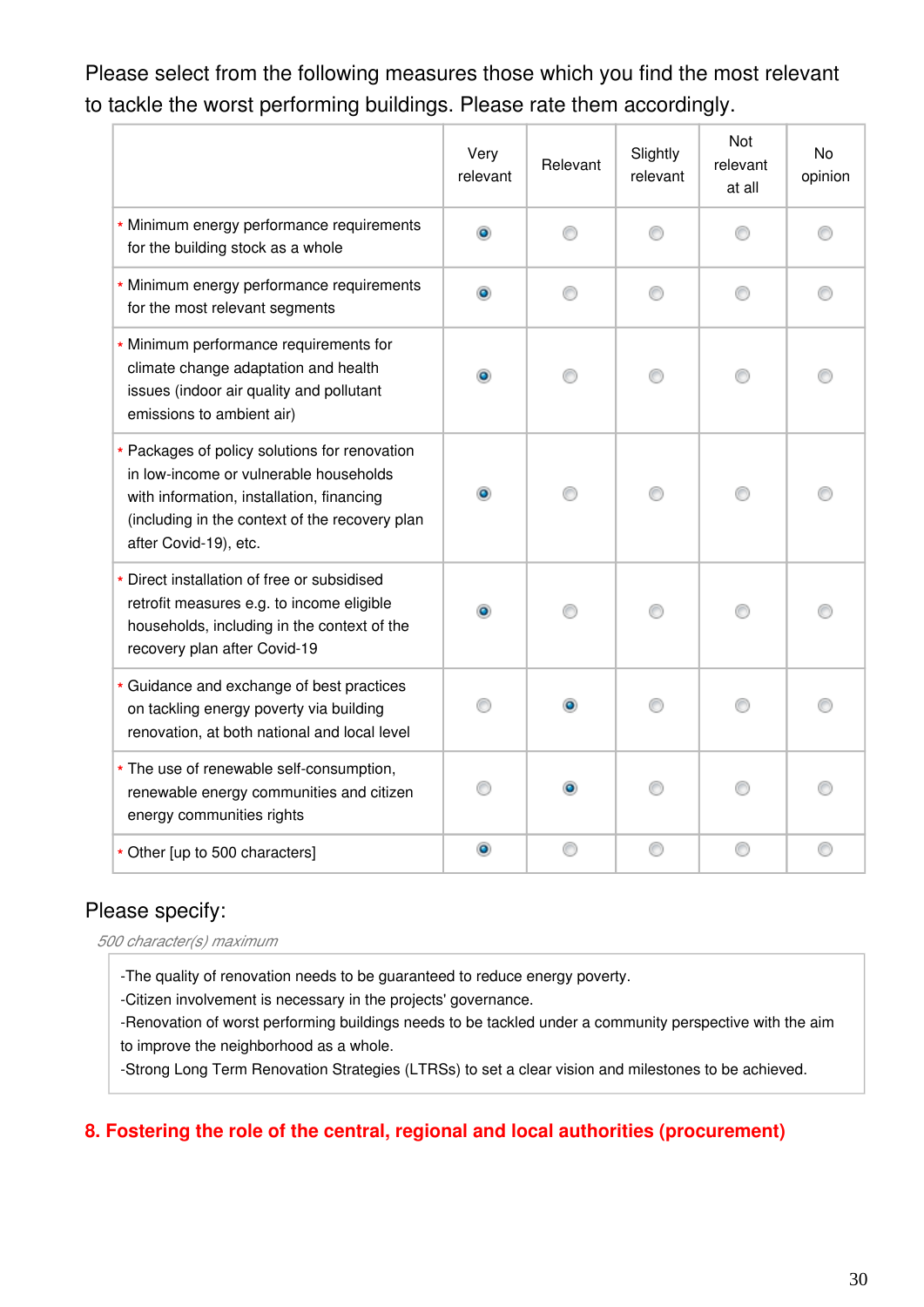Please select from the following policies and measures those you find the most relevant to enhance the engagement of key interlocutors notably mayors, municipalities and local authorities, as well as central and regional authorities. Please rate them accordingly.

|                                                                                                                                                                                                                                                                                                                                 | Very<br>relevant | Relevant  | Slightly<br>relevant | Not<br>relevant<br>at all | <b>No</b><br>opinion |
|---------------------------------------------------------------------------------------------------------------------------------------------------------------------------------------------------------------------------------------------------------------------------------------------------------------------------------|------------------|-----------|----------------------|---------------------------|----------------------|
| Mandatory targets (e.g. renovation of X% of building area, minimum energy performance<br>requirements)                                                                                                                                                                                                                          | $\bullet$        | €         | ∩                    | ⊙                         |                      |
| Mandatory targets with regard to resource efficiency, climate change adaptation and health<br>(indoor air quality and pollutant emissions to ambient air)                                                                                                                                                                       | ⊙                | ۵         | ∩                    | ◎                         |                      |
| Voluntary targets/commitments/agreements (e.g. renovation of X% of building area, minimum<br>energy performance requirements)                                                                                                                                                                                                   | ⊙                | ⋒         | ∩                    | ⊙                         |                      |
| Voluntary targets/commitments/agreements with regard to resource efficiency, climate change<br>adaptation and health (indoor air quality and pollutant emissions to ambient air)                                                                                                                                                | ⋒                | ∩         | ∩                    | ⊙                         |                      |
| Revise local building codes to facilitate renovation and improve urban planning for renovation and<br>promote green infrastructure                                                                                                                                                                                              | 0                | ۰         | ⊙                    | ◎                         |                      |
| Integrated planning for supply side and demand side measures in the building sector (e.g. district<br>approaches, access to low-emission transport infrastructure, alignment of local renovation<br>strategies with the national energy and climate plans, building renovation chapter in the Covenant<br>of Mayors)            | ⊙                | $\bullet$ | ⋒                    | ⊙                         |                      |
| Coordination of regulatory requirements to ensure consistency across the different administrative<br>levels                                                                                                                                                                                                                     | $\bullet$        | ⋒         | ∩                    | ⊙                         |                      |
| Smart permitting approaches and/or simplified building renovation procedures                                                                                                                                                                                                                                                    | 0                | $\bullet$ | ⊙                    | ⊙                         | ⊙                    |
| Public procurement rules to take into account energy efficiency (e.g. by emphasizing lower<br>operating costs over time), water and resource efficiency and overall environmental performance,<br>renewable energy, climate adaptation, air quality, urban green and blue infrastructure and circular<br>economy considerations | $\circledcirc$   | ⋒         | ∩                    | ⊙                         |                      |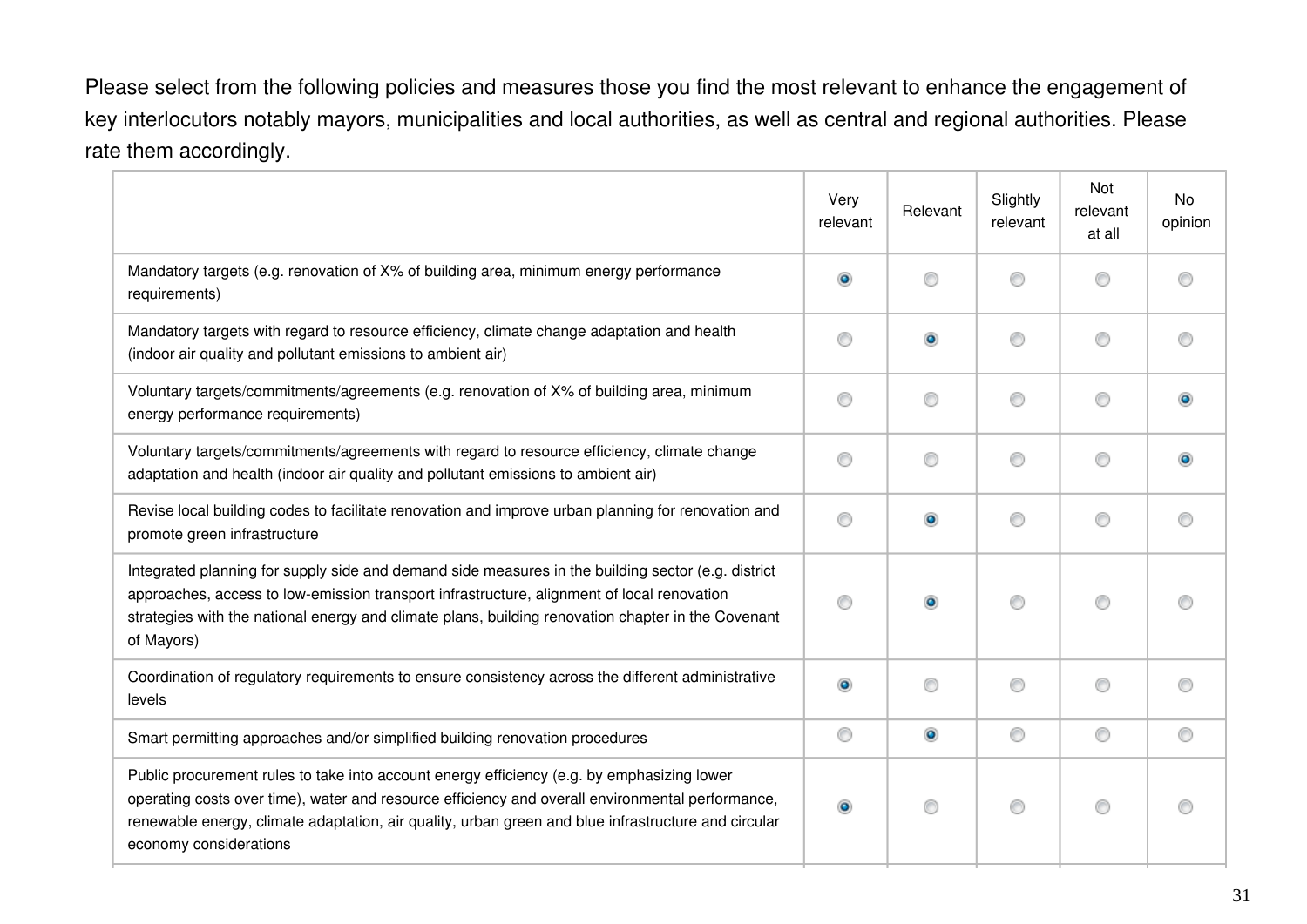| Procurement by (groups of) municipalities of energy service contracts                                                                                                                              |           |           |   |   |  |
|----------------------------------------------------------------------------------------------------------------------------------------------------------------------------------------------------|-----------|-----------|---|---|--|
| Fiscal decentralisation giving local authorities adequate and stable multiannual financing sources                                                                                                 |           | $\bullet$ | € | ∩ |  |
| Enhanced deployment of energy performance contracting, e.g. via off-balance sheet financing                                                                                                        |           |           | C | ◎ |  |
| Earmarking of funds for renovation (EU, national, regional or local), dedicated funds, including<br>novel approaches for redistribution of local property taxes stimulating renovation investments |           |           | O |   |  |
| One-stop shops, public-private partnerships to inform and assist efforts of public authorities for<br>building renovation and ease access to financing                                             | $\bullet$ |           | € |   |  |
| Creation of dedicated building renovation project development units within public authorities at all<br>levels, retention of skilled and experienced staff                                         |           |           | C |   |  |
| Facilitate and potentiate the exchange of best practices                                                                                                                                           | $\bullet$ |           | ⋒ | ⊙ |  |
| Other [up to 500 characters]                                                                                                                                                                       | $\bullet$ |           | C | ⊙ |  |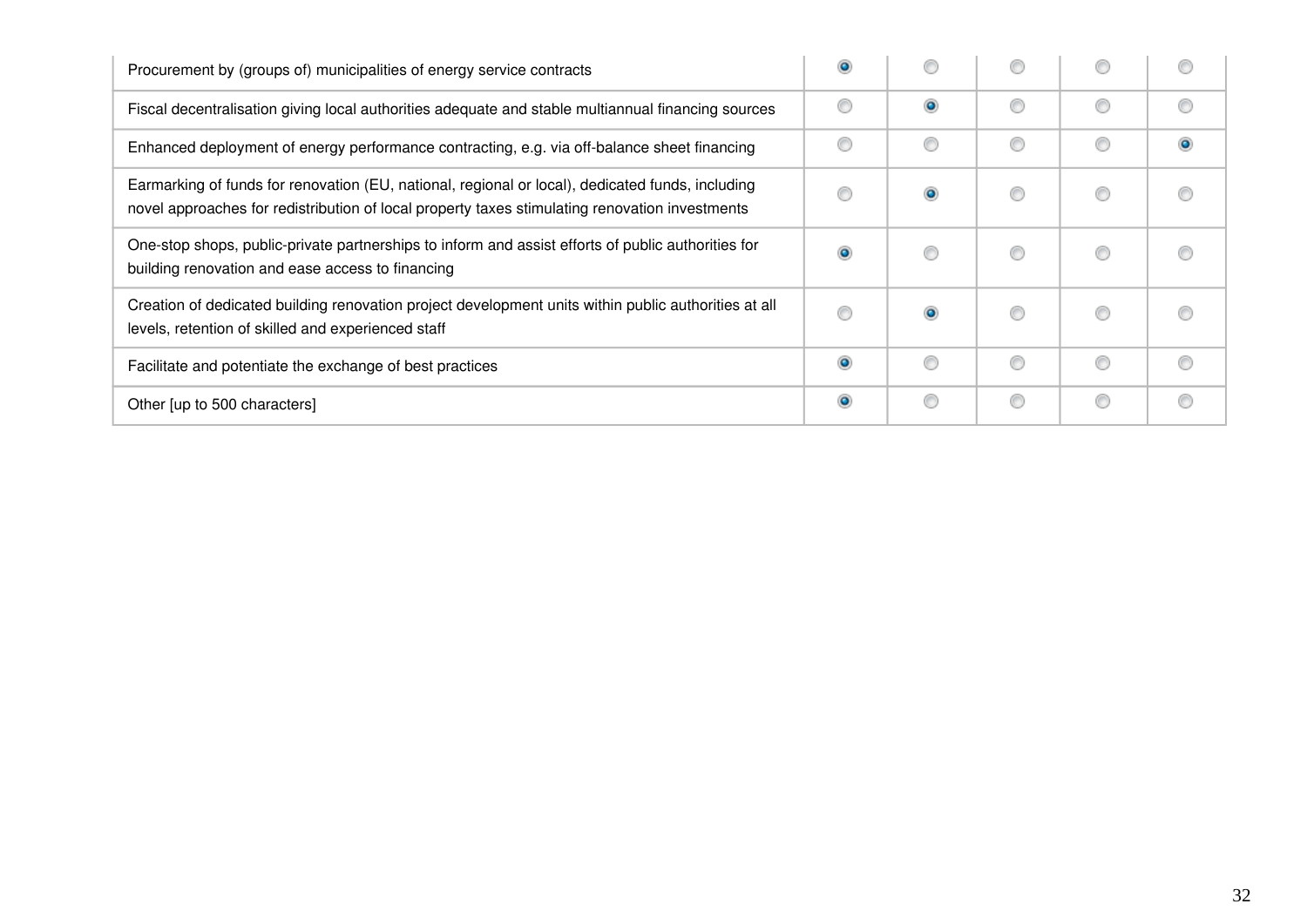#### *500 character(s) maximum*

-Support the creation of energy communities (CEC/REC) tackling building renovation This support can be both in terms technical assistance and specific funding sources, for bundling of projects and community building.

-Facilitate the aggregation of projects in order to reach some thresholds to unlock financing and to reach economies of scales.

# **9. Scaling up the role of the private sector, new actors and industries (utilities, large property owners/managers), decentralised solutions for improved operational energy performance**

Please select the following policies and measures, those you consider most necessary to engage industries, third party services such as Energy Service Companies, and new 'aggregators' (e.g. national promotional banks, commercial banks, mortgage lenders, utilities, renewable energy communities, citizen energy communities, industry consortia, consumer associations, energy agencies, etc.) to deliver faster and deeper building renovation. Please rate them accordingly.

|                                                                                                                                                                                                                                                             | Very<br>relevant | Relevant | Slightly<br>relevant | Not<br>relevant<br>at all | No<br>opinion |
|-------------------------------------------------------------------------------------------------------------------------------------------------------------------------------------------------------------------------------------------------------------|------------------|----------|----------------------|---------------------------|---------------|
| Industrialisation and standardisation:<br>building renovation in short time with limited<br>inconvenience for occupants (e.g. with<br>prefabricated modules and integrated<br>technologies)                                                                 |                  |          |                      |                           |               |
| Industrialisation and standardisation of<br>building renovation on large scale (e.g.<br>districts, large property owners)                                                                                                                                   |                  |          |                      |                           |               |
| Standardisation of financial products for<br>renovation                                                                                                                                                                                                     |                  |          |                      |                           |               |
| Standardisation of contracts                                                                                                                                                                                                                                | ⊙                | ∩        | ∩                    | ∩                         | ⋒             |
| Development and deployment of mass-<br>scale, simple, attractive and accessible<br>financing products, such as energy<br>efficiency mortgages, where the additional<br>costs of renovation are covered by a single<br>loan under the attractive conditions. |                  |          |                      |                           |               |
| Risk sharing instruments to facilitate<br>financing                                                                                                                                                                                                         |                  |          |                      |                           |               |
|                                                                                                                                                                                                                                                             |                  |          |                      |                           |               |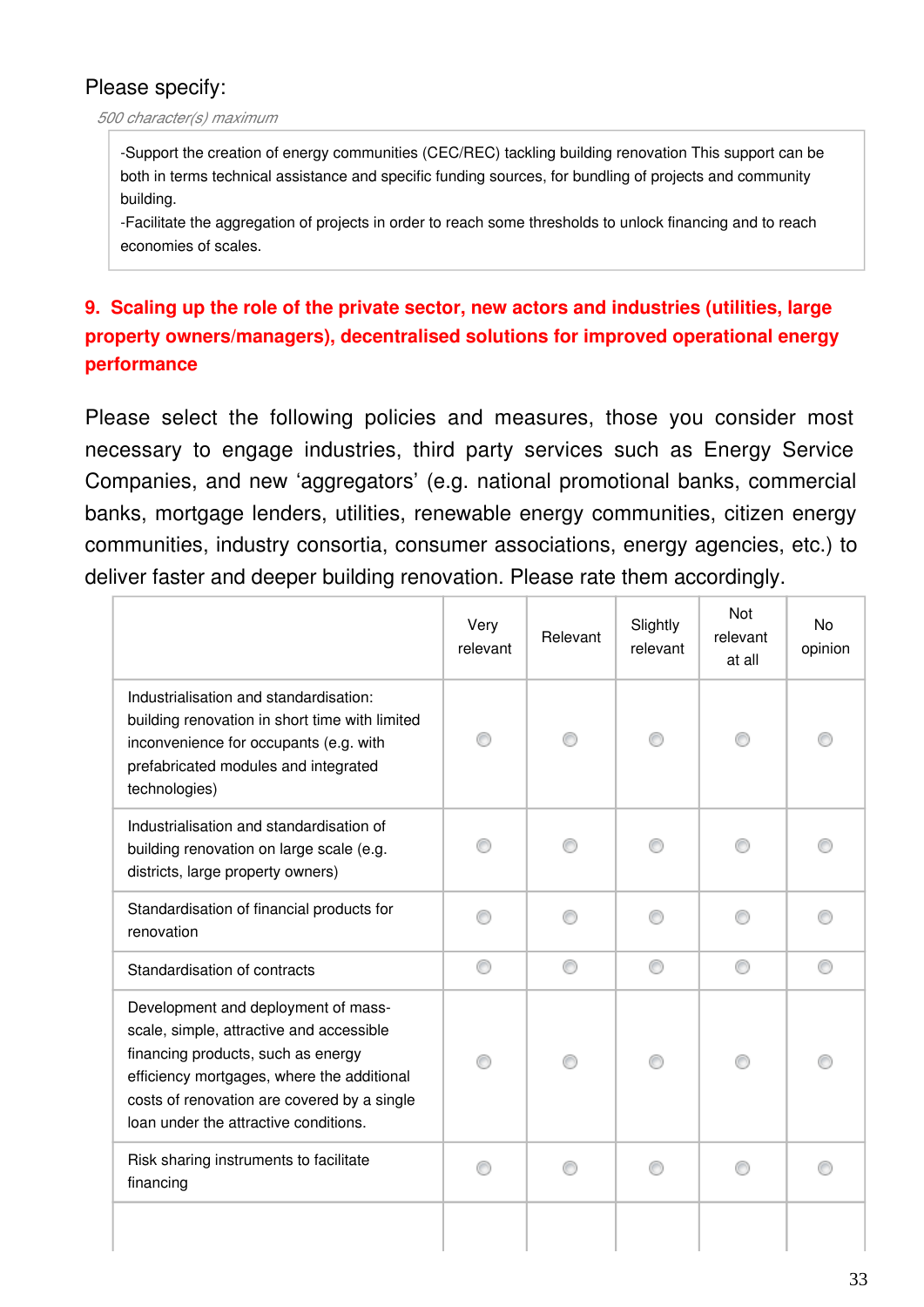| Use of the EU taxonomy to identify<br>sustainable investment opportunities and<br>direct finance to such investments                                        |   |   |   |   |  |
|-------------------------------------------------------------------------------------------------------------------------------------------------------------|---|---|---|---|--|
| Public private partnerships, industry<br>consortia, SME platforms, etc.                                                                                     |   | ∩ | ∩ | ⋒ |  |
| Lower insurance premiums for renovated<br>resilient buildings                                                                                               |   |   | ∩ |   |  |
| Financing formula and contractual models<br>for energy communities                                                                                          |   |   |   |   |  |
| Procurement by groups of municipalities                                                                                                                     | ⊙ | ⊙ | ⊙ | ⊙ |  |
| Procurement by energy communities,<br>cooperatives and citizens' purchasing<br>groups                                                                       |   |   | ∩ |   |  |
| Voluntary agreements with targets to<br>renovate, achieve minimum energy<br>requirements, etc.                                                              |   |   | M |   |  |
| Reinforcement of advisory services, one-<br>stop shops to inform, motivate, facilitate and<br>finance building renovation                                   |   |   | M |   |  |
| Technical assistance envelope dedicated to<br>commercial banks, and to utilities, for rolling<br>out building renovation                                    |   |   |   |   |  |
| Technical assistance for municipalities (e.g.<br>project management and financing)                                                                          |   |   | ∩ | ⋒ |  |
| Technical assistance for energy<br>communities (e.g. project management and<br>financing)                                                                   |   |   |   |   |  |
| Technical assistance for SMEs in the<br>renovation and construction sector, and as<br>building owners/occupants                                             |   |   |   |   |  |
| Integrated modelling and energy planning<br>for municipalities, energy communities and<br>other citizens groupings for aggregated<br>refurbishment projects |   |   |   |   |  |
| Data mapping: big data for improving the<br>performance of the building stock<br>(collecting, collating and usage of data)                                  |   |   |   |   |  |
| Other [up to 500 characters]                                                                                                                                | ⊙ | ⊙ | ⊙ | ⊙ |  |

# **10. Most promising approaches for targeting the residential sector at large**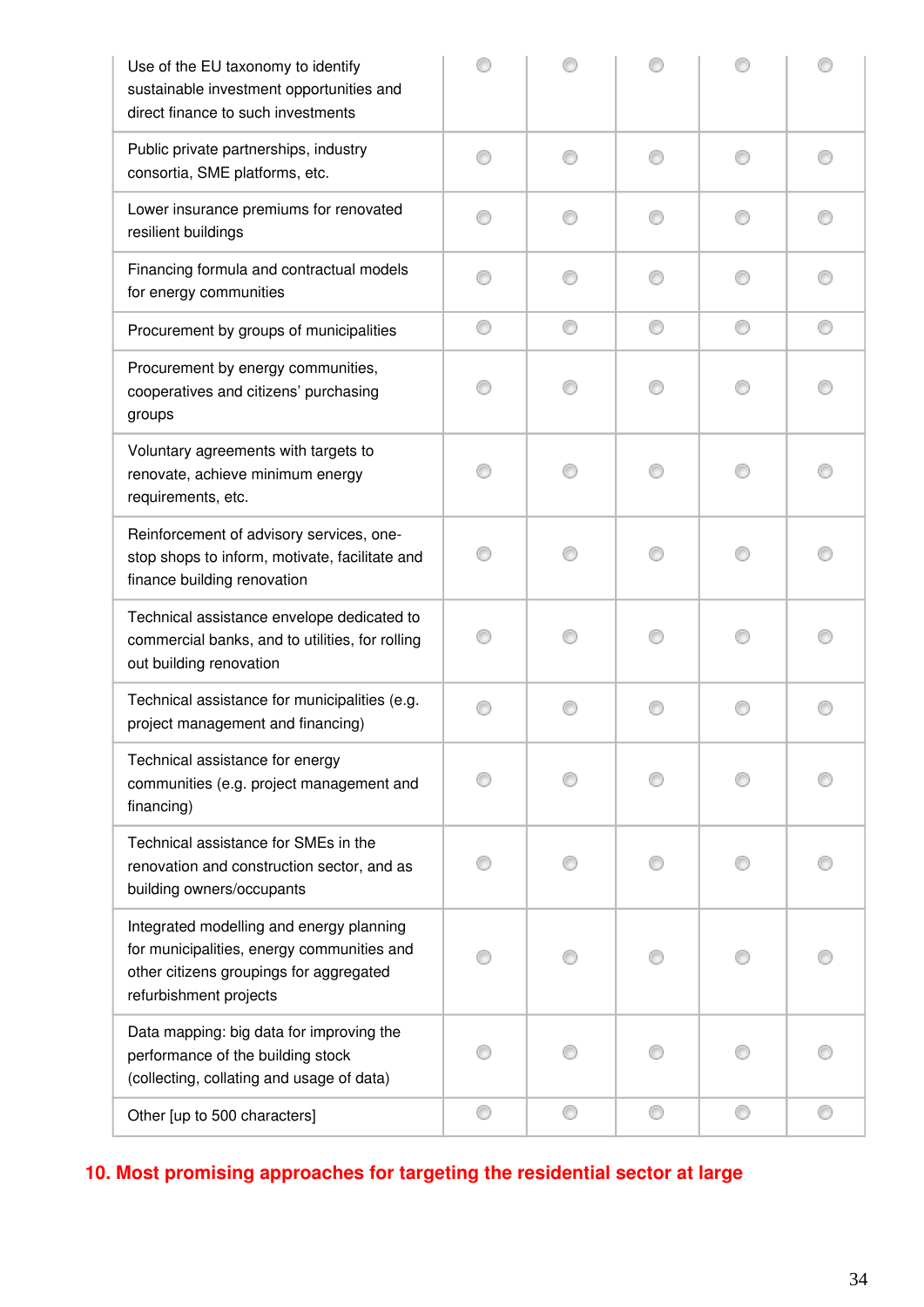Please indicate the most effective future policies and measures that are necessary to achieve building renovation in the residential sector,

### 10.1. at European level:

*500 character(s) maximum*

Regulation: EED (art 3, binding national targets; art 5, 3% rate for all public buildings; art 8 strengthening of audit obligation including mandatory follow-up and extension to SMEs), new EU policy to support energy renovation of rented property by putting in place minimum standards Implementation: EED art 7, enforcement of savings obligation, EPBD art 8, 14 and 15. Funding: dedicated funding for building renovation (loans and grants)

### 10.2. at national level:

*500 character(s) maximum*

Regulation: national building codes, improve the policy framework for energy communities (increase citizen involvement through community building), national targets for quantitative and qualitative buildings renovation, up-skilling of workers

Funding: specific programmes, recycling of EU ETS revenues

### 10.3 at regional and local level:

*500 character(s) maximum*

Assistance: One-stop shops to provide technical assistance and knowledge on the ground, capacity building, awareness campaigns to communicate the benefits of buildings renovation

### **11. Most promising approaches for building renovation of affordable housing, social housing and tackling energy poverty**

Please indicate what you consider to be the most effective future policies and measures for renovating affordable housing and social housing to improve its energy performance. Please consider energy poverty in your reply.

#### 11.1 at **European** level:

#### Building renovation of affordable housing

*500 character(s) maximum*

#### Building renovation of social housing

*500 character(s) maximum*

#### Alleviating energy poverty through building renovation

*500 character(s) maximum*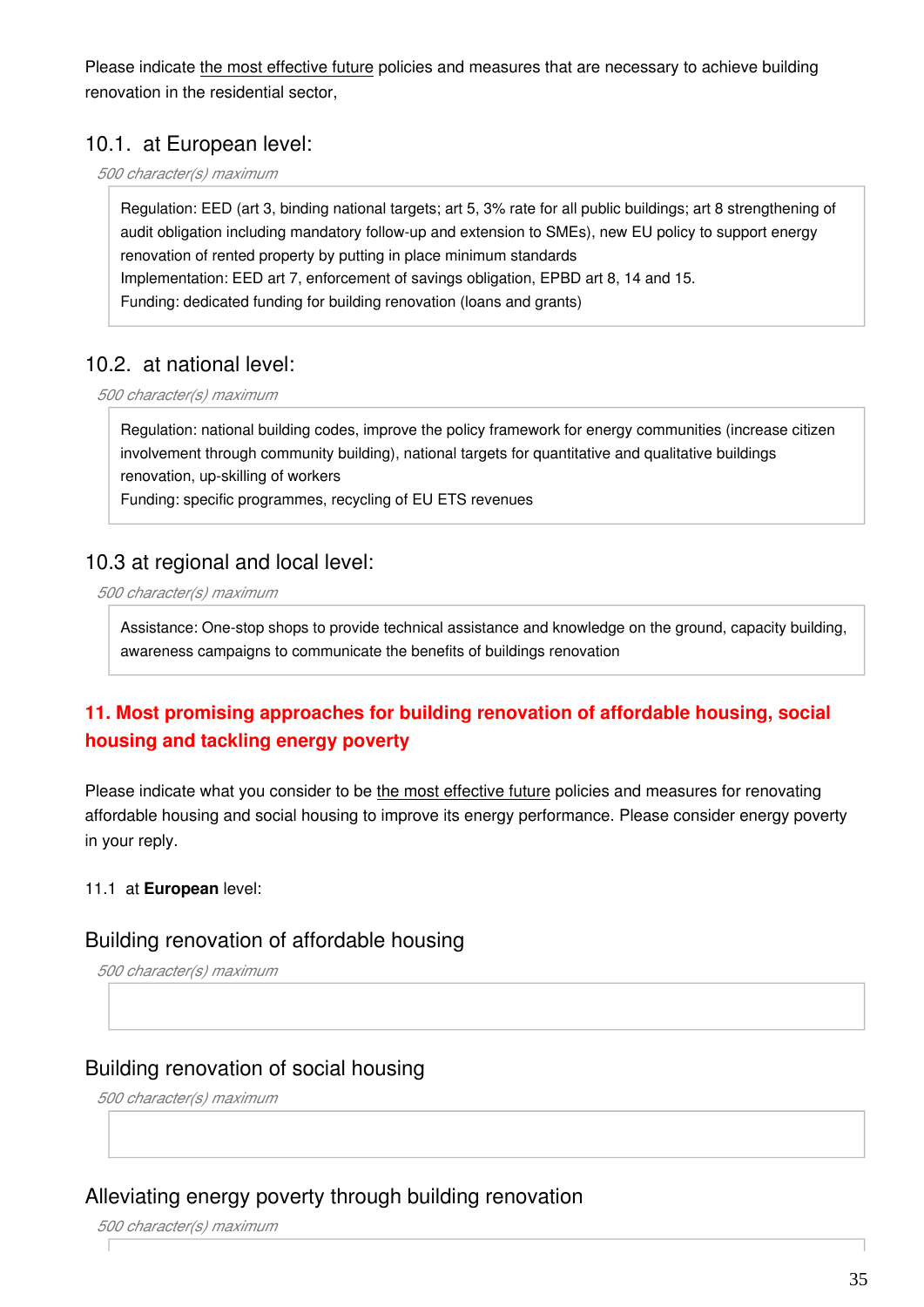#### 11.2. at **national** level:

#### Building renovation of affordable housing

*500 character(s) maximum*

#### Building renovation of social housing

*500 character(s) maximum*

#### Alleviating energy poverty through building renovation

*500 character(s) maximum*

Funding: Dedicated funds to support low-income households to perform a building renovation through the use of the diverse EU financing tools

#### 11.3. at **local** level:

#### Building renovation of affordable housing

*500 character(s) maximum*

#### Building renovation of social housing

*500 character(s) maximum*

#### Alleviating energy poverty through building renovation

*500 character(s) maximum*

# **12. Most promising approaches for targeting small and medium enterprises (SMEs) (eith er for the renovation of their buildings, or to stimulate demand for their renovation services)**

Please indicate the most effective future policies and measures that are necessary to achieve building renovation in relation to small and medium enterprises (SMEs),

12.1. at **European** level: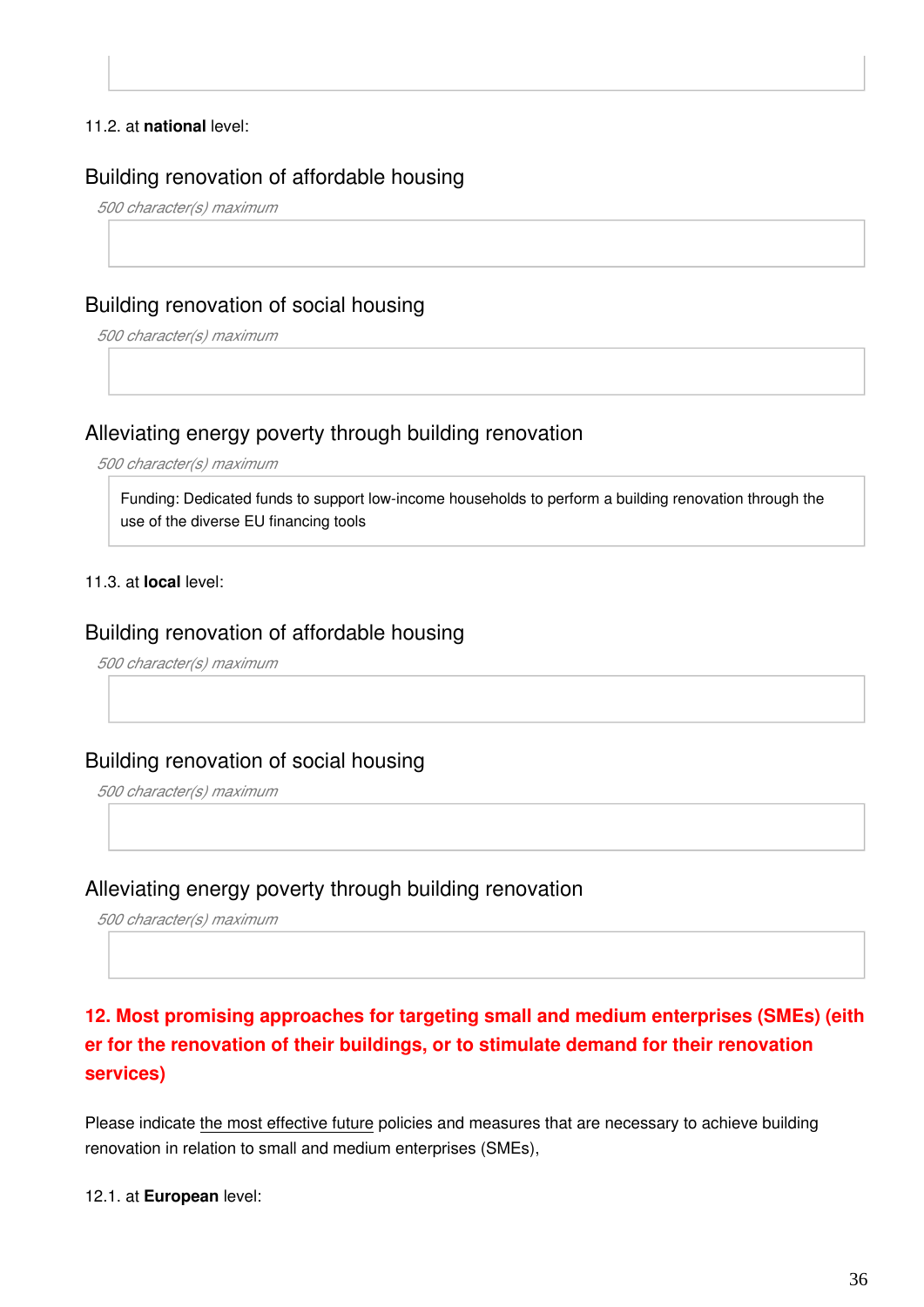### Renovation of buildings owned and/or occupied by SMEs

*500 character(s) maximum*

#### SMEs in the construction sector

*500 character(s) maximum*

#### 12.2. at **national** level:

#### Renovation of buildings owned and/or occupied by SMEs

*500 character(s) maximum*

#### SMEs in the construction sector

*500 character(s) maximum*

12.3. at **local** level:

#### Renovation of buildings owned and/or occupied by SMEs

*500 character(s) maximum*

#### SMEs in the construction sector

*500 character(s) maximum*

### **13. Targeting schools and other educational institutions, hospitals and other public buildings**

Please indicate the most effective future policies and measures, and best practices that are necessary to deploy building renovation in schools, hospitals, and other public buildings,

#### 13.1. at **European** level:

#### Educational institutions

*500 character(s) maximum*

Regulation: stronger requirements and extension of the scope for public building renovation in the EED, art 5 (3% deep and staged deep renovation rate for all public buildings at any level - national, regional, municipal,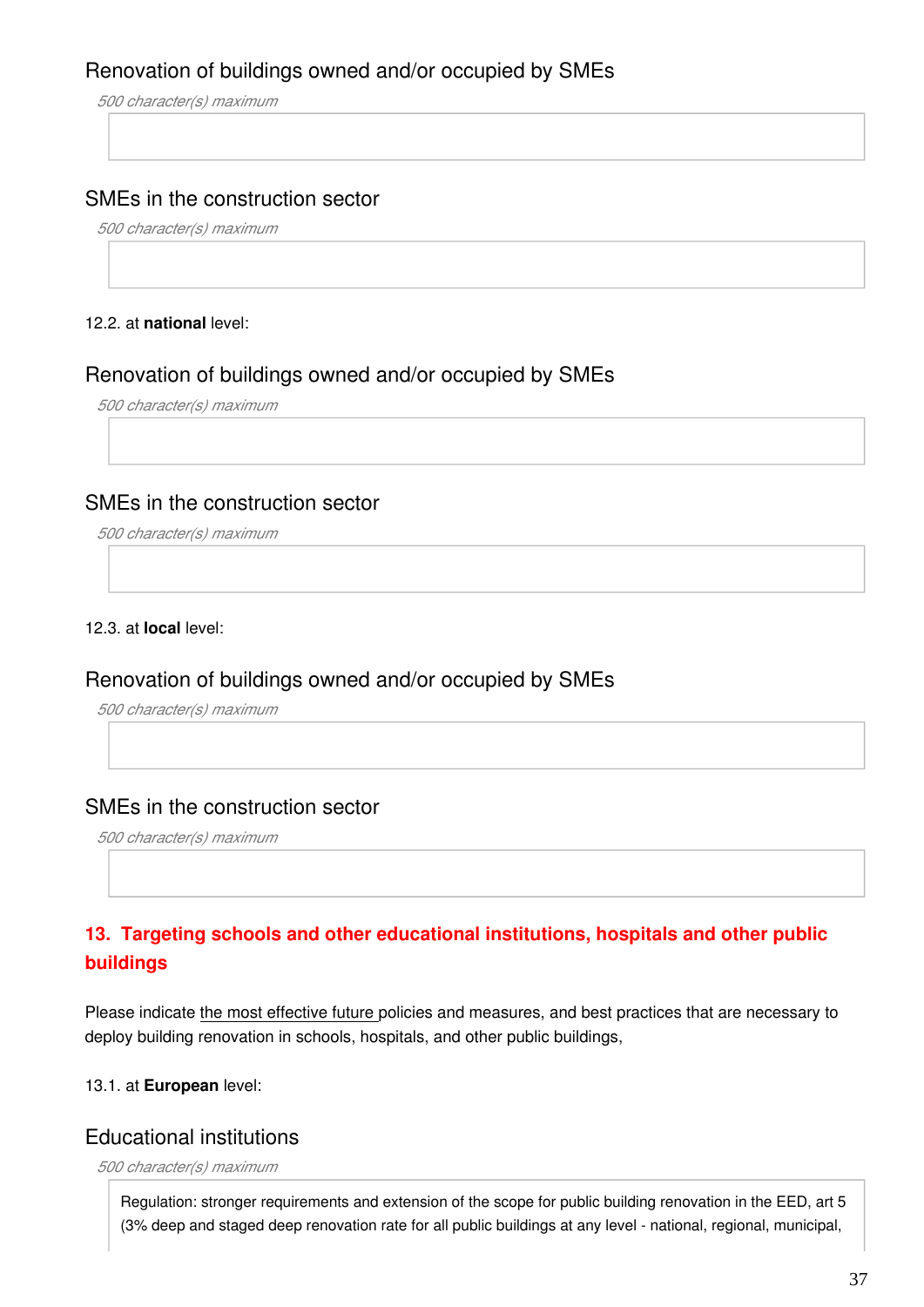### **Hospitals**

*500 character(s) maximum*

Regulation: stronger requirements for public building renovation in article EED art 5 Funding: dedicated EU funding

### Other public buildings

*500 character(s) maximum*

Regulation: stronger requirements for public building renovation in article EED art 5 Funding: dedicated EU funding

#### 13.2. at **national** level:

#### Educational institutions

*500 character(s) maximum*

### **Hospitals**

*500 character(s) maximum*

### Other public buildings

*500 character(s) maximum*

#### 13.3. at **local** level:

#### Educational institutions

*500 character(s) maximum*

### **Hospitals**

*500 character(s) maximum*

### Other public buildings

*500 character(s) maximum*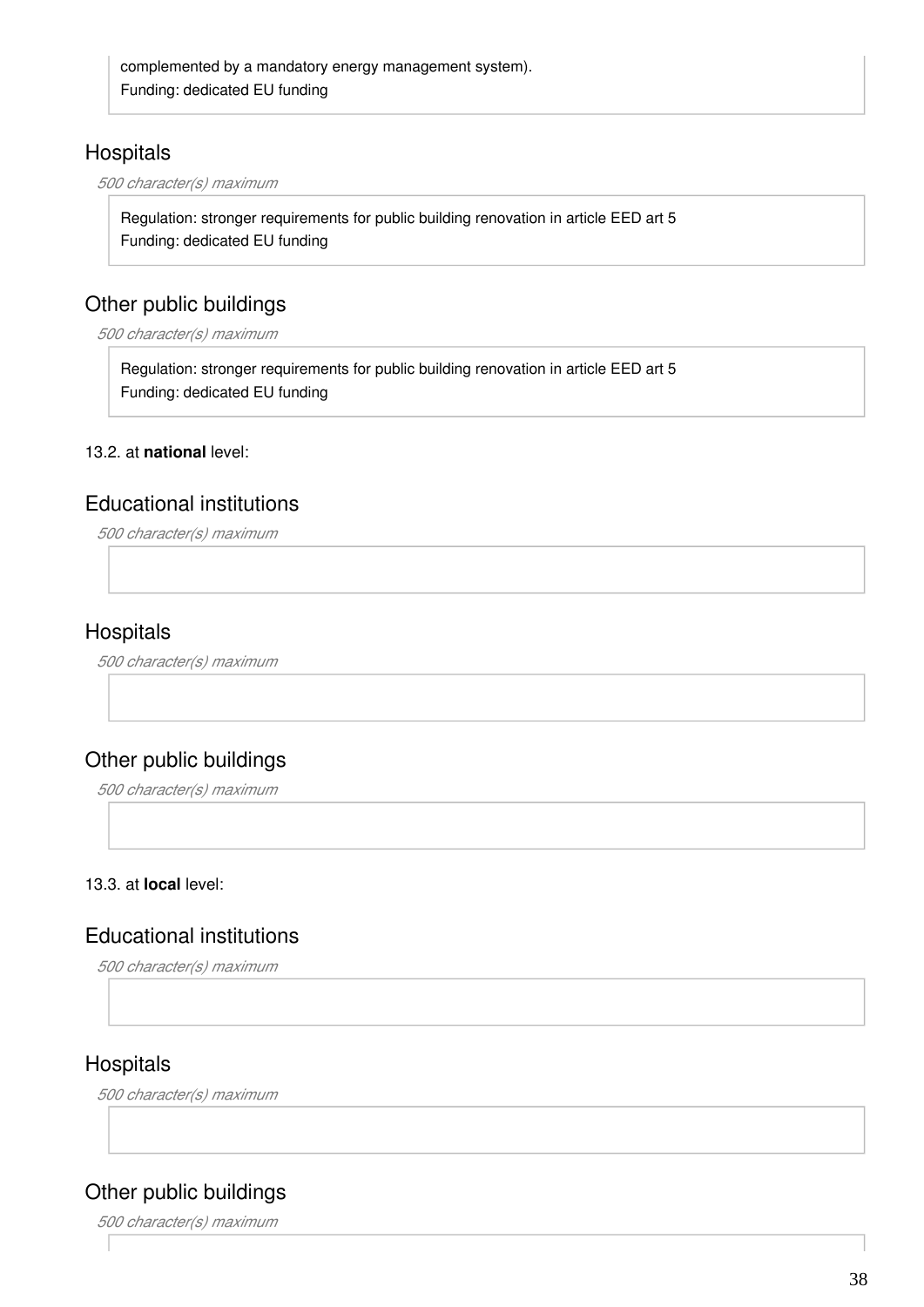# **14. Wider benefits of renovating the EU building stock**

Please indicate the most important wider benefits of renovating the EU building stock and rate these accordingly.

|                                                                                                                                                                                                                                                                                                              | Very<br>important | Important | Slightly<br>important | Not<br>important<br>at all | No<br>opinion |
|--------------------------------------------------------------------------------------------------------------------------------------------------------------------------------------------------------------------------------------------------------------------------------------------------------------|-------------------|-----------|-----------------------|----------------------------|---------------|
| * Reduce energy poverty, lower energy<br>bills and increase monetary savings                                                                                                                                                                                                                                 |                   |           |                       |                            |               |
| * Increased engagement and<br>commitment to climate, energy, water,<br>air quality and other environmental and<br>biodiversity objectives by citizens and<br>communities                                                                                                                                     | $\bullet$         |           |                       |                            |               |
| * Better comfort and sanitary conditions<br>of dwellings to improve health, safety<br>and air quality (including e.g. by<br>replacing outdated heating<br>installations, removing potentially<br>hazardous materials, providing shading<br>& natural cooling in heatwaves,<br>increasing urban green spaces) |                   |           |                       |                            |               |
| * Increased property value                                                                                                                                                                                                                                                                                   | ⊙                 | $\bullet$ | ⊙                     | ⊙                          |               |
| * Contribute to the circular economy and<br>thereby save energy, material and<br>water, extend the service life of existing<br>buildings, improve knowledge of<br>materials' carbon contents and design<br>and construct flexible buildings in a<br>material and carbon efficient way                        |                   |           |                       |                            |               |
| * Improve the resilience of the building<br>stock and its users to climate change<br>impacts (e.g. water retention by green<br>roofs and walls reduces pluvial flooding)                                                                                                                                     |                   |           |                       |                            |               |
| * Improve transport and mobility aspects<br>(installing charging points, providing<br>safe bike parking space)                                                                                                                                                                                               |                   |           |                       |                            |               |
| * Improve/allow connection to smart<br>grids and energy communities                                                                                                                                                                                                                                          |                   | ۰         |                       |                            |               |
| * Improve building adaptability to<br>occupants' changing needs                                                                                                                                                                                                                                              |                   |           |                       |                            |               |
|                                                                                                                                                                                                                                                                                                              |                   |           |                       |                            |               |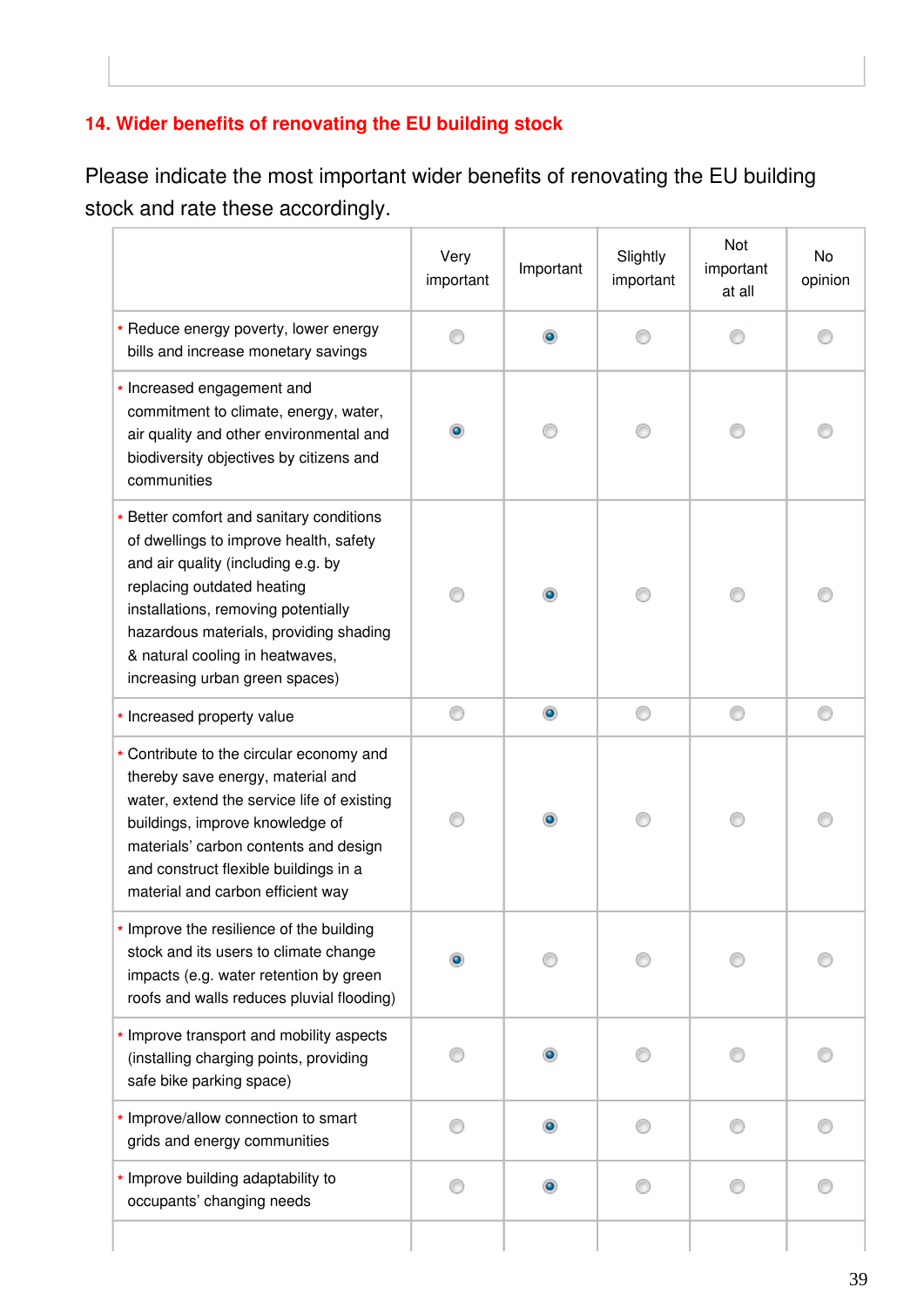| * Job creation for economic recovery                                                                                             |           |   |  |
|----------------------------------------------------------------------------------------------------------------------------------|-----------|---|--|
| Availability of labour-market relevant<br>skills, green skills for all professionals<br>in the construction and buildings sector | $\bullet$ |   |  |
| * Improved security of supply                                                                                                    |           | œ |  |
| * Better disaster risk reduction<br>preparedness                                                                                 |           |   |  |
| * Ensure accessibility for persons with<br>disabilities and elderly people                                                       | $\bullet$ |   |  |
| * Other [up to 500 characters]                                                                                                   |           |   |  |

# **15. Smart technologies and nature-based solutions for transforming today's buildings into the buildings of the future**

15.1. For residential buildings, please indicate what would be your preferred solutions towards climate neutral and sustainable homes and rate these according to their importance.

|                                                                                                                                                               | Very<br>important | Important | Slightly<br>important | Not<br>important<br>at all | No<br>opinion |
|---------------------------------------------------------------------------------------------------------------------------------------------------------------|-------------------|-----------|-----------------------|----------------------------|---------------|
| Replace the current heating & cooling<br>system by a more efficient and<br>renewable based system (e.g. replace<br>old boiler by a heat pump)                 | ۰                 |           |                       |                            |               |
| Planned replacement programme for<br>old or inefficient heating equipment<br>using solid or liquid fossil fuels with<br>renewable heating solutions           | $\bullet$         |           |                       |                            |               |
| Improve the thermal properties of the<br>building's envelope through better<br>insulation and windows                                                         | ۰                 |           |                       |                            |               |
| Single deep renovation $-$ a<br>combination of measures carried out at<br>the same time.                                                                      |                   |           | ۰                     |                            |               |
| Step-by-step deep renovation $-$ a<br>combination of measures carried out<br>over time rather in one single<br>renovation                                     | $\bullet$         |           |                       |                            |               |
| Use nature-based solutions to improve<br>air quality, combat the heat island<br>effect, contribute to energy efficiency<br>and health and provide habitat for |                   |           |                       |                            |               |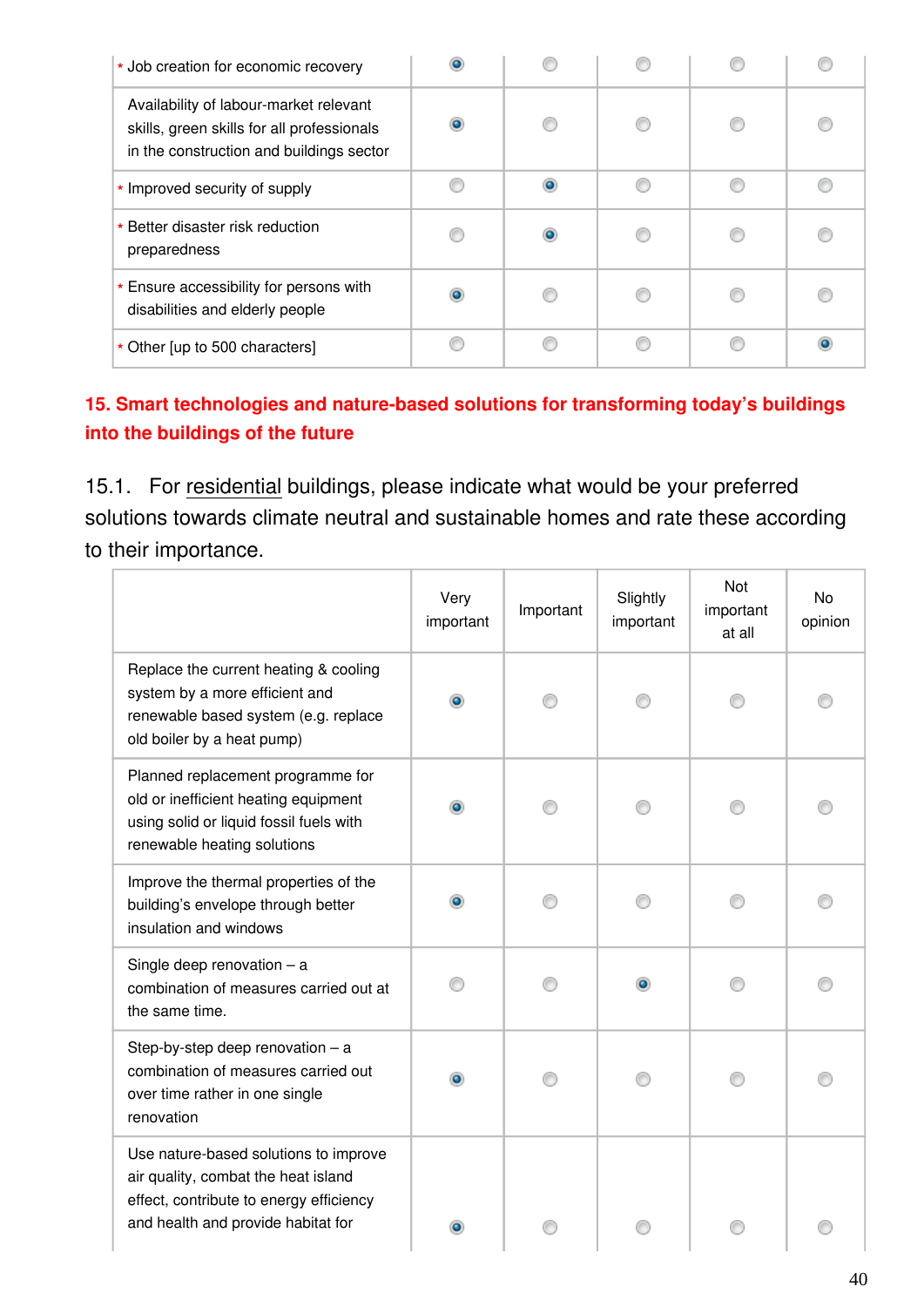| biodiversity (e.g. green walls and green<br>roofs and rain water harvesting and re-<br>use)                                                                                                                                                                                                                                                                   |            |           |   |   |  |
|---------------------------------------------------------------------------------------------------------------------------------------------------------------------------------------------------------------------------------------------------------------------------------------------------------------------------------------------------------------|------------|-----------|---|---|--|
| Use smart technologies and digital<br>solutions for optimal operation and<br>maintenance (e.g. building automation<br>and control systems, smart thermostats<br>and room temperature controls, smart<br>meters, etc.) and enable consumer<br>rewards for energy-saving/, or load-<br>shifting behaviour                                                       |            | $\bullet$ |   |   |  |
| Use renewable energy on-site (e.g.<br>solar thermal, PV panels, geothermal,<br>etc.) or off-site through district heating<br>/cooling networks                                                                                                                                                                                                                | ۰          |           |   |   |  |
| Use of sustainable construction<br>materials with lowest carbon footprint                                                                                                                                                                                                                                                                                     | ۰          |           | ∩ | ⋒ |  |
| Smart Sector Integration: integration of<br>renewables that increase flexibility in<br>buildings and in the wider energy<br>system to which the building is<br>connected, integration of waste heat<br>supply solutions, installation of e-<br>vehicle charging infrastructure,<br>providing safe bike parking, thermal<br>storage, connection to smart grids | $\bullet$  |           |   |   |  |
| Integrated approaches maximizing the<br>synergies between energy efficiency<br>and renewable energy at the district<br>level                                                                                                                                                                                                                                  |            |           |   |   |  |
| Integration of circular economy<br>principles in any of the measures<br>indicated above (such as reuse or high-<br>quality recycling of construction<br>materials, phasing out hazardous<br>substances, ensuring building<br>performance last longer to avoid<br>numerous renovations)                                                                        |            |           |   |   |  |
| Other [up to 500 characters]                                                                                                                                                                                                                                                                                                                                  | $_{\odot}$ |           | ⊙ | ∩ |  |

*500 character(s) maximum*

An integrated building renovation approach means that all solutions can be very important on a case by cases basis. The above measures do not need to be ranked as their validity depends on the situation of the buildings (including area, type and age, ownership situation, potentials to produce nearby and on-site renewables, etc.)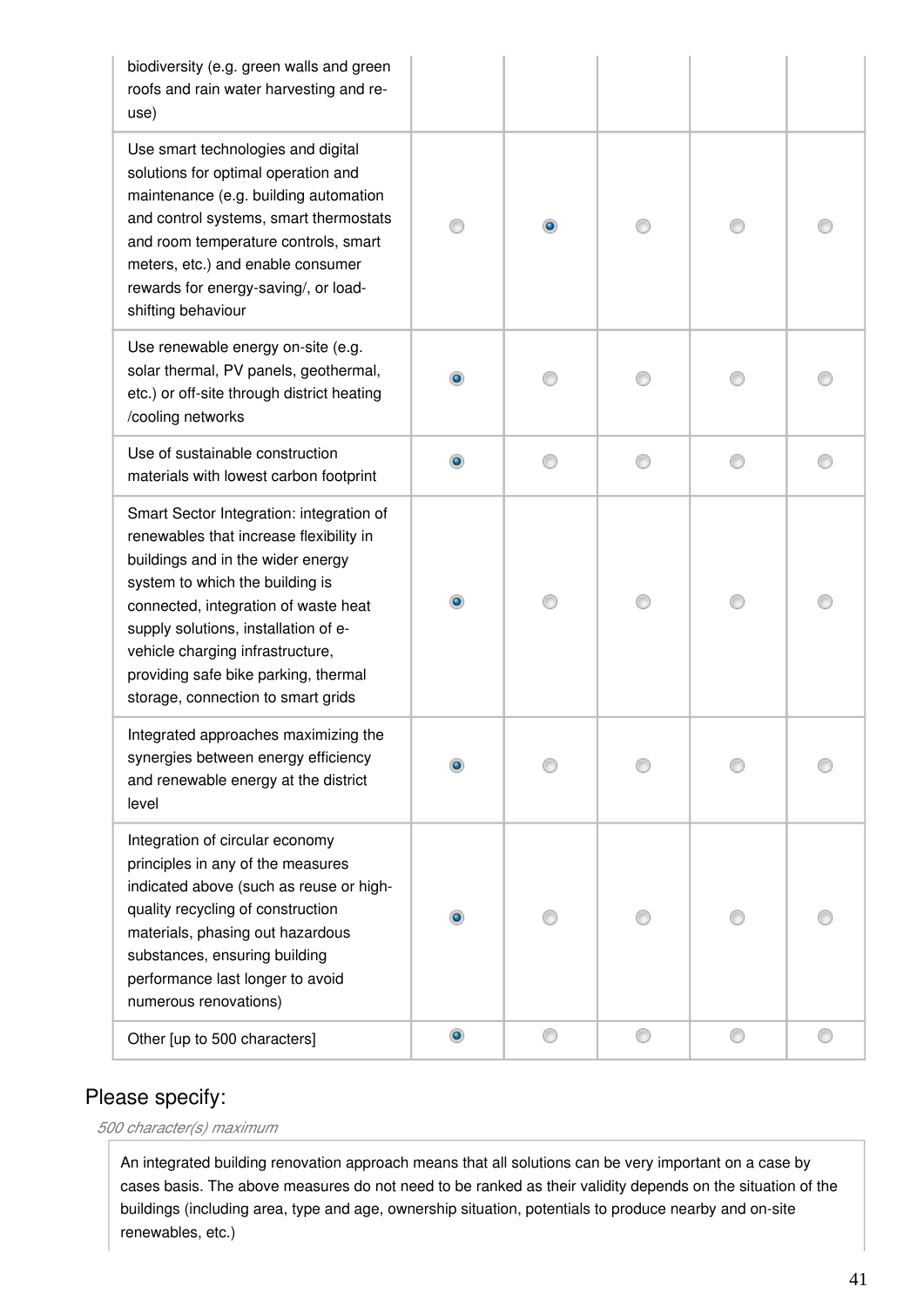15.2. For non-residential buildings such as offices, shops, hospitals, schools, please indicate what you would consider as most relevant solutions towards climate neutral and sustainable buildings for building owners and rate these accordingly.

|                                                                                                                                                                                                                                                              | Very<br>important | Important | Slightly<br>important | Not<br>important<br>at all | No<br>opinion |
|--------------------------------------------------------------------------------------------------------------------------------------------------------------------------------------------------------------------------------------------------------------|-------------------|-----------|-----------------------|----------------------------|---------------|
| Use smart automatic technologies and<br>digital solutions for optimal operation<br>and maintenance (e.g. building<br>automation and control systems, smart<br>thermostats and room temperature<br>controls, smart meters, etc.)                              | $\bullet$         |           | 0                     | ⊙                          |               |
| Use nature-based solutions to improve<br>air quality, combat the heat island<br>effect, contribute to energy efficiency<br>and health and provide habitat for<br>biodiversity (e.g. green walls and green<br>roofs and rain water harvesting and re-<br>use) | $\bullet$         |           | ⋒                     |                            |               |
| Apply energy management systems                                                                                                                                                                                                                              | $\circledcirc$    | ⊙         | ⊙                     | ⊙                          | ⋒             |
| Introduce more energy efficient and/or<br>automated lighting systems                                                                                                                                                                                         | $\bullet$         |           |                       |                            |               |
| Introduce more energy efficient heating<br>& cooling systems                                                                                                                                                                                                 | ۰                 |           |                       |                            |               |
| Improve the thermal properties of the<br>building's envelope through better<br>insulation and windows                                                                                                                                                        | $\bullet$         |           | ⋒                     | ∩                          |               |
| Single deep renovation $-$ a<br>combination of measures carried out at<br>the same time                                                                                                                                                                      |                   |           |                       |                            |               |
| Step-by-step deep renovation $-$ a<br>combination of measures carried out<br>over time rather in one single<br>renovation                                                                                                                                    |                   |           |                       |                            |               |
| Recovery of energy that otherwise<br>must be ventilated (waste energy)                                                                                                                                                                                       |                   | $\bullet$ |                       |                            |               |
| Use renewable energy on-site (e.g.<br>solar thermal, PV panels, geothermal,<br>etc.) or off-site through district heating<br>/cooling networks                                                                                                               |                   |           |                       |                            |               |
|                                                                                                                                                                                                                                                              |                   |           |                       |                            |               |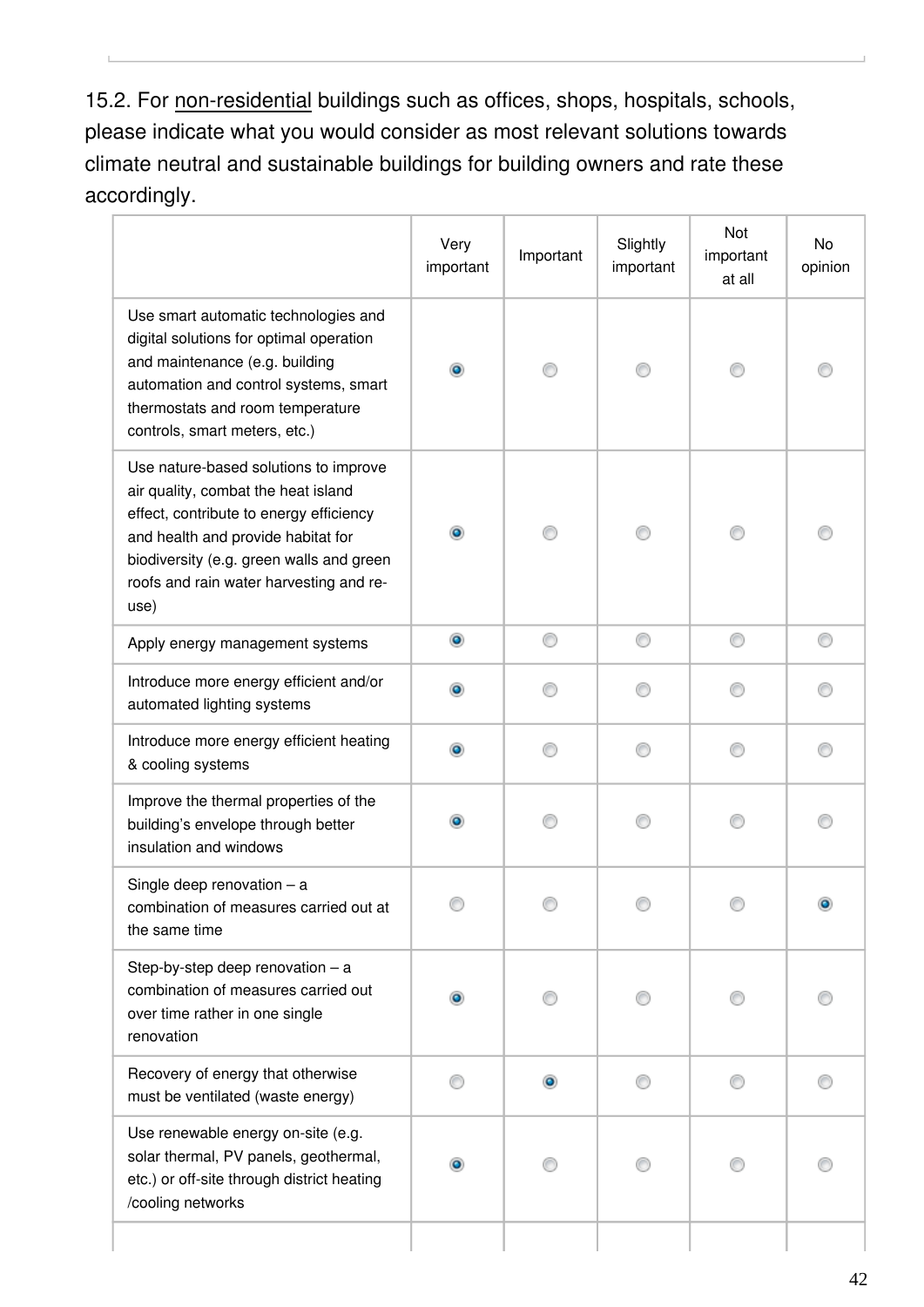| Smart Sector Integration: integration of<br>renewables that also increases<br>flexibility in buildings and in the wider<br>energy system to which the building is<br>connected (e.g. solar roof panels),<br>integration of waste heat supply<br>solutions, installation of e-vehicle<br>charging infrastructure, safe bike<br>parking, thermal storage, connection to<br>smart grids, enable consumer rewards<br>for energy-saving, or load-shifting<br>behaviour |  |  |  |
|-------------------------------------------------------------------------------------------------------------------------------------------------------------------------------------------------------------------------------------------------------------------------------------------------------------------------------------------------------------------------------------------------------------------------------------------------------------------|--|--|--|
| Integrated approaches maximizing the<br>synergies between energy efficiency<br>and renewable energy at the district<br>level                                                                                                                                                                                                                                                                                                                                      |  |  |  |
| Integration of circular economy and<br>environmental principles in building<br>renovation in any of the measures<br>above (such as reuse or high-quality<br>recycling of construction materials,<br>phasing out hazardous substances,<br>ensuring building performance last<br>longer to avoid numerous renovations)                                                                                                                                              |  |  |  |
| Other [up to 500 characters]                                                                                                                                                                                                                                                                                                                                                                                                                                      |  |  |  |

#### *500 character(s) maximum*

An integrated building renovation approach means that all solutions can be very important on a case by cases basis. The above measures do not need to be ranked as their validity depends on the situation of the buildings (including area, type and age, ownership situation, potentials to produce nearby and on-site renewables, etc.)

#### **16. Further comments**

# Do you have any further comments on aspects relevant for building renovation and not covered above?

#### *1000 character(s) maximum*

The objective to increase the rate and depth renovation is largely shared as a climate and jobs imperative. To meet the goal of decabonising the building stock by 2050, a yearly 3% rate is required, with deep or staged renovations. Yet, it doesn't happen easily. A significant amount of barriers have been identified. Stronger regulation, a strong implementation and dedicated funding schemes are needed. This consultation shows that a range of appropriate measures are identified. It's not an individual measure that will make it. While the EU has to set the target and framework, Member States have to put in place the necessary set of measures. The NECPs and LTRS are important planning tools for this endeavor. Besides the EPBD, the Energy Efficiency Directive plays an important role to foster building renovation. Enforcing art 7 would boost